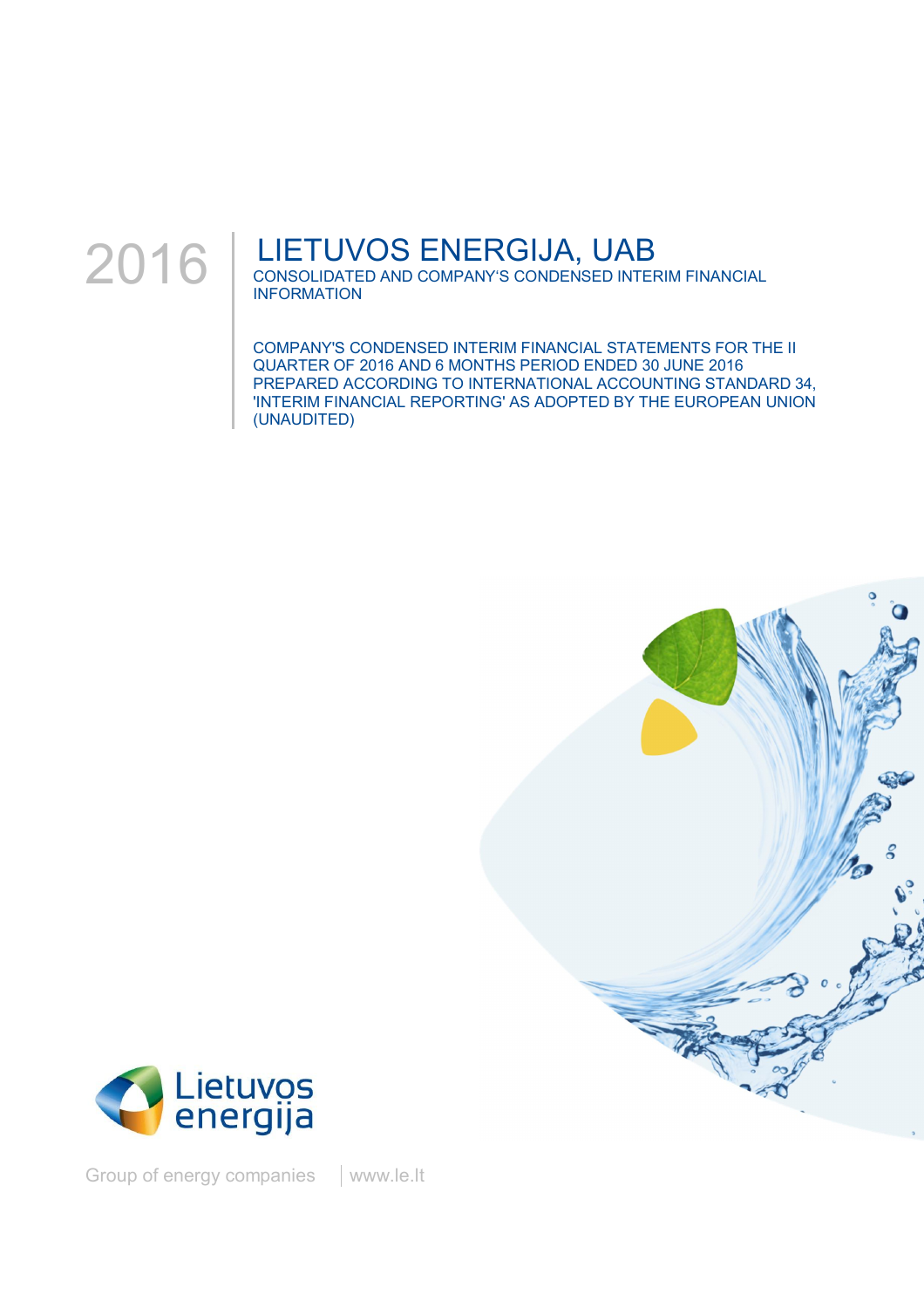# CONTENT **CONDENSED INTERIM FINANCIAL INFORMATION**

| Condensed interim statements of financial position   | 3        |
|------------------------------------------------------|----------|
| Condensed interim statements of comprehensive income | 4        |
| Condensed interim statements of changes in equity    | $5 - 6$  |
| Condensed interim statements of cash flows           |          |
| Notes to the condensed interim financial statements  | $8 - 33$ |

### **Translation note:**

This condensed interim financial information is a translation from the original, which was prepared in Lithuanian. All possible care has been taken to ensure that the translation is an accurate representation of the original. However, in all matters of interpretation of information, views or opinions, the original language version of this document takes precedence over this translation.

*Condensed interim financial information was approved by the Chief Executive Officer, Finance and Treasury Director of "Lietuvos energija", UAB and Head of Accounting Service Center of UAB Verslo Aptarnavimo Centras (acting under Order No V-088 of 29 August 2016) at 31 August 2016:*

Wure

**Dalius Misiūnas** Chief Executive Officer

**Darius Kašauskas** Finance and Treasury Director

**Giedruolė Guobienė** Head of Accounting Service Center of Verslo Aptarnavimo Centras UAB, acting under Order No V-088 of 29 August 2016

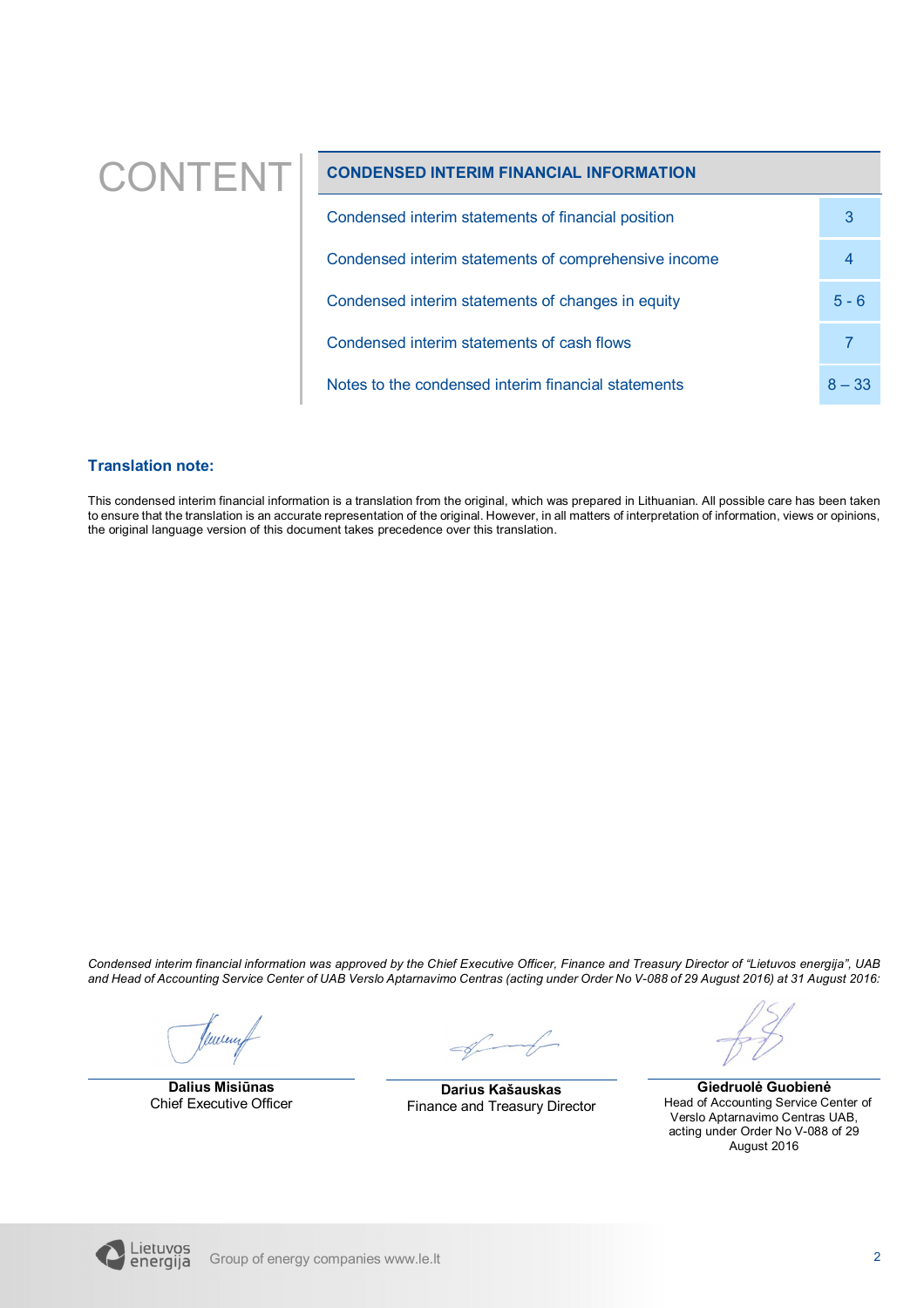### **Lietuvos energija, UAB, Company's code 301844044, Žvejų g. 14, LT-09310 Vilnius, Lithuania CONDENSED INTERIM STATEMENTS OF FINANCIAL POSITION For the six-month period ended 30 June 2016**

All amounts in thousands of euro unless otherwise stated

|                                                   |                |                     | <b>Group</b> | <b>Company</b>           |            |
|---------------------------------------------------|----------------|---------------------|--------------|--------------------------|------------|
|                                                   | <b>Notes</b>   | 2016-06-30          | 2015-12-31   | 2016-06-30               | 2015-12-31 |
|                                                   |                |                     |              |                          |            |
| <b>ASSETS</b><br><b>Non-current assets</b>        |                |                     |              |                          |            |
| Intangible assets                                 | 4              |                     | 21.539       |                          |            |
|                                                   | 5              | 24.005<br>1.717.976 | 1.631.117    |                          | 286        |
| Property, plant and equipment                     |                |                     | 1.267        | 284                      |            |
| Prepayments for non-current assets                |                | 1.268               | 48.519       |                          |            |
| Investment property                               |                | 45.922              |              |                          |            |
| Investments in subsidiaries                       | 6              | 3                   | 6            | 1.151.611                | 1.102.286  |
| Amounts receivable after one year                 | $\overline{7}$ | 218.164             | 243.153      | 209.975                  | 238.975    |
| Other non-current assets                          |                | 1.784               | 3.288        |                          |            |
| Deferred income tax asset                         |                | 2.310               | 6.488        | 49                       | 50         |
| <b>Total non-current assets</b>                   |                | 2.011.432           | 1.955.377    | 1.361.919                | 1.341.597  |
| <b>Current assets</b>                             |                |                     |              |                          |            |
| Inventories                                       | 9              | 19.722              | 39.974       |                          |            |
| Prepayments                                       | 9              | 20.606              | 40.170       | 106                      | 6          |
| Trade receivables                                 |                | 87.300              | 107.066      |                          |            |
| Other amounts receivable                          |                | 12.577              | 20.977       | 6.679                    | 4.760      |
| Other current assets                              |                | 1.080               | 798          |                          |            |
| Prepaid income tax                                |                | 576                 | 5.757        | 14                       |            |
| Loans and short-term investments                  | 8              | 4.552               | 4.561        | 9.593                    | 4.561      |
| Cash and cash equivalents                         | 10             | 171.845             | 164.341      | 672                      | 13.179     |
|                                                   |                | 318.258             | 383.644      | 17.064                   | 22.506     |
| Non-current assets held for sale                  |                | 796                 | 209          | 77                       | 77         |
| <b>Total current assets</b>                       |                | 319.054             | 383.853      | 17.141                   | 22.583     |
| <b>TOTAL ASSETS</b>                               |                | 2.330.486           | 2.339.230    | 1.379.060                | 1.364.180  |
|                                                   |                |                     |              |                          |            |
| <b>EQUITY AND LIABILITIES</b>                     |                |                     |              |                          |            |
| <b>Equity</b>                                     |                |                     |              |                          |            |
| Share capital                                     | 11             | 1.212.156           | 1.212.156    | 1.212.156                | 1.212.156  |
| Reserves                                          |                | 94.887              | 91.148       | 9.777                    | 4.255      |
| Retained earnings (deficit)                       |                |                     | (49.264)     |                          | 83.289     |
|                                                   |                | (50.882)            | 1.254.040    | 52.755                   | 1.299.700  |
| Equity attributable to owners of the parent       |                | 1.256.161           |              | 1.274.688                |            |
| Non-controlling interests                         |                | 59.391              | 50.445       |                          |            |
| <b>Total equity</b>                               |                | 1.315.552           | 1.304.485    | 1.274.688                | 1.299.700  |
| Liabilities                                       |                |                     |              |                          |            |
| <b>Non-current liabilities</b>                    |                |                     |              |                          |            |
| Non-current borrowings                            | 12             | 334.342             | 277.805      | 24.506                   |            |
| Finance lease liabilities                         |                | 404                 | 473          |                          |            |
| Grants and subsidies                              |                | 291.977             | 296.437      |                          |            |
| Deferred income tax liabilities                   |                | 32.222              | 26.648       |                          |            |
| Provisions                                        | 13             | 3.218               | 5.084        |                          |            |
| Deferred income                                   |                | 53.045              | 53.602       |                          |            |
| Other non-current amounts payable and liabilities |                | 18.902              | 9.033        | 18.210                   | 17.873     |
| <b>Total non-current liabilities</b>              |                | 734.110             | 669.082      | 42.716                   | 17.873     |
| <b>Current liabilities</b>                        |                |                     |              |                          |            |
| Current portion of long-term debts                | 12             | 97.898              | 99.023       | 1.065                    |            |
| Current borrowings                                | 12             | 26.768              | 43.232       | 36.698                   |            |
| Current portion of finance lease liabilities      |                | 146                 | 155          |                          |            |
| Trade payables                                    |                | 60.018              | 92.119       | 159                      | 443        |
| Advance amounts received                          |                | 28.514              | 39.386       | 357                      | 28         |
| Income tax liabilities                            |                | 6.002               | 1.314        | $\overline{\phantom{a}}$ | 223        |
| Provisions                                        | 13             | 8.537               | 23.333       |                          |            |
| Other current amounts payable and liabilities     |                | 52.941              | 67.101       | 23.377                   | 45.913     |
| <b>Total current liabilities</b>                  |                | 280.824             | 365.663      | 61.656                   | 46.607     |
| <b>Total liabilities</b>                          |                | 1.014.934           | 1.034.745    | 104.372                  | 64.480     |
| TOTAL EQUITY AND LIABILITIES                      |                | 2.330.486           | 2.339.230    | 1.379.060                | 1.364.180  |
|                                                   |                |                     |              |                          |            |

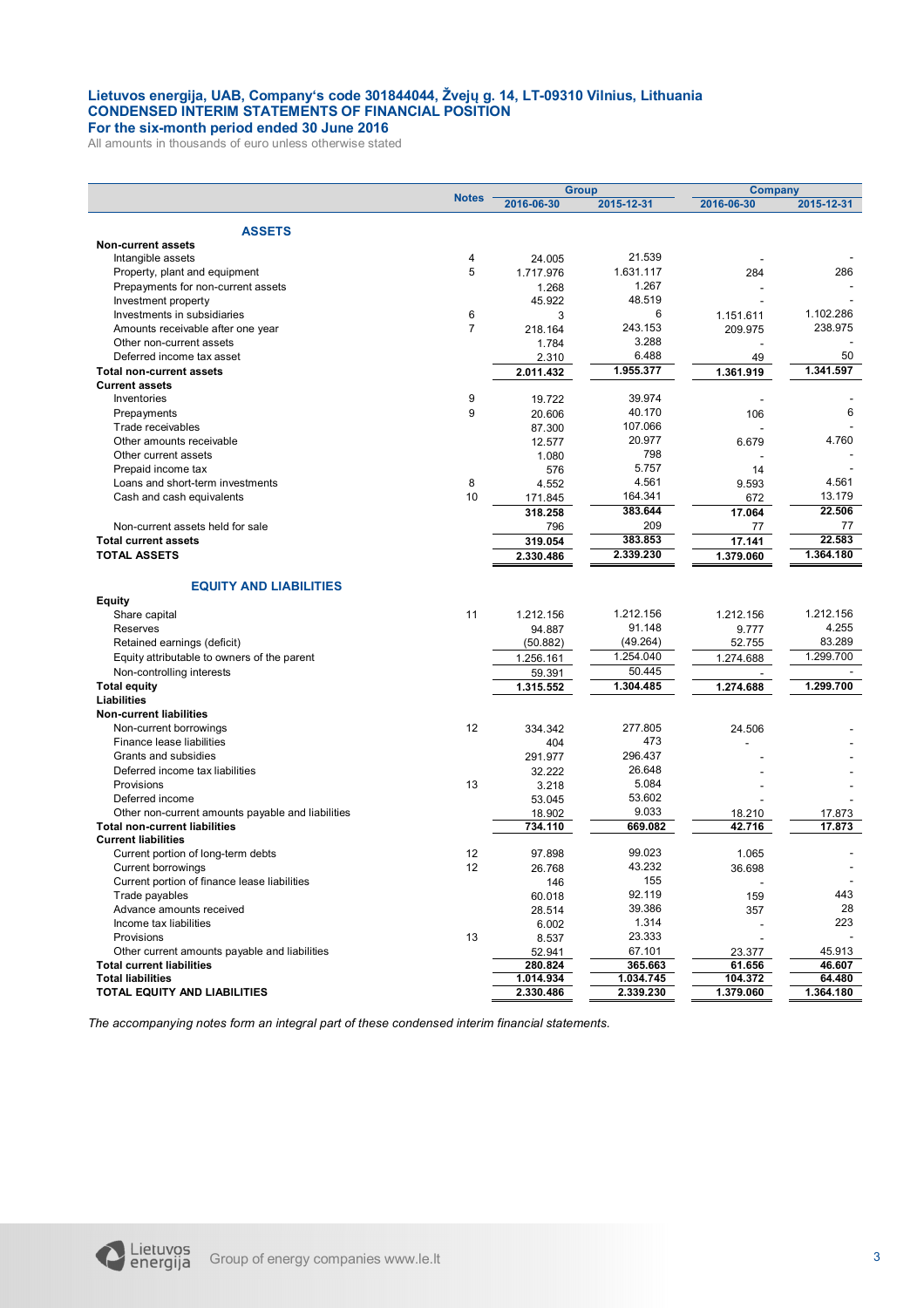### **Lietuvos energija, UAB, Company's code 301844044, Žvejų g. 14, LT-09310 Vilnius, Lithuania CONDENSED INTERIM STATEMENTS OF COMPREHENSIVE INCOME For the six-month period ended 30 June 2016**

All amounts in thousands of euro unless otherwise stated

|                                                                                            |              |                 |                 | Company                                          |                                                  |                 |                          |                          |                 |
|--------------------------------------------------------------------------------------------|--------------|-----------------|-----------------|--------------------------------------------------|--------------------------------------------------|-----------------|--------------------------|--------------------------|-----------------|
|                                                                                            | <b>Notes</b> | 2016<br>Jan-Jun | 2016<br>Apr-Jun | 2015<br>Jan-Jun<br>(restated,<br><b>Note 20)</b> | 2015<br>Apr-Jun<br>(restated,<br><b>Note 20)</b> | 2016<br>Jan-Jun | 2016<br>Apr-Jun          | 2015<br>Jan-Jun          | 2015<br>Apr-Jun |
| Revenue                                                                                    |              |                 |                 |                                                  |                                                  |                 |                          |                          |                 |
| Sales revenue                                                                              |              | 563.732         | 235.680         | 525.358                                          | 214.244                                          | 613             | 288                      | 936                      | 573             |
| Other income                                                                               |              | 15.901          | 8.854           | 22.946                                           | 12.296                                           |                 | 1                        | -1                       | -1              |
| <b>Total revenue</b>                                                                       |              | 579.633         | 244.534         | 548.304                                          | 226.540                                          | 614             | 289                      | 937                      | 574             |
| <b>Operating expenses</b>                                                                  |              |                 |                 |                                                  |                                                  |                 |                          |                          |                 |
| Purchases of electricity, gas for trading and related services                             |              | (357.092)       | (141.959)       | (385.660)                                        | (161.073)                                        |                 |                          |                          |                 |
| Purchases of gas and heavy fuel oil                                                        |              | (18.904)        | (7.755)         | (4.616)                                          | (3.912)                                          |                 |                          |                          |                 |
| Depreciation and amortisation                                                              |              | (38.332)        | (19.461)        | (37.061)                                         | (18.017)                                         | (2)             | (1)                      | (2)                      | (1)             |
| Wages and salaries and related expenses                                                    |              | (42.519)        | (20.303)        | (46.915)                                         | (23.293)                                         | (1.641)         | (898)                    | (1.369)                  | (735)           |
| Repair and maintenance expenses                                                            |              | (10.147)        | (5.591)         | (15.069)                                         | (9.700)                                          |                 |                          |                          |                 |
| Other expenses                                                                             | 14           | (24.180)        | (9.788)         | (17.900)                                         | (8.633)                                          | (728)           | (383)                    | (2.552)                  | (2.230)         |
| <b>Total operating expenses</b>                                                            |              | (491.174)       | (204.857)       | (507.221)                                        | (224.628)                                        | (2.371)         | (1.282)                  | (3.923)                  | (2.966)         |
| <b>Operating profit (loss)</b>                                                             |              | 88.459          | 39.677          | 41.083                                           | 1.912                                            | (1.757)         | (993)                    | (2.986)                  | (2.392)         |
| Finance income                                                                             | 15           | 2.152           | 1.214           | 3.143                                            | 1.343                                            | 33.739          | 1.973                    | 64.031                   | 62.299          |
| Finance costs                                                                              | 16           | (4.056)         | (2.083)         | (4.618)                                          | (1.250)                                          | (652)           | (390)                    | (1.730)                  | (142)           |
| Share of results of associates accounted for using equity method                           |              |                 | $\overline{2}$  |                                                  |                                                  |                 | $\overline{\phantom{a}}$ |                          |                 |
| Profit (loss) before tax                                                                   |              | 86.555          | 38.810          | 39.608                                           | 2.005                                            | 31.330          | 590                      | 59.315                   | 59.765          |
| Current year income tax expense                                                            |              | (9.650)         | (3.109)         | 2.415                                            | 7.228                                            | (66)            | 26                       | (36)                     | (36)            |
| Deferred income tax (expense)/income                                                       |              | (9.832)         | (3.908)         | (3.189)                                          | (1.374)                                          | (7)             | (16)                     | (3)                      | (17)            |
| Net profit (loss)                                                                          |              | 67.073          | 31.793          | 38.834                                           | 7.859                                            | 31.257          | 600                      | 59.276                   | 59.712          |
| Attributable to:                                                                           |              |                 |                 |                                                  |                                                  |                 |                          |                          |                 |
| Owners of the parent                                                                       |              | 60.903          | 28.877          | 35.997                                           | 5.801                                            | 31.257          | 600                      | 59.276                   | 59.712          |
| Non-controlling interests                                                                  |              | 6.170           | 2.916           | 2.837                                            | 2.058                                            |                 |                          |                          |                 |
|                                                                                            |              |                 |                 |                                                  |                                                  |                 |                          |                          |                 |
| Other comprehensive income (loss)<br>Items that will not be reclassified to profit or loss |              |                 |                 |                                                  |                                                  |                 |                          |                          |                 |
| Gain (loss) on revaluation of non-current assets                                           |              |                 |                 | (54)                                             |                                                  |                 |                          |                          |                 |
| Items that will not be reclassified to profit or loss, total                               |              |                 |                 | (54)                                             |                                                  |                 |                          |                          |                 |
| Items that will be reclassified to profit or loss                                          |              |                 |                 |                                                  |                                                  |                 |                          |                          |                 |
| Change in fair value of available-for-sale financial assets                                |              | (29)            | (15)            |                                                  |                                                  | (29)            | (15)                     |                          |                 |
| Items that will be reclassified to profit or loss, total                                   |              | (29)            | (15)            | $\blacksquare$                                   | $\blacksquare$                                   | (29)            | (15)                     | $\blacksquare$           | $\sim$          |
| Other comprehensive income (loss)                                                          |              | (29)            | (15)            | (54)                                             |                                                  | (29)            | (15)                     | $\overline{\phantom{a}}$ | $\sim$          |
| Total comprehensive income (loss) for the period                                           |              | 67.044          | 31.778          | 38.780                                           | 7.859                                            | 31.228          | 585                      | 59.276                   | 59.712          |
|                                                                                            |              |                 |                 |                                                  |                                                  |                 |                          |                          |                 |
| Attributable to:                                                                           |              |                 |                 |                                                  |                                                  |                 |                          |                          |                 |
| Owners of the parent                                                                       |              | 60.874<br>6.170 | 28.862          | 35.943<br>2.837                                  | 5.801<br>2.058                                   | 31.228          | 585                      | 59.276                   | 59.712          |
| Non-controlling interests                                                                  |              |                 | 2.916           |                                                  |                                                  |                 |                          |                          |                 |

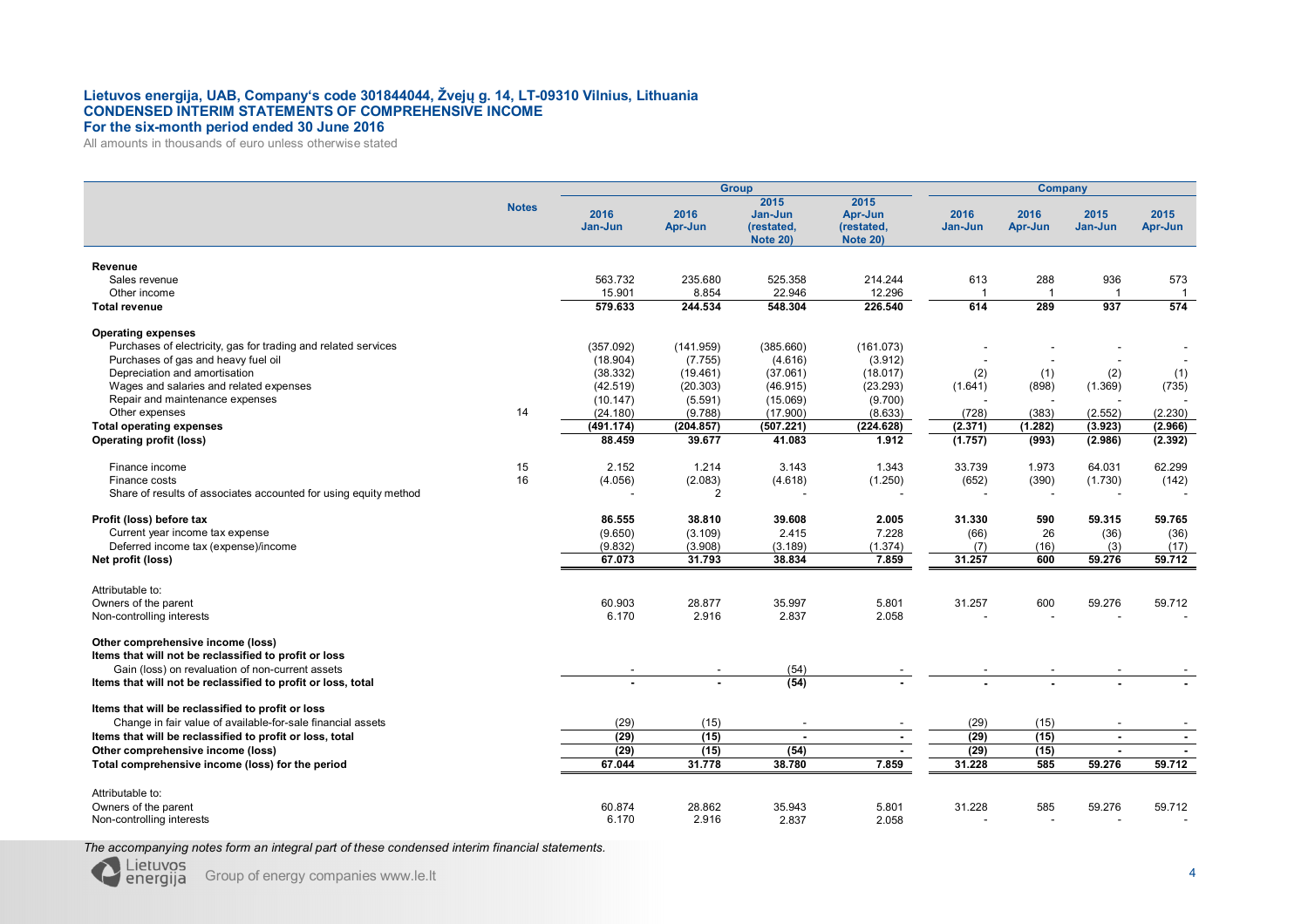### **Lietuvos energija, UAB, Company's code 301844044, Žvejų g. 14, LT-09310 Vilnius, Lithuania CONDENSED INTERIM STATEMENTS OF CHANGES IN EQUITY For the six-month period ended 30 June 2016**

All amounts in thousands of euro unless otherwise stated

|                                                                                                                 |              |                         | <b>Equity attributable to owners of the Group</b> |                               |                          |                             |                  |                                 |                  |  |
|-----------------------------------------------------------------------------------------------------------------|--------------|-------------------------|---------------------------------------------------|-------------------------------|--------------------------|-----------------------------|------------------|---------------------------------|------------------|--|
| <b>Group</b>                                                                                                    | <b>Notes</b> | <b>Share</b><br>capital | Legal<br>reserve                                  | <b>Revaluation</b><br>reserve | <b>Other</b><br>reserves | <b>Retained</b><br>earnings | <b>Subtotal</b>  | Non-<br>controlling<br>interest | <b>Total</b>     |  |
|                                                                                                                 |              |                         |                                                   |                               |                          |                             |                  |                                 |                  |  |
| Balance at 1 January 2015                                                                                       |              | 1.210.568               | 24.362                                            | 67.630                        | 47                       | (42.547)                    | 1.260.060        | 48.830                          | 1.308.890        |  |
| Revaluation of property, plant and equipment, net of deferred income tax                                        |              |                         |                                                   | (54)                          |                          |                             | (54)             |                                 | (54)             |  |
| Total other comprehensive income (loss)                                                                         |              |                         |                                                   | (54)                          | $\blacksquare$           |                             | (54)             | $\overline{\phantom{a}}$        | (54)             |  |
| Net profit for the reporting period (recalculated, Note 20)<br>Total comprehensive income (loss) for the period |              |                         |                                                   | (54)                          |                          | 35.997<br>35.997            | 35.997<br>35.943 | 2.837<br>2.837                  | 38.834<br>38.780 |  |
| Transfer of revaluation reserve to retained earnings (transfer of depreciation,                                 |              |                         |                                                   |                               |                          |                             |                  |                                 |                  |  |
| net of deferred income tax)                                                                                     |              |                         |                                                   | (2.833)                       |                          | 2.833                       |                  |                                 |                  |  |
| Transfer to reserves and movement in reserves                                                                   |              |                         | 4.413                                             |                               | 27                       | (4.413)                     | 27               | 8                               | 35               |  |
| <b>Dividends</b>                                                                                                | 18           |                         |                                                   |                               |                          | (28.093)                    | (28.093)         | (2.521)                         | (30.614)         |  |
| Share capital conversion result                                                                                 | 16           | 1.588                   |                                                   |                               |                          |                             | 1.588            |                                 | 1.588            |  |
| Acquisition of shares from non-controlling interest                                                             |              |                         |                                                   | (188)                         |                          | 699                         | 513              | (275)                           | 238              |  |
| Balance at 30 June 2015                                                                                         |              | 1.212.156               | 28.777                                            | 64.555                        | 74                       | (35.524)                    | 1.270.038        | 48.879                          | 1.318.917        |  |
|                                                                                                                 |              |                         |                                                   |                               |                          |                             |                  |                                 |                  |  |
| Balance at 1 January 2016                                                                                       |              | 1.212.156               | 28.777                                            | 62.323                        | 48                       | (49.264)                    | 1.254.040        | 50.445                          | 1.304.485        |  |
| Change in fair value of available-for-sale financial assets, net of deferred income                             |              |                         |                                                   |                               |                          |                             |                  |                                 |                  |  |
| tax                                                                                                             |              |                         |                                                   |                               | (29)                     |                             | (29)             |                                 | (29)             |  |
| Total other comprehensive income (loss)                                                                         |              |                         |                                                   |                               | (29)                     |                             | (29)             |                                 | (29)             |  |
| Net profit for the period                                                                                       |              |                         |                                                   | $\overline{\phantom{a}}$      |                          | 60.903                      | 60.903           | 6.170                           | 67.073           |  |
| Total comprehensive income (loss) for the period                                                                |              |                         |                                                   | $\blacksquare$                | (29)                     | 60.903                      | 60.874           | 6.170                           | 67.044           |  |
| Transfer of revaluation reserve to retained earnings (transfer of depreciation,                                 |              |                         |                                                   |                               |                          |                             |                  |                                 |                  |  |
| net of deferred income tax)                                                                                     |              |                         |                                                   | (2.359)                       |                          | 2.359                       |                  |                                 |                  |  |
| Transfer to reserves and movement in reserves                                                                   |              |                         | 5.768                                             |                               |                          | (5.768)                     |                  |                                 |                  |  |
| <b>Dividends</b>                                                                                                | 18           |                         |                                                   |                               |                          | (56.240)                    | (56.240)         | (1.938)                         | (58.178)         |  |
| Acquisition of subsidiary (UAB EURAKRAS)                                                                        | 6            |                         |                                                   |                               |                          |                             |                  | 2.033                           | 2.033            |  |
| Change in non-controlling interest due to reorganization                                                        |              |                         | 85                                                | 284                           |                          | 9                           | 378              | (378)                           |                  |  |
| Acquisition of shares from non-controlling interest                                                             |              |                         | 67                                                | 6                             |                          | (2.964)                     | (2.891)          | (2.212)                         | (5.103)          |  |
| Share of non-controlling interest in transfers to reserves                                                      |              |                         | (83)                                              |                               |                          | 83                          |                  |                                 |                  |  |
| Increase of share capital of Kauno Kogeneracinė Jėgainė UAB                                                     | 6            |                         |                                                   |                               |                          |                             |                  | 5.271                           | 5.271            |  |
| Balance at 30 June 2016                                                                                         |              | 1.212.156               | 34.614                                            | 60.254                        | 19                       | (50.882)                    | 1.256.161        | 59.391                          | 1.315.552        |  |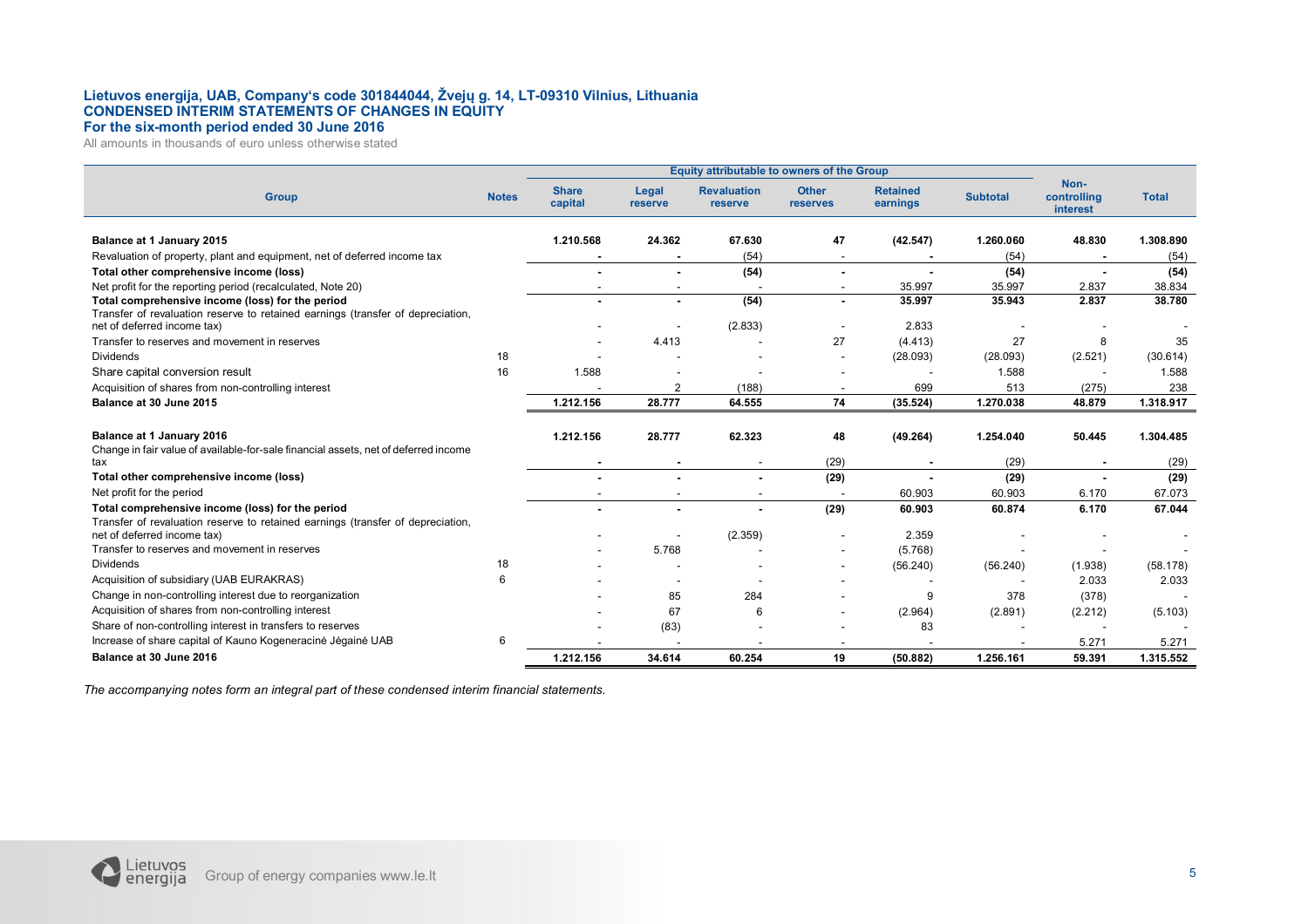### **Lietuvos energija, UAB, Company's code 301844044, Žvejų g. 14, LT-09310 Vilnius, Lithuania CONDENSED INTERIM STATEMENTS OF CHANGES IN EQUITY For the six-month period ended 30 June 2016**

All amounts in thousands of euro unless otherwise stated

| Company                                                                                 | <b>Notes</b> | <b>Share capital</b>     | Legal reserve            | <b>Other reserves</b> | <b>Retained</b><br>earnings | <b>Total</b> |
|-----------------------------------------------------------------------------------------|--------------|--------------------------|--------------------------|-----------------------|-----------------------------|--------------|
| Balance at 1 January 2015                                                               |              | 1.210.568                | $\overline{\phantom{a}}$ | 74                    | 34.323                      | 1.244.965    |
| Net profit for the period                                                               |              |                          |                          |                       | 59.276                      | 59.276       |
| Total comprehensive income for the period                                               |              | $\sim$                   |                          |                       | 59.276                      | 59.276       |
| Transfer to legal reserve                                                               |              | $\overline{\phantom{a}}$ | 4.207                    |                       | (4.207)                     |              |
| <b>Dividends</b>                                                                        | 18           | $\overline{\phantom{a}}$ | $\overline{\phantom{a}}$ | $\sim$                | (28.093)                    | (28.093)     |
| Share capital conversion result                                                         | 16           | 1.588                    | $\overline{\phantom{a}}$ |                       | ٠                           | 1.588        |
| Balance at 30 June 2015                                                                 |              | 1.212.156                | 4.207                    | 74                    | 61.299                      | 1.277.736    |
|                                                                                         |              |                          |                          |                       |                             |              |
| Balance at 1 January 2016                                                               |              | 1.212.156                | 4.207                    | 48                    | 83.289                      | 1.299.700    |
| Change in fair value of available-for-sale financial assets, net of deferred income tax |              | $\overline{\phantom{a}}$ | $\overline{\phantom{a}}$ | (29)                  | $\overline{\phantom{0}}$    | (29)         |
| Total other comprehensive income (loss)                                                 |              | $\blacksquare$           |                          | (29)                  |                             | (29)         |
| Net profit for the period                                                               |              | $\sim$                   | $\overline{\phantom{a}}$ |                       | 31.257                      | 31.257       |
| Total comprehensive income (loss) for the period                                        |              | $\blacksquare$           |                          | (29)                  | 31.257                      | 31.228       |
| Transfer to legal reserve                                                               |              | $\overline{\phantom{a}}$ | 5.551                    |                       | (5.551)                     |              |
| Dividends                                                                               | 18           | $\overline{\phantom{a}}$ | $\overline{\phantom{a}}$ |                       | (56.240)                    | (56.240)     |
| Balance at 30 June 2016                                                                 |              | 1.212.156                | 9.758                    | 19                    | 52.755                      | 1.274.688    |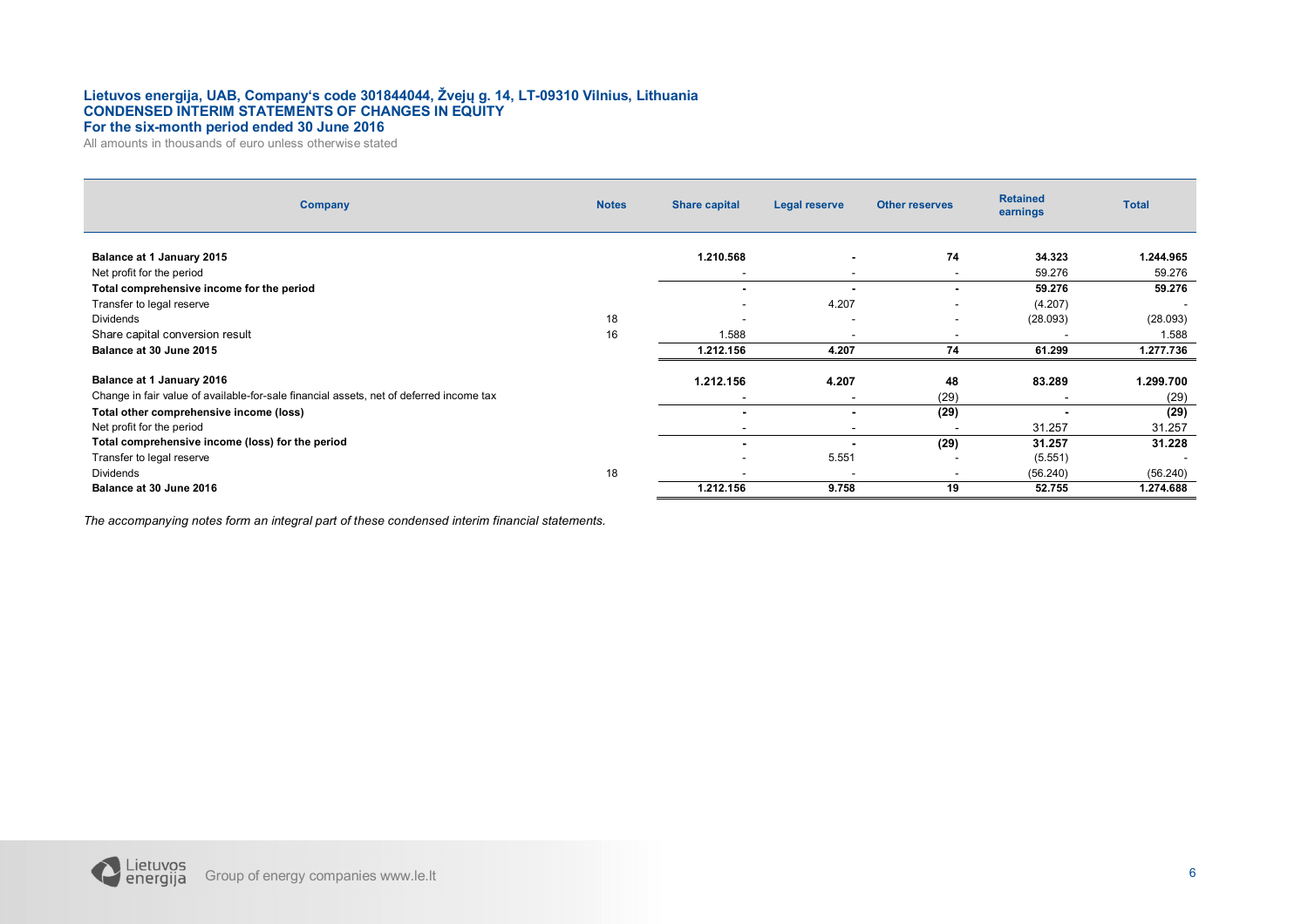### **Lietuvos energija, UAB, Company's code 301844044, Žvejų g. 14, LT-09310 Vilnius, Lithuania CONDENSED INTERIM STATEMENTS OF CASH FLOWS For the six-month period ended 30 June 2016**

All amounts in thousands of euro unless otherwise stated

|                                                                                  | <b>Notes</b><br><b>Group</b> |            | <b>Company</b>                              |            |                |
|----------------------------------------------------------------------------------|------------------------------|------------|---------------------------------------------|------------|----------------|
|                                                                                  |                              | 2016-06-30 | 2015-06-30<br>(restated,<br><b>Note 20)</b> | 2016-06-30 | 2015-06-3      |
| Cash flows from operating activities                                             |                              |            |                                             |            |                |
| Net profit (loss) for the year                                                   |                              | 67.073     | 38.834                                      | 31.257     | 59.276         |
| Adjustments for non-monetary expenses (income):                                  |                              |            |                                             |            |                |
| Depreciation and amortisation expenses                                           | 4,5                          | 44.293     | 42.972                                      | 2          | $\overline{2}$ |
| Impairment of PP&E/reversal of impairment                                        | 5                            | (22)       | (125)                                       |            |                |
| Impairment of financial assets                                                   |                              | 371        | 57                                          |            |                |
| Impairment of investments in subsidiaries                                        |                              |            |                                             |            | 1.667          |
| Income tax expenses                                                              |                              | 19.482     | 775                                         | 73         | 39             |
| (Depreciation) of grants                                                         |                              | (5.961)    | (5.787)                                     |            |                |
| Increase (decrease) in provisions                                                |                              | (15.514)   | 8.345                                       |            |                |
| Inventory write-down expenses                                                    |                              | 17         | (918)                                       |            |                |
| Change in fair value of trade derivatives                                        |                              |            | (1.947)                                     |            |                |
| (Income) expenses on revaluation of emission allowances                          |                              | 6.330      | (302)                                       |            |                |
| Emission allowances utilised                                                     | 4                            | 2.999      | 2.992                                       |            |                |
| (Gain) loss on disposal/write-off of property, plant and equipment               |                              | 903        | 697                                         |            |                |
|                                                                                  |                              |            |                                             |            |                |
| Elimination of results of financing and investing activities:<br>Interest income | 15                           |            |                                             |            |                |
|                                                                                  |                              | (1.833)    | (2.451)                                     | (2.532)    | (3.293)        |
| Interest expenses                                                                | 16                           | 2.917      | 2.449                                       | 328        | 142            |
| Other finance (income) costs                                                     |                              | 820        | 1.477                                       | (30.883)   | (59.150)       |
| Changes in working capital:                                                      |                              |            |                                             |            |                |
| (Increase) decrease in trade receivables and other amounts                       |                              |            |                                             |            |                |
| receivable                                                                       |                              | 33.525     | 46.204                                      | 347        | (1.047)        |
| (Increase) decrease in inventories, prepayments and other current                |                              |            |                                             |            |                |
| assets                                                                           |                              | 39.082     | 21.197                                      | (180)      |                |
| Increase (decrease) in amounts payable, deferred income and                      |                              |            |                                             |            |                |
| advance amounts received                                                         |                              | (38.606)   | (93.066)                                    | 139        | (19)           |
| Income tax (paid)                                                                |                              | (1.903)    | (3.979)                                     | (223)      |                |
| Net cash flows from (used in) operating activities                               |                              | 153.973    | 57.424                                      | (1.672)    | (2.383)        |
| Cash flows from investing activities                                             |                              |            |                                             |            |                |
| (Acquisition) of property, plant and equipment and intangible assets             |                              | (79.379)   | (52.625)                                    |            |                |
| Disposal of property, plant and equipment and intangible assets                  |                              | 1.071      | 1.066                                       |            |                |
| Loans (granted)                                                                  |                              |            |                                             | (5.191)    |                |
| Loan repayments received                                                         |                              | 29.000     |                                             | 29.150     |                |
| (Acquisition) of subsidiaries                                                    | 6                            | (27.674)   |                                             | (71.929)   | (23.334)       |
| Grants received                                                                  |                              | 138        | 4.168                                       |            |                |
| Interest received                                                                |                              | 58         | 829                                         | 1.490      | 1.202          |
| Change in non-controlling interest due to changes in Group's structure           |                              | (5.103)    | 238                                         |            |                |
| Dividends received                                                               |                              |            |                                             | 29.957     | 60.738         |
| Net cash flows from (used in) investing activities                               |                              | (81.889)   | (46.324)                                    | (16.523)   | 38.606         |
| Cash flows from financing activities                                             |                              |            |                                             |            |                |
| Proceeds from borrowings                                                         |                              | 45.540     | 80.334                                      | 25.571     |                |
| Repayments of borrowings                                                         |                              | (34.677)   | (96.867)                                    |            |                |
| Finance lease payments                                                           |                              | (83)       | (8)                                         |            |                |
| Interest paid                                                                    |                              | (2.935)    | (2.909)                                     | (341)      |                |
| Dividends paid                                                                   |                              | (58.178)   | (30.614)                                    | (56.240)   | (28.093)       |
| Increase of share capital of Kauno KogeneracinėJjėgainė UAB                      |                              | 1.277      |                                             |            |                |
| Net cash flows from (used in) financing activities                               |                              | (49.056)   | (50.064)                                    | (31.010)   | (28.093)       |
| Increase (decrease) in cash and cash equivalents (including                      |                              |            |                                             |            |                |
| overdraft)                                                                       |                              | 23.028     | (38.964)                                    | (49.205)   | 8.130          |
| Cash and cash equivalents (including overdraft) at the beginning of the          | 10                           |            |                                             |            |                |
| year                                                                             |                              | 122.810    | 197.989                                     | 13.179     | 31.347         |
| Cash and cash equivalents (including overdraft) at the end of the year           | 10                           | 145.838    | 159.025                                     | (36.026)   | 39.477         |

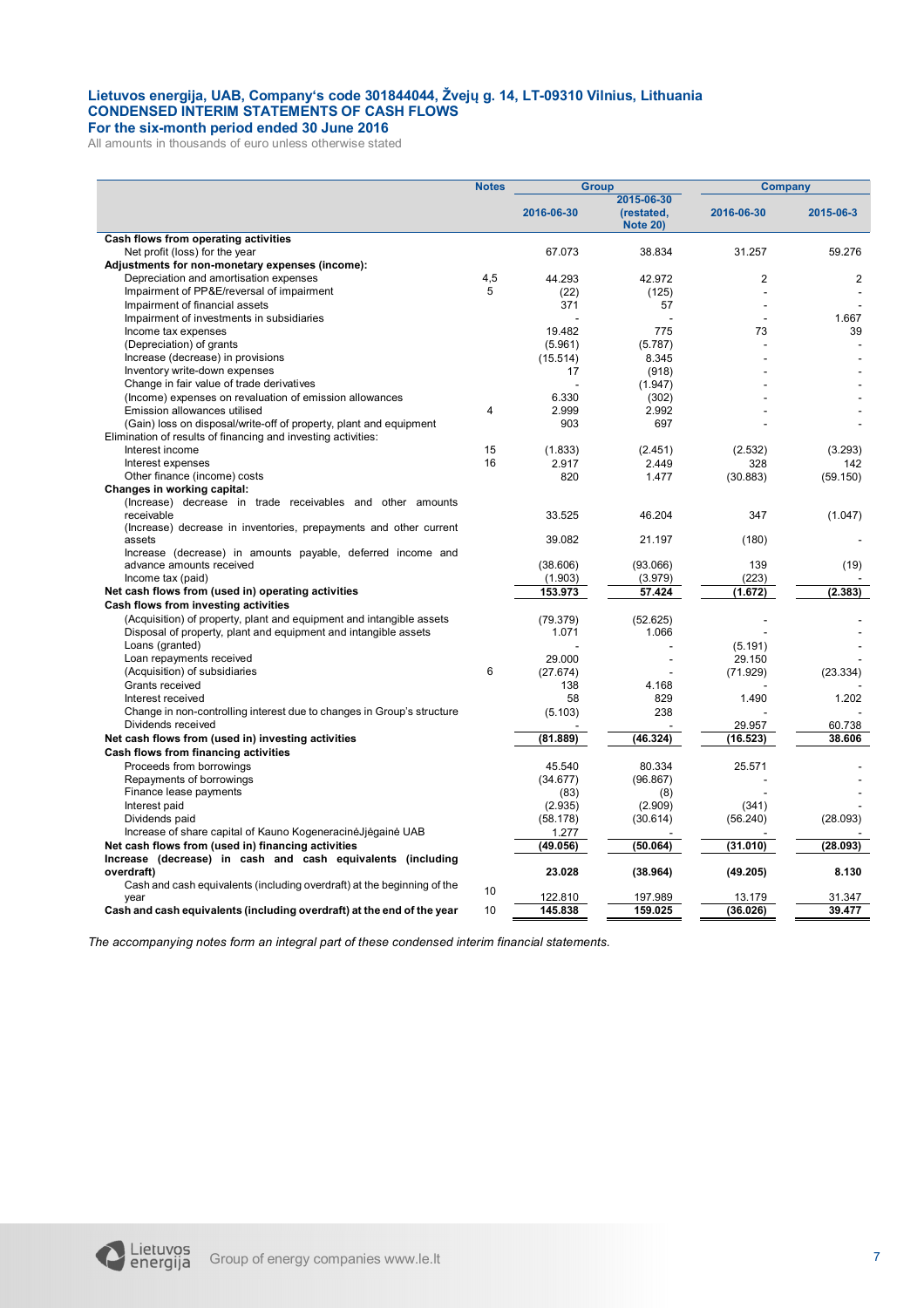All amounts in thousands of euro unless otherwise stated

### 1. General information

This financial information contains unaudited condensed interim financial information of Lietuvos Energija UAB (hereinafter referred to as "the Company") and its subsidiaries (hereinafter collectively referred to as "the Group") for a six-month period ended 30 June 2016 (hereinafter referred to as "the financial information" or "the interim financial information").

Lietuvos Energija UAB is a private limited liability company registered in the Republic of Lithuania. The address of the Company's registered office is Žvejų g. 14, LT-09310, Vilnius, Lithuania. The Company is a limited liability profit-seeking entity registered on 28 August 2008 with the Register of Legal Entities managed by the public institution the Centre of Registers. The Company's code 301844044, VAT payer's code LT10004278519. The Company has been established for an unlimited period.

Lietuvos Energija UAB is a parent company, which is responsible for the management and coordination of activities of the Group companies engaged in electric power and heat production and supply (also electric power production from renewable sources), electric power import and export, distribution and trade, natural gas distribution and trade, as well as in service and development of electric energy industry.

The Company analyses the activities of the Group companies, represents the whole group, implements its shareholders' rights and obligations, defines operation guidelines and rules, and coordinates the activities in the fields of finance, law, strategy and development, human resources, risk management, audit, technology, communication and other.

The Company seeks to ensure effective operation of the Group companies, implementation of goals related to the Group's activities set forth in the National Energetic Independence Strategy and other legal acts, ensuring that it builds a sustainable value in a socially responsible manner.

The Company is wholly owned by the state of the Republic of Lithuania.

|                                                                            | 2016-06-30                            | 2015-12-31 |                                       |               |
|----------------------------------------------------------------------------|---------------------------------------|------------|---------------------------------------|---------------|
| Company's shareholder                                                      | <b>Share capital, EUR</b><br>thousand | $\%$       | <b>Share capital, EUR</b><br>thousand | $\frac{9}{6}$ |
| Republic of Lithuania represented by the Lithuanian<br>Ministry of Finance | 1.212.156                             | 100.00     | 1.212.156                             | 100.00        |

The Group consists of Lietuvos Energija UAB and subsidiaries directly or indirectly controlled by the Company:

| <b>Company</b>                                                                                                | <b>Office address</b>               | <b>Effective</b><br>ownership<br>interest at<br>2016-06-30<br>(%) | <b>Share</b><br>capital<br>(EUR<br>thousand)<br>2016-06-30 | <b>Main activity</b>                                                                                                                                                     |
|---------------------------------------------------------------------------------------------------------------|-------------------------------------|-------------------------------------------------------------------|------------------------------------------------------------|--------------------------------------------------------------------------------------------------------------------------------------------------------------------------|
|                                                                                                               |                                     |                                                                   |                                                            |                                                                                                                                                                          |
| Lietuvos Energijos Gamyba AB<br>Energijos Skirstymo Operatorius                                               | Elektrinės g. 21,<br>Elektrėnai     | Electricity generation, supply, import, export and trade          |                                                            |                                                                                                                                                                          |
| AB (until 2016-01-01 LESTO, AB<br>and Lietuvos dujos, AB                                                      | Aguony g. 24, Vilnius               | 94,98                                                             | 259.443                                                    | Electricity supply and distribution to end users, natural gas<br>distribution                                                                                            |
| NT Valdos UAB                                                                                                 | Geology g. 16,<br>Vilnius           | 100,00                                                            | 85.550                                                     | Operation of real estate, other related activities and provision of<br>services                                                                                          |
| Duomenų Logistikos Centras<br><b>UAB</b><br>Energetikos Paslaugų ir Rangos                                    | A. Juozapavičiaus q.<br>13, Vilnius | 79,64                                                             | 4.033                                                      | Support<br>for<br>information<br>technology<br>services<br>and<br>telecommunications                                                                                     |
| Organizacija UAB (until 2016-01-<br>01 ELEKTROS TINKLO<br>PASLAUGOS UAB and Kauno<br>energetikos remontas UAB | Motory g. 2, Vilnius                | 100,00                                                            | 7.003                                                      | Construction, repair and maintenance of electricity networks,<br>energy and related equipment, connection of customers to the<br>grid, manufacturing of metal structures |
| <b>LITGAS UAB</b><br>Elektroninių Mokėjimų                                                                    | Žvejų g. 14, Vilnius                | 66,67                                                             | 13.050                                                     | Supply of liquid natural gas via terminal and trade in natural gas<br>(100% of votes)                                                                                    |
| Agentūra UAB (former Gotlitas<br>UAB)                                                                         | Žveju g. 14, Vilnius                | 100,00                                                            | 437                                                        | Provision of payment collection services                                                                                                                                 |
| Energijos Tiekimas UAB                                                                                        | Lukšio g. 1, Vilnius                | 100,00                                                            | 17.240                                                     | Supply of electricity and natural gas                                                                                                                                    |
| Public Institution Energetikų<br>Mokymo Centras                                                               | Jeruzalės g. 21,<br>Vilnius         | 100,00                                                            | 85                                                         | Professional development and continuing training of energy<br>specialists                                                                                                |
| Geton Energy OÜ                                                                                               | Narva mnt 5, 10117<br>Tallinn       | 100,00                                                            | 35                                                         | Supply of electricity                                                                                                                                                    |
| Geton Energy SIA                                                                                              | Bezdelingu 12, LV-<br>1048, Riga    | 100,00                                                            | 28                                                         | Supply of electricity                                                                                                                                                    |
| Technologijų ir Inovacijų Centras<br><b>UAB</b>                                                               | A. Juozapavičiaus g.<br>13, Vilnius | 97,80                                                             | 6.440                                                      | Provision of IT, telecommunication and other services                                                                                                                    |
| VAE SPB UAB                                                                                                   | Smolensko g. 5,<br>Vilnius          | 100,00                                                            | 293                                                        | Nuclear power plant Project development, business and other<br>management consultations                                                                                  |
| Verslo Aptarnavimo Centras<br><b>UAB</b>                                                                      | P. Lukšio g. 5B,<br><b>Vilnius</b>  | 97.00                                                             | 580                                                        | Organisation and execution of public procurement, accounting<br>and personnel administration services                                                                    |

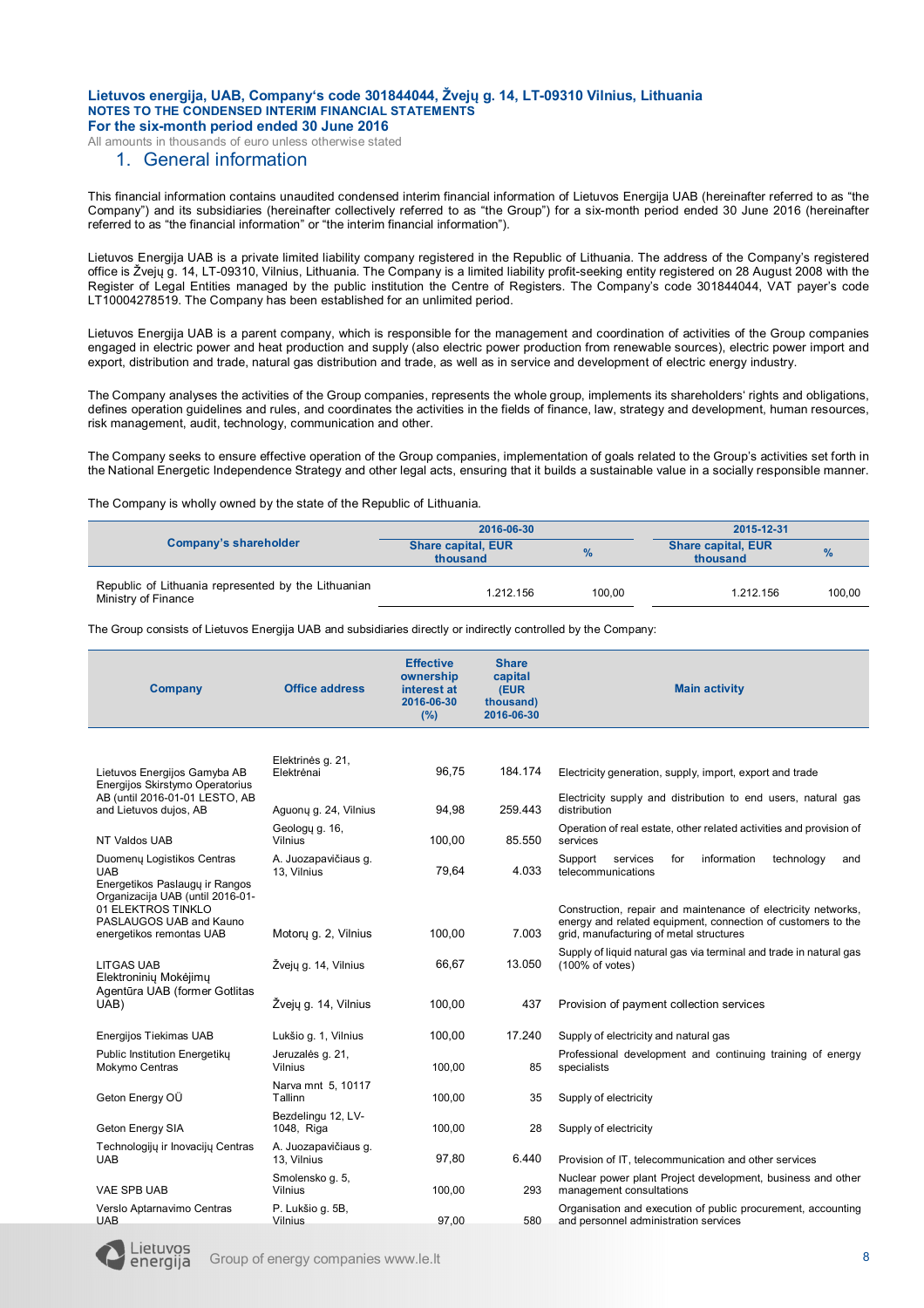All amounts in thousands of euro unless otherwise stated

| Company                                      | <b>Office address</b>                                                            | <b>Effective</b><br>ownership<br>interest at<br>2016-06-30<br>(%) | <b>Share</b><br>capital<br>(EUR<br>thousand)<br>2016-06-30 | <b>Main activity</b>                                                                               |
|----------------------------------------------|----------------------------------------------------------------------------------|-------------------------------------------------------------------|------------------------------------------------------------|----------------------------------------------------------------------------------------------------|
| Lietuvos Dujų Tiekimas UAB                   | Žvejų g. 14, Vilnius                                                             | 100,00                                                            | 8.370                                                      | Natural gas supply                                                                                 |
| Lithuanian Energy Support<br>Fund            | Žveju g. 14, Vilnius                                                             | 100,00                                                            | 3                                                          | Provision of support for projects, initiatives and activities of<br>public interest                |
| Vilniaus Kogeneracinė Jėgainė,<br><b>UAB</b> | Žvejų g. 14, Vilnius                                                             | 100,00                                                            | 1.003                                                      | Modernisation of district heating supply in Vilnius city                                           |
| Kauno Kogeneracinė Jėgainė<br><b>UAB</b>     | Žvejų g. 14, Vilnius<br>Keskus, Helmküla,<br>Varbla Rural<br>Municipality, Pärnu | 51,00                                                             | 10.759                                                     | Modernisation of district heating supply in Kaunas city                                            |
| Tuuleenergia OU                              | County                                                                           | 100,00                                                            | 499                                                        | Electricity generation from renewable sources                                                      |
| HOB OU                                       | Mustamäe tee 16,<br>Tallinn                                                      | 100,00                                                            | 3.653                                                      | Shareholder of 57% of Tuuleenergia OU, engaged in<br>electricity generation from renewable sources |
| Eurakras UAB                                 | Vytenio q. 46,<br>Vilnius                                                        | 75,00                                                             | 8.096                                                      | Electricity generation from renewable sources                                                      |
| Energijos Sprendimų Centras<br><b>UAB</b>    | Zvejų g. 14, Vilnius                                                             | 100,00                                                            | 10                                                         | Provision of electricity spare services                                                            |

As at 30 June 2016 the Group had 4.916 employees (31 December 2015 – 5.379), the Company had 84 employees (31 December 2015 - 78).

The Company's management approved this condensed interim financial information on 31 August 2016.

### 2. Summary of significant accounting principles

This condensed interim financial information for a six-month period ended 30 June 2016 has been prepared in accordance with International Accounting Standards (IAS) as adopted by European Union and applicable for the preparation of interim financial statements (IAS 34 Interim Financial Reporting).

For a better understanding of data contained in the condensed interim financial information, this financial information should be read in conjunction with the consolidated and the Company's financial statements for the year ended 31 December 2015, which were prepared in accordance with International Financial Reporting Standards as adopted by the EU.

The accounting policies applied in the preparation of this condensed interim financial information are consistent with those of the annual financial statements for the year 2015.

### *Income tax*

Taxes on income in the interim periods are accrued using the tax rate that would be applicable to expected total annual profit or loss.

### *New and amended standards, and interpretations*

There are no new standards, amendments and interpretations that are mandatory for the Group and the Company with effect from 2016, and that would have a material impact on the Group's and Company's financial information.

The Group and Company's management do not believe the newly published standards, amendments and interpretations that are mandatory for the Group's and Company's reporting periods beginning on or after 1 July 2016 will have a material impact on the Group's and Company's financial statements.

Accounting policies applied to significant transactions within the Group in relation to the Group's restructuring are set out below (as described in Note 6).

### *Business combinations*

Subsidiaries are all entities (including structured entities) over which the Group has control. The Group controls an entity when the Group is exposed to, or has rights to, variable returns from its involvement with the entity and has the ability to affect those returns through its power over the entity. Subsidiaries are fully consolidated from the date on which control is transferred to the Group and they are deconsolidated from the date that control ceases.

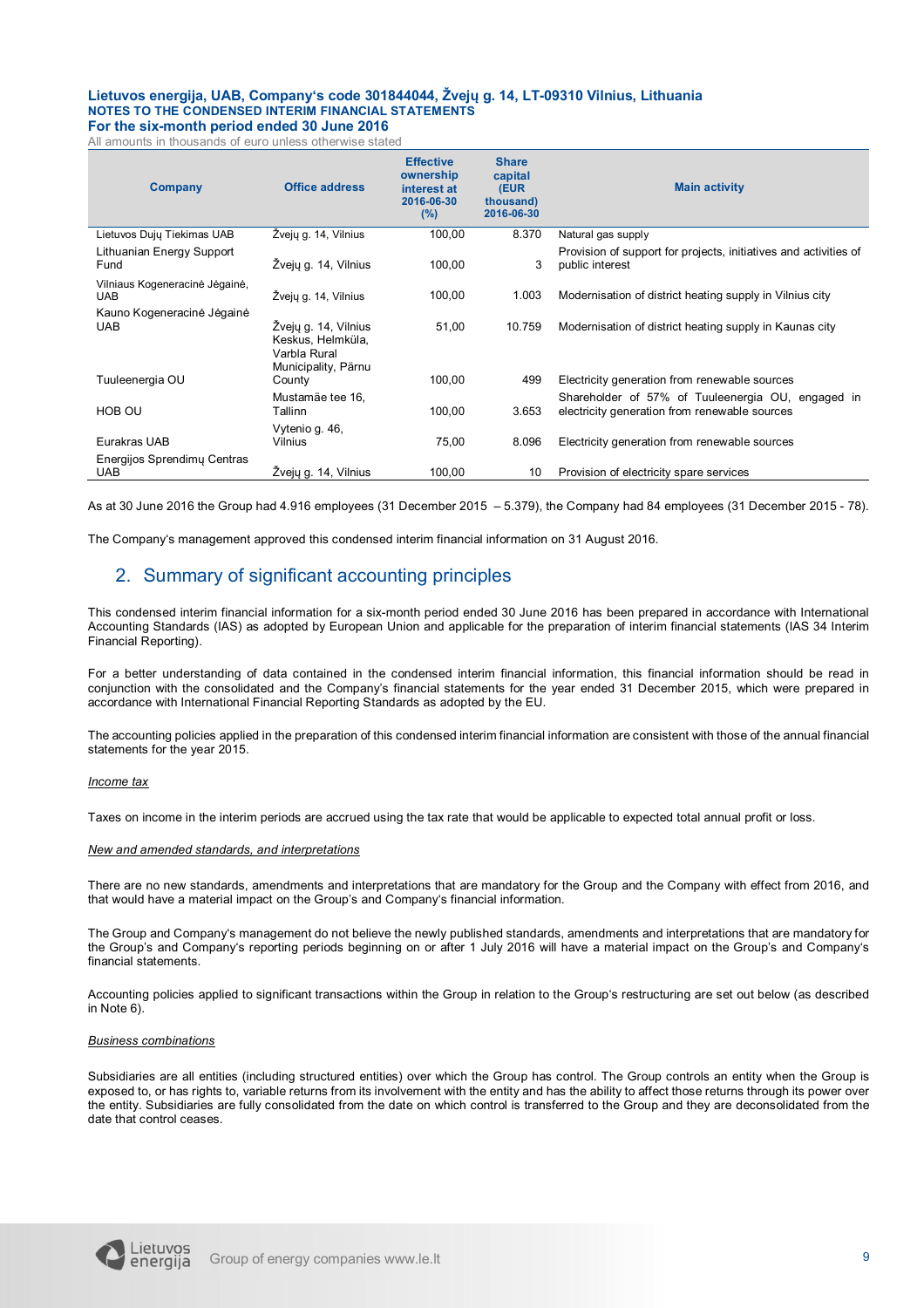All amounts in thousands of euro unless otherwise stated

IFRS 3 Business Combinations is not applied to business combinations involving entities under common control, therefore, for the purpose of this financial information business combinations involving entities under common control were accounted for using the 'pooling of interest' method.

Acquisition method is applied to account for acquisition of subsidiaries that are not part of the Company's group. The consideration transferred for the acquisition of a subsidiary is the fair values of the assets transferred in a bargain purchase, the equity interests issued, and the liabilities assumed at the bargain purchase date. Acquisition-related costs are expensed as incurred. Identifiable net assets, liabilities and contingent liabilities acquired in the acquiree, which meet IFRS 3 Business Combinations criteria, are recognised at their fair values at the acquisition date.

The excess of the consideration transferred, the amount of any non-controlling interest in the acquiree and the acquisition-date fair value of any previous equity interest in the acquiree over the fair value of the identifiable net assets acquired is recorded as goodwill. If the total of consideration transferred, non-controlling interest recognised and previously held interest measured is less than the fair value of the net assets of the subsidiary acquired in the case of a bargain purchase, the difference is recognised directly in the income statement.

Minority interest in the acquiree is initially recognised at the minority interest's proportionate share of the recognised amounts of net assets, liabilities and contingent liabilities.

#### *Changes in ownership interests in subsidiaries without change of control*

Transactions with non-controlling interests that do not result in loss of control are accounted for as equity transactions – that is, as transactions with the owners in their capacity as owners. The difference between the fair value of any consideration paid and the relevant share acquired of the carrying value of net assets of the subsidiary is recorded in equity. Gains or losses on disposals to non-controlling interests are also recorded in equity.

### 3. Critical accounting estimates and judgments used in the preparation of financial statements

Accounting estimates and judgments are continuously reviewed and are based on historical experience and other factors, including expectations of future events that are believed to be reasonable under the circumstances.

The preparation of financial information according to International Financial Reporting Standards as adopted by the EU requires management to make estimates and assumptions that affect the reported amounts of assets, liabilities, income and expenses, and disclosures of contingencies. Changes in the underlying assumptions, estimates and judgments may have a material effect on this financial information. The accounting estimates applied in preparing the condensed interim financial information are consistent with those used in preparing the annual financial statements for the year ended 31 December 2015.

### *Revaluation and impairment of assets*

The Group accounts for property, plant and equipment (except for the assets of power plants, gas distribution pipelines, gas technological equipment and wind power plants and their equipment) at revalued amount in accordance with International Accounting Standard 16 Property, plant and equipment.

If the value of assets is measured based on a depreciated replacement cost method, International Valuation Standards require that an economic depreciation test should be performed. Accounting standards require a periodical review of property, plant and equipment for impairment. The value of property, plant and equipment should be reduced if its carrying value in the statement of financial position is higher than its value in use or the fair value less cost to sell. In other words, the carrying amount of property, plant and equipment reported in the statement of financial position should be written down to the higher of the present value of the future benefits that would be derived by the Company or the Group from the continued use of the assets and the proceeds it would derive from the asset's disposal.

### *Revaluation of assets of subsidiaries, except for Energijos Skirstymo Operatorius AB, and fair value measurement*

As at 31 December 2015, an independent valuation at the Group level was carried out in respect of Kauno Energetikos Remontas UAB (from 1 January 2016 Energetikos Paslaugų ir Rangos Organizacija UAB, see Note 6) and NT Valdos UAB (buildings and structures). The valuation of assets was conducted by independent valuers.

As at 31 December 2015, the fair value of property, plant and equipment of subsidiary Kauno Energetikos Remontas UAB was determined by independent valuer using the sales comparison approach (analogous sale prices) in respect of the category of immovable property. Valuation of other categories of assets was carried out using in parallel the sales comparison and the replacement cost methods. Assets that were evaluated using the replacement cost method were tested for impairment, as a result of which no indications of impairment were identified. In the opinion of the management of Energetikos Paslaugų ir Rangos Organizacija UAB, fair value of Kauno Energetikos Remontas UAB, which was merged at 1 January 2016, did not change significantly through the I half-year of 2016.

In November 2015, valuation of all buildings and structures of subsidiary NT Valdos UAB was carried out by independent valuer InReal UAB using the sales comparison approach (analogous sale prices) and the income approach. In the opinion of management of NT Valdos UAB, the adjusted values of these assets under the above-mentioned approach as at 1 December 2015 approximated their fair value as at 31 December 2015 and did not change significantly during the I half-year of 2016.

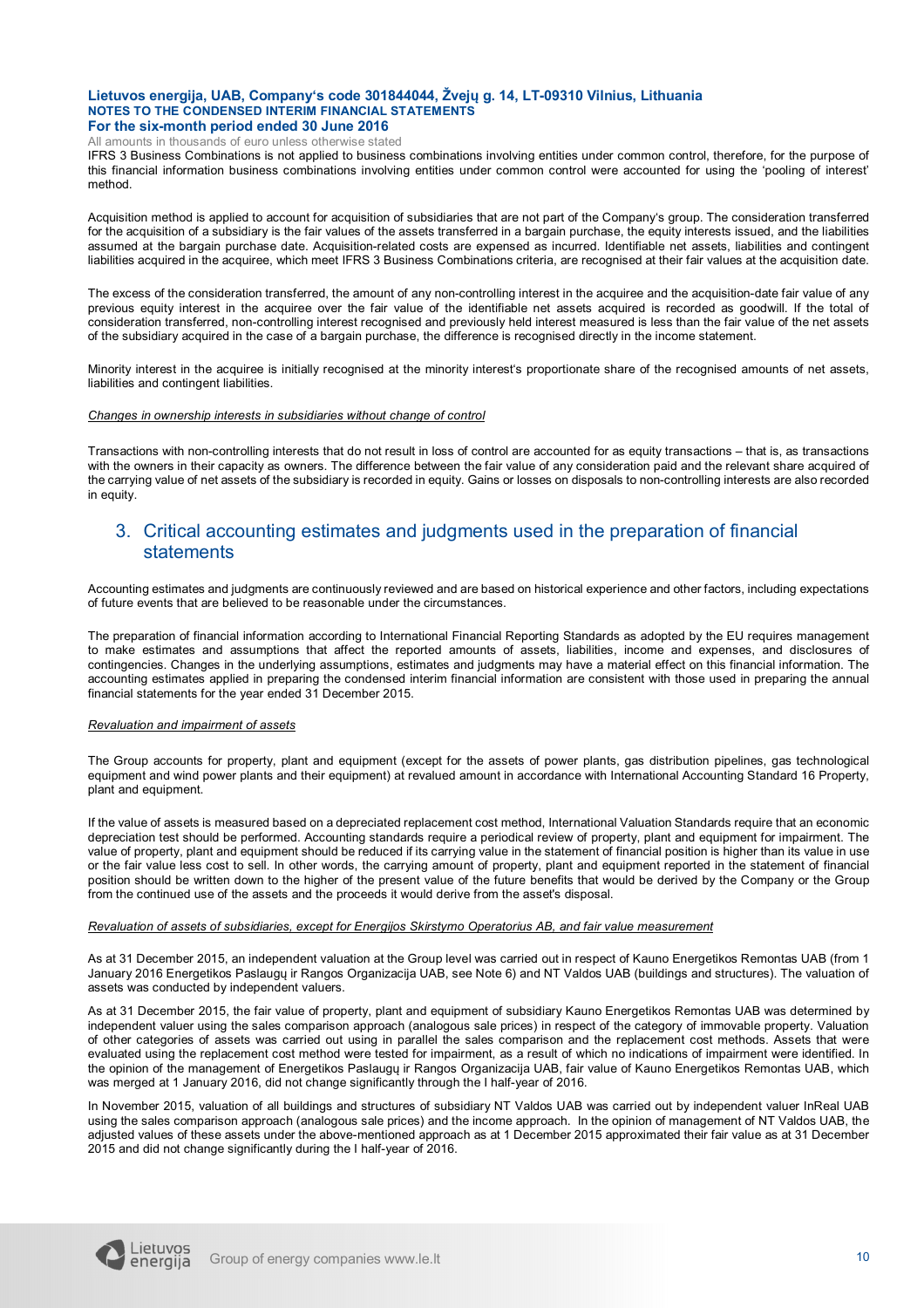All amounts in thousands of euro unless otherwise stated

As at 30 June 2016 and 31 December 2015 other Group companies did not carry out valuation of assets stated at revalued amounts, because revaluations were performed not more than 4 years ago and there are no indications of a significant difference between the net book amount and market value of assets stated at revalued amount.

#### *Revaluation of property, plant and equipment of Energijos Skirstymo Operatorius AB (until 1 January 2016 LESTO AB and Lietuvos Dujos AB)*

#### *Revaluation and impairment of property, plant and equipment of Lietuvos Dujos AB in 2015*

In September 2015, the whole category of buildings was subject to revaluation with reference to the value determined by independent property valuers – Korporacija Matininkai UAB and Ober-Haus Nekilnojamas Turtas UAB. The valuation was performed using the sales comparison approach. The revaluation results were recorded within other comprehensive income and in profit or loss.

At the reporting date of 31 December 2015, the assets of Lietuvos Dujos AB were tested for impairment using the discounted cash flow method. Discounted cash flows were calculated in accordance with the legal acts and methodologies regulating the gas distribution activities, effective as at 31 December 2015.

The impairment test of Lietuvos Dujos AB included the cash flow forecasts until 2070 as the gas distribution activity is regulated on the basis of the regulated asset base, which mostly consists of assets with long useful life (55 years); continuous cash flow has been estimated beyond the year 2070.

Lietuvos Dujos AB did not identify any impairment indications in respect of property, plant and equipment after the completion of the impairment test.

#### *Revaluation of property, plant and equipment of LESTO AB in 2015*

At the reporting date of 31 December 2015, LESTO AB used the discounted cash flow method to assess whether the carrying amount of its property, plant and equipment does not materially differ from fair value. Discounted cash flows were calculated in accordance with the legal acts and methodologies regulating the distribution and supply activities, effective as at 31 December 2015.

The assessment of the fair value of property, plant and equipment of LESTO AB as at 31 December 2015 included the cash flow forecasts until 2055 as the distribution activity is regulated on the basis of the regulated asset base, which mostly consists of assets with long useful life (40 years) – electricity lines.

After the completion of the fair value assessment, LESTO AB has identified that the carrying amount of property, plant and equipment does not significantly differ from its fair value

All the above asset valuation assumptions, considering the period from the last valuation date of property, plant and equipment valuation up to 30 June 2016, have not significantly changed, therefore there are indications for possible impairment or changes in fair value of property, plant and equipment of Energijos Skirstymo Operatorius AB.

#### *Impairment of assets stated at acquisition cost*

In 2016 and 2015, the Group accounted for property, plant and equipment, except for the assets of Hydro Power Plant, Pumped Storage Power Plant (Reserve Power Plant and Combined-Cycle Unit), wind power plants and its equipment, at the revalued amount in accordance with IAS 16, 'Property, Plant and Equipment'.

The Group makes an assessment, at least annually, whether there are any indications that the carrying amount of property, plant and equipment has been impaired.

As at 30 June 2016 and 31 December 2015, the Company's management evaluated the property, plant and equipment of Kruonis Pumped Storage Power Plant and Kaunas Hydro Power Plant named after Algirdas Brazauskas and did not identify any impairment indications.

In view of the Company's management decision on dismantling units 5 and 6 of the Reserve Power Plant passed at the end of 2015, the Company recognised impairment loss equal to the carrying value of units 5 and 6 of the Reserve Power Plant as at 31 December 2015. The dismantling works of units 5 and 6 are expected to start at the beginning of 2017 after the completion of the dismantling of units 1 and 2.

As at 31 December 2015, impairment test was carried out for property, plant and equipment of the Reserve Power Plant, Combined-Cycle Unit, Biofuel and Steam Boiler Houses (hereinafter collectively referred to as the Elektrėnai Complex), and it was determined that the recoverable amount exceeded its carrying amount, hence no impairment was recognised. In the opinion of the Company's management there were no significant changes in the Company's operating environment during the first half of 2016 that would affect assumptions of the previous impairment test, therefore, on 30 June 2016 no impairment test was carried out for property, plant and equipment of the Elektrėnai Complex.

As at 30 June 2016 Group's management had not determined any impairment indications for other property, plant and equipment, accounted for at cost.

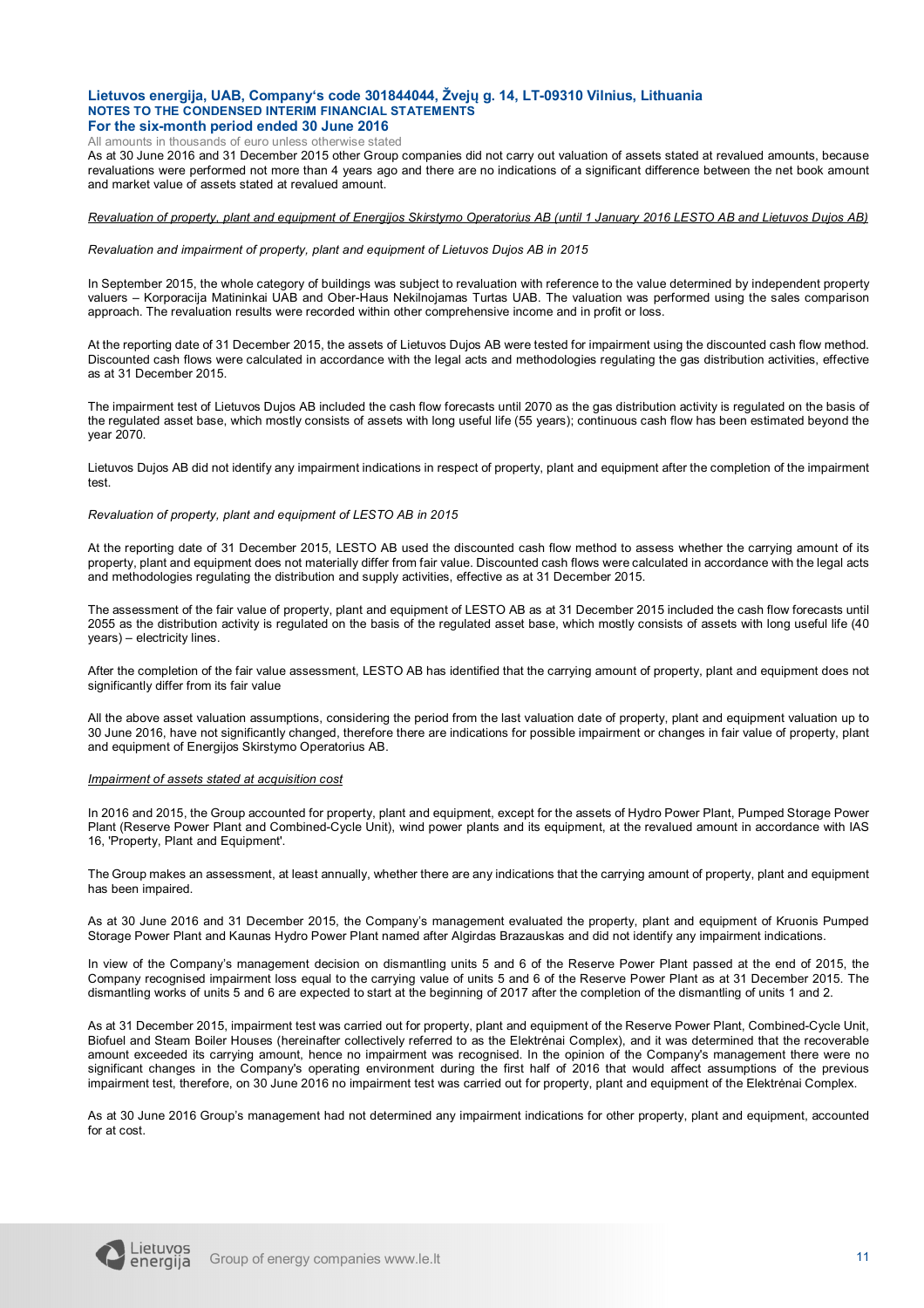All amounts in thousands of euro unless otherwise stated

#### *Assessment of investments in subsidiaries*

Although the shares of the Company's subsidiaries Energijos Skirstymo Operatorius AB and Lietuvos Energijos Gamyba AB are traded at Vilnius Stock Exchange, the Company's management believes this market is not active enough so that the quoted stock prices could be treated as an equivalent to the fair value of investments in the subsidiaries at the reporting date.

As at 31 December 2015, the Company tested for impairment its investment in subsidiary LESTO AB using the discounted cash flow method and recognised reversal of impairment of EUR 38,9 million, which largely resulted from changes in the regulatory environment.

As at 31 December 2015, the Company tested for impairment its investment in subsidiary Lietuvos Dujos AB using the discounted cash flow method and recognised impairment of EUR 20,4 million, which largely resulted from changes in the regulatory environment. As at 30 June 2016, the Company assessed the investment in Energijos Skirstymo Operatorius AB (until 1 January 2016 LESTO AB and Lietuvos Dujos AB) and did not establish any impairment indications.

As at 31 December 2015 the Company tested for impairment the investment in subsidiary VAE SPB UAB and recognised impairment of EUR 1.168 thous.

As at 30 June 2015, the Company tested for impairment its investment in subsidiary Litgas UAB using the discounted cash flow method. Discounted cash flows were calculated in accordance with the effective legal acts and methodologies regulating the activity of the designated supplier and taking into consideration the most probable scenario for the development of the natural gas trade activity and uncertainties existing in the liquefied natural gas industry. Discounted cash flows were calculated using a discount rate of 9.72%, which is established as the required return on the share capital. As a result of the analysis, the Company's management determined that the impairment of the investment in Litgas UAB was equal to EUR 1.092 thousand as at 30 June 2015 and 31 December 2015.

As at 30 June 2016, the Company performed the impairment test in respect of the investment in subsidiary Duomenų Logistikos Centras UAB and did not establish any impairment indications.

The Company estimated the existence of impairment indications in respect of the investments in other subsidiaries of the Company and did not identify any impairment indications thereon as at 30 June 2016. Consequently, the impairment tests were not performed.

### *Consideration for the disposal of LITGRID AB*

As part of the implementation of the requirements of the Law on Electricity, the Lithuanian Government passed Resolution No 826 on 4 July 2012 Regarding the establishment of the private limited liability company and investment of state-owned assets, whereby the Ministry of Energy was committed to establish a private limited liability company and pass all necessary decisions in order to transfer the shares of Litgrid AB held by Lietuvos Energija UAB to a newly established private limited liability company EPSO-G UAB in return for a certain consideration based on the market value of shares established by independent valuers. The independent valuer determined the market value in respect of 97.5% of shares of Litgrid AB using the income approach.

The purchase-sale agreement of shares of Litgrid AB provide for a premium to the final price, the amount of which depends on the regulatory environment in the future periods. On 15 January 2015, the Commission approved a new regulation methodology (LRAIC) under which the Commission set the price caps for Litgrid AB's transmission services via high voltage networks for the period 2016-2020. On 21 September 2015, the Commission approved the amendments to the methodology, under which the price caps for electricity transmission via high voltage networks were recalculated for the period 2016-2020 and approved under Resolution of 19 October 2015. In view of the above-mentioned developments, the Company assessed the price premium and determined that according to the purchase-sale agreement of shares of Litgrid AB the price premium was equal to zero as at 30 June 2016 and 31 December 2015.

#### *Assessment of price premiums in establishing the acquisition cost of shares*

#### *Price premium for the shares of NT Valdos UAB*

In April 2015, the Company acquired the shares of NT Valdos UAB from LESTO AB, Lietuvos Energijos Gamyba AB, Duomenų Logistikos Centras UAB and Litgrid AB, thereby resulting in 100% direct control over NT Valdos UAB.

The premium to the basic sale price established for the acquired shares is payable by 31 March 2019, the amount of which may vary depending on the financial performance of NT Valdos UAB. The Company assumes that the established premium to the basic sale price payable in 2019 will be equal to the maximum amount, i.e. EUR 19.400 thousand. In estimating the acquisition cost of the investments the Company accounted for this premium at the present value prevailing at the acquisition date, i.e. EUR 17.506 thousand. The price premium was discounted using an average interest rate set by the Bank of Lithuania on borrowings in excess of EUR 1.000 thousand, which was equal to 2.65% at the date of acquisition. Interest expenses related to the establishment of the present value of the price premium that were recognised by the Company amounted to EUR 234 thousand for the six-month period ended 30 June 2016. As at 30 June 2016, the Company reviewed the actual and projected financial performance indicators of NT Valdos UAB and assumed that NT Valdos UAB will achieve the financial performance targets. Consequently, the assessment made in 2015 stating that the Company will pay the maximum amount of the price premium on 31 March 2019 has remained unchanged.

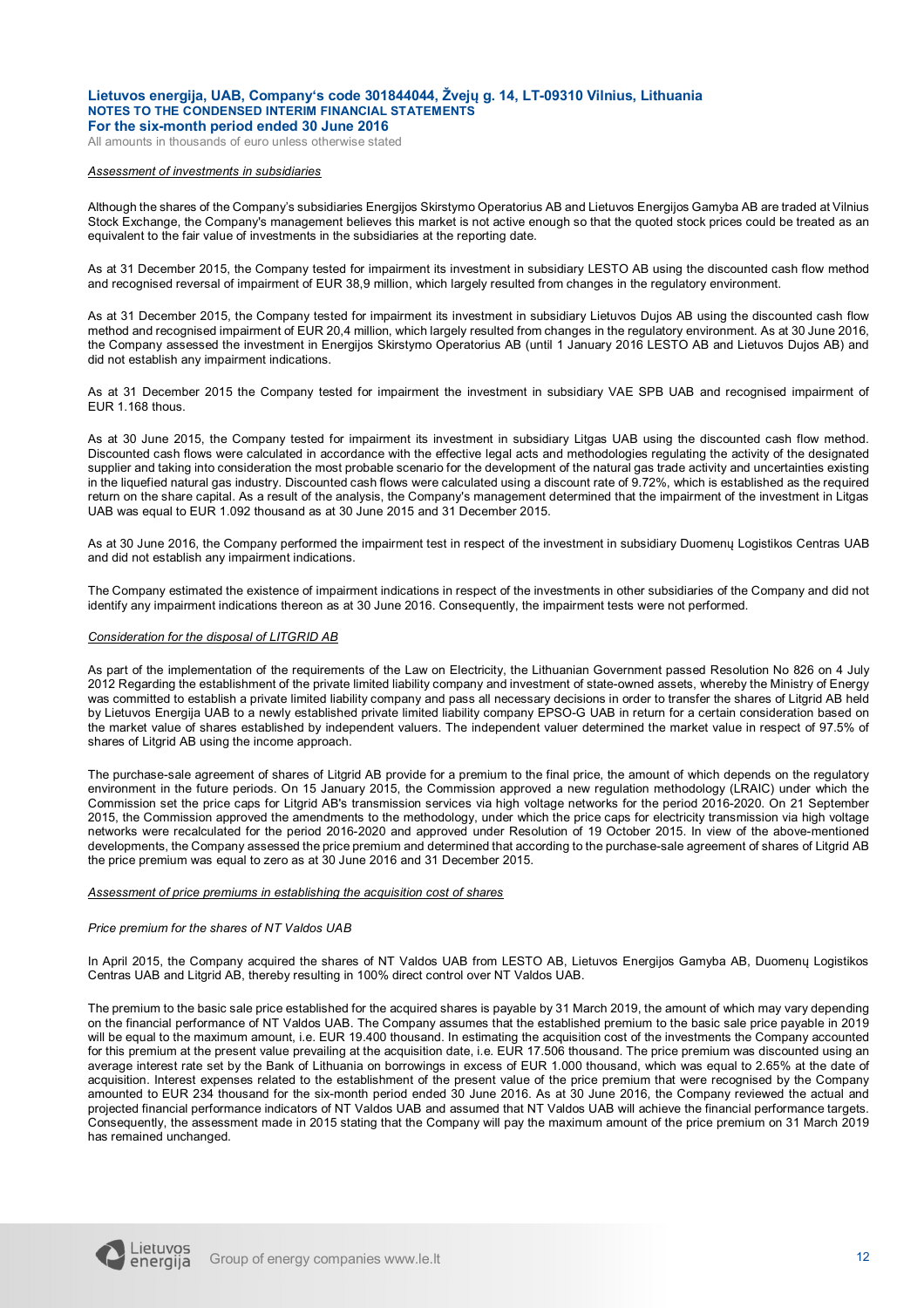All amounts in thousands of euro unless otherwise stated

#### *Price premium for the shares of Kauno Energetikos Remontas UAB*

On 31 March 215, the Company signed the share purchase-sale agreement with Lietuvos Energijos Gamyba AB, under which it acquired 100% (i.e. 15.244.112) of ordinary registered shares of Kauno Energetikos Remontas UAB. The purchase-sale agreement of shares of Kauno Energetikos Remontas UAB provide for a premium to the final price, the amount of which depends on the implementation of the biofuel boiler plant project. If the loss from the biofuel boiler plant project increases or decreases by more than EUR 50 thousand, the purchase-sale price of shares of Kauno Energetikos Remontas UAB will be adjusted by 89% of the amount of this change. The purchase-sale price of shares of Kauno Energetikos Remontas UAB can be recalculated till 31 December 2016. As at 31 December 2015, in view of the fact that the loss from the biofuel boiler plant project increased, the Company's management estimated that the acquisition cost of the shares of Kauno Energetikos Remontas UAB should be EUR 436 thousand lower and reduced accordingly the acquisition cost of the investment. The Company's management reviewed the implementation the biofuel boiler plant project and determined that the loss did not change significantly, thus the price premium for the shares of Kauno Energetikos Remontas UAB was left unadjusted as at 30 June 2016.

### *Evaluation of the option as per the Shareholders' Agreement with FORTUM HEAT LIETUVA UAB*

As described in more detail in Note 6, the authorised share capital of Kauno Kogeneracinė Jėgainė UAB (KKJ) was increased on 15 March 2016. As a result, the Company's ownership interest in KKJ is equal to 51%, whereas the rest 49% of shares of KKJ are held by FORTUM HEAT LIETUVA UAB (FORTUM). Both shareholders have signed the Shareholders' Agreement, whereby the Company was vested with an option to buy the shares of KKJ owned by FORTUM, whereas FORTUM was vested with an option to sell the shares of KKJ to the Company in the event that the shareholders fail to achieve the resolution of the Deadlock Situation by mutual agreement as defined in the Shareholders' **Agreement** 

Under the provisions of the Shareholders' Agreement, if the Company or FORTUM decides to exercise the option, the price to be paid by the Company to FORTUM for the purchased shares owned by FORTUM in KKJ shall be equal to the sum of amounts invested by FORTUM into the capital of KKJ (i.e. the price of the issue of shares paid by FORTUM):

- plus a premium in the amount of 15% of the amounts invested by FORTUM into the capital of KKJ, if the Company exercises the Call Option; or, respectively,

minus an investment risk discount in the amount of 15% of the amounts invested by FORTUM into the capital of KKJ, if FORTUM exercises the Put Option.

#### *New customer connection fees*

Fees paid by customers received after 1 July 2009 for the connection of new customers and producers to the Company's electricity networks and electricity network facilities or for the dislocation or reconstruction of electricity network facilities on the request of the customer, producer or any other entity, are recognised as revenue upon connection.

The above-mentioned fees received before 1 July 2009 were initially recognised as deferred income and subsequently recognised as income on a proportionate basis over the useful life of the related newly created property, plant and equipment. The related costs comprising the acquisition cost of property, plant and equipment and other costs were capitalised and are depreciated over the estimated useful life of the assets capitalised.

Payments made by customers for the connection to the Company's gas system are recorded as accrued deferred income in the statement of financial position and recognised as income over the useful life of the capitalised property, plant and equipment concerned. Such income is shown in the line item 'Sales revenue' of the statement of comprehensive income.

Accounting methods applied to account for fees paid by new customers for the connection to the electricity and gas system differ depending on the pricing of these services:

- the fee for the connection to the electricity network is determined on the basis of fees and methodologies approved by the Lithuanian legal acts and regulatory authorities; the service is deemed to be provided upon the connection of the customer to the electricity network;
- the fee for the connection non-household customers to the gas system is determined on the basis of fees and methodologies approved by the Lithuanian legal acts and regulatory authorities, however, the connection agreement of the customer who connects a new natural gas system stipulates a minimum quantity of gas to be transported via a non-household customer or new natural gas system and the minimum capacities which ensure that the new customer or new natural gas system connected does not increase the price cap for the existing customers, as well as the procedure for calculating a fee for the minimum quantities of gas to be transported by a non-household customer or natural gas system and for the minimum capacities and the periodicity of payments if a new customer connecting a new natural gas system transports lower quantities or orders lower capacities than those specified in the new customer connection agreement. Upon approval of household customer connection fees, the Commission assesses the return, receivable in 20 year period, on investment used to connect new household customers and impact of the investment on gas distribution price cap (investments should not cause increase in the current price cap) in the same way, as assesses non-household customers, although not every customer individually, rather in total by establishing the general connection fee. In this case the service provided to both non-household and household customer is continuous in nature, related to contractual obligations and future consumption, and therefore revenue is split over the depreciation period of property, plant and equipment concerned.

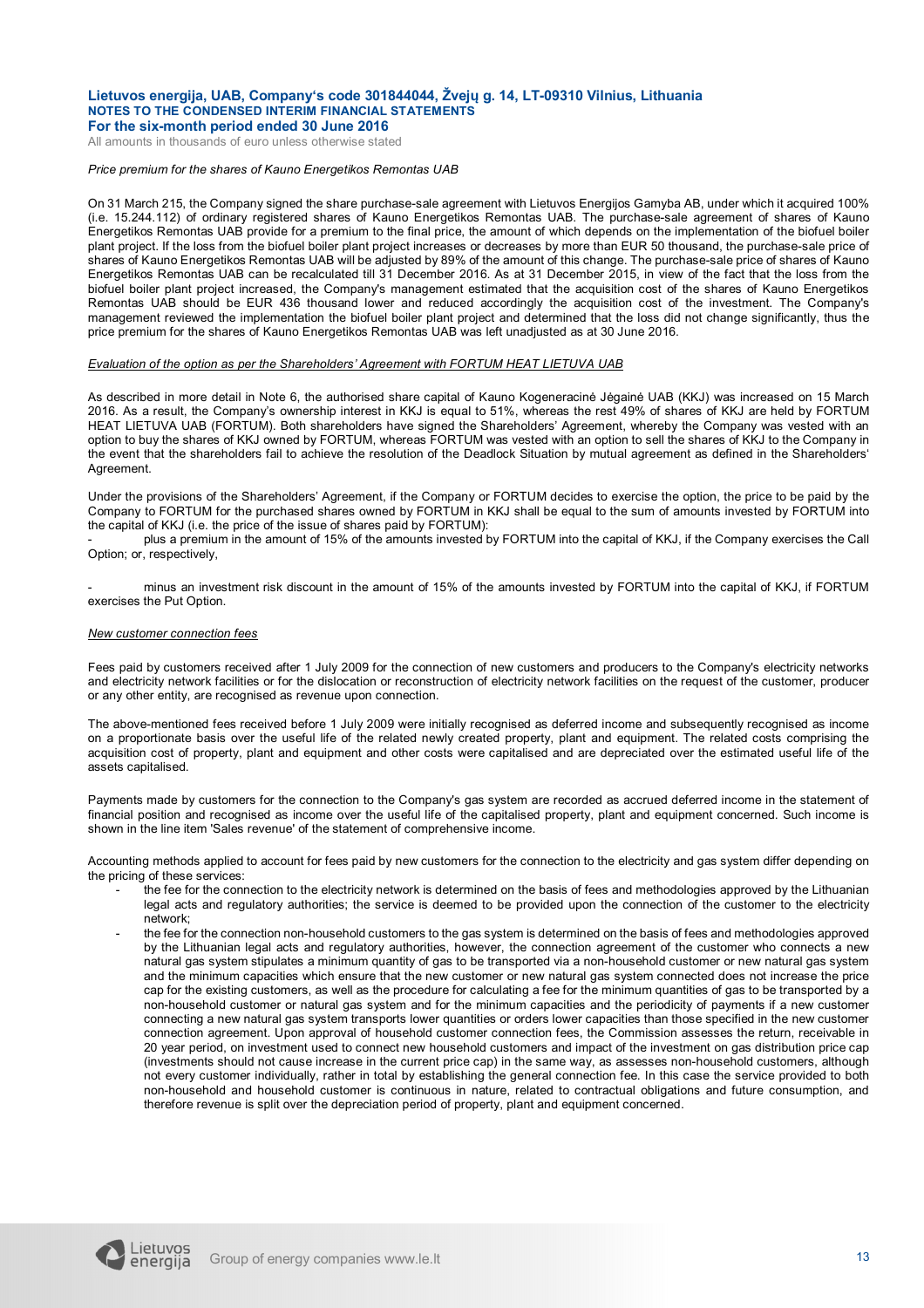All amounts in thousands of euro unless otherwise stated

#### *Accounting for electricity meters*

Until 1 January 2016, LESTO AB classified electricity meters as inventories. The Company's management assessed that electricity meters are used for a long period of time, they are controlled by the Company and reviewed individually, their acquisition cost can be reliably determined and therefore management decided to reclassify electricity meters to property, plant and equipment and apply a depreciation period of 8 years for tax purposes. The change is treated as change in accounting estimate and since 1 January 2016 electricity and gas meters are classified within the property, plant and equipment category 'Other property, plant and equipment'.

#### *Provisions for the utilisation of emission allowances*

The Group estimates provisions for emissions based on actual emissions over the reporting period multiplied by the market price for one unit of emission allowances. The quantity of actual emissions is approved by a responsible state-controlled agency over the course of four months after the end of the year. Based on historic experience, the Group's management does not expect any significant differences to arise between the estimated provision at 30 June 2016 and the quantity of emissions which will be approved in 2017.

### *Accrual of PSO service fees*

A part of fees received for PSO and tertiary capacity reserve services is allocated for the maintenance of the infrastructure of the Elektrėnai Complex and for the covering of expenses related to the testing of the necessary electricity generation facilities. Infrastructure maintenance expenses include fuel, emission allowances and other generation expenses incurred during the generation of thermal power necessary for the maintenance of the infrastructure, as well as expenses related to electricity consumed by the Elektrėnai Complex and gas consumption capacity fees. The amount of PSO service fees and the capacity reserve service fees for the next calendar year are determined by National Control Commission for Prices and Energy taking into account the forecasted Company's expenses.

As at 30 June 2016, the Group recognised the refundable PSO fees amount of EUR 16.111 thousand within 'Other non-current amounts payable and liabilities', which included the refundable PSO fees amount of EUR 12.976 thousand (to be refunded during 2018) recognised during the first half of 2016, and the refundable amount of EUR 3.135 thousand recognised in 2015 (to be refunded during the second half of 2017). The PSO fees refundable for the first half of 2016 were recognised due to a higher than estimated in the PSO service tariff operating profit from commercial (non-regulated) activities of Kruonis Pumped Storage Power Plant and Kaunas Hydro Power Plant, and due to lower actual fixed and variable costs incurred in providing regulated services. As at 30 June 2016, non-current PSO fees amounts payable were accounted at amortised cost, using the effective interest method and discounting PSO amounts payable over the repayment term using a discount rate of 1.01%. The discounting effect was equal to EUR 288 thousand and was recognised within 'Other long-term amounts payable and liabilities'.

As at 31 December 2015, the Group recognised the PSO service fees of EUR 7.018 thousand refundable which will be repaid in 2017.

#### *Capacity reserve income accrual*

Based on the Methodology for establishing the prices for electricity and capacity reserve services approved by Resolution No. O3-229 of the NCCPE, the Group's management accounted for receivable amount of capacity reserve services income equal to EUR 267 thousand as at 30 June 2016 under the line item 'Other non-current amounts receivable' to be compensated during 2017 (31 December 2015: receivable amount of capacity reserve services income equal to EUR 533 thousand to be compensated during 2017).

#### *Fair value of financial assets and financial liabilities*

The Group's and the Company's underlying financial assets and liabilities not measured at fair value include trade and other amounts receivable, trade and other amounts payable, non-current and current borrowings.

The fair value is defined as the price that would be received to sell an asset or paid to transfer a liability in an orderly transaction between market participants at the measurement date. The fair value of financial assets and financial liabilities is not lower than the amount payable on demand, which is discounted starting from the first day on which its payment may be demanded.

The carrying amount of cash and cash equivalents, current trade and other amounts receivable, current trade and other amounts payable and current borrowings approximates their fair value.

The fair value of non-current borrowings is determined with reference to the market price of loans of the same or similar nature or interest rates payable at that time on similar maturity debts. The fair value of non-current borrowings with variable interest approximates their carrying amount in cases when margins payable on such loans are consistent with loan margins currently available in the market.

#### *Change in taxation of goodwill*

As at 15 October 2014 AB Lietuvos dujos concluded agreement with Lietuvos Dujų Tiekimas UAB and transferred natural gas supply activity together with assets, rights and obligations allocated to it. Ownership right to the part of the company – natural gas supply activity - was transferred to Lietuvos Dujų Tiekimas UAB at 31 October 2014 according to the agreement. According to the agreement Lietuvos Dujų Tiekimas paid the price for the natural gas supply activity together with assets, rights and obligations allocated to it, which amounted to EUR 17.510 thousand and was set by independent assessor as market value for the natural gas supply activity. Carrying amount of net assets acquired comprised EUR 74.434 thousand. Significant difference between paid price and carrying amount of net assets acquired appeared due to requirements of International Financial Reporting Standards, according to which impact of retrospective reduction of prices of imported OAO Gazprom gas for companies for the period from 1 January 2013 to 30 April 2014 could not be accounted as current period expenses.

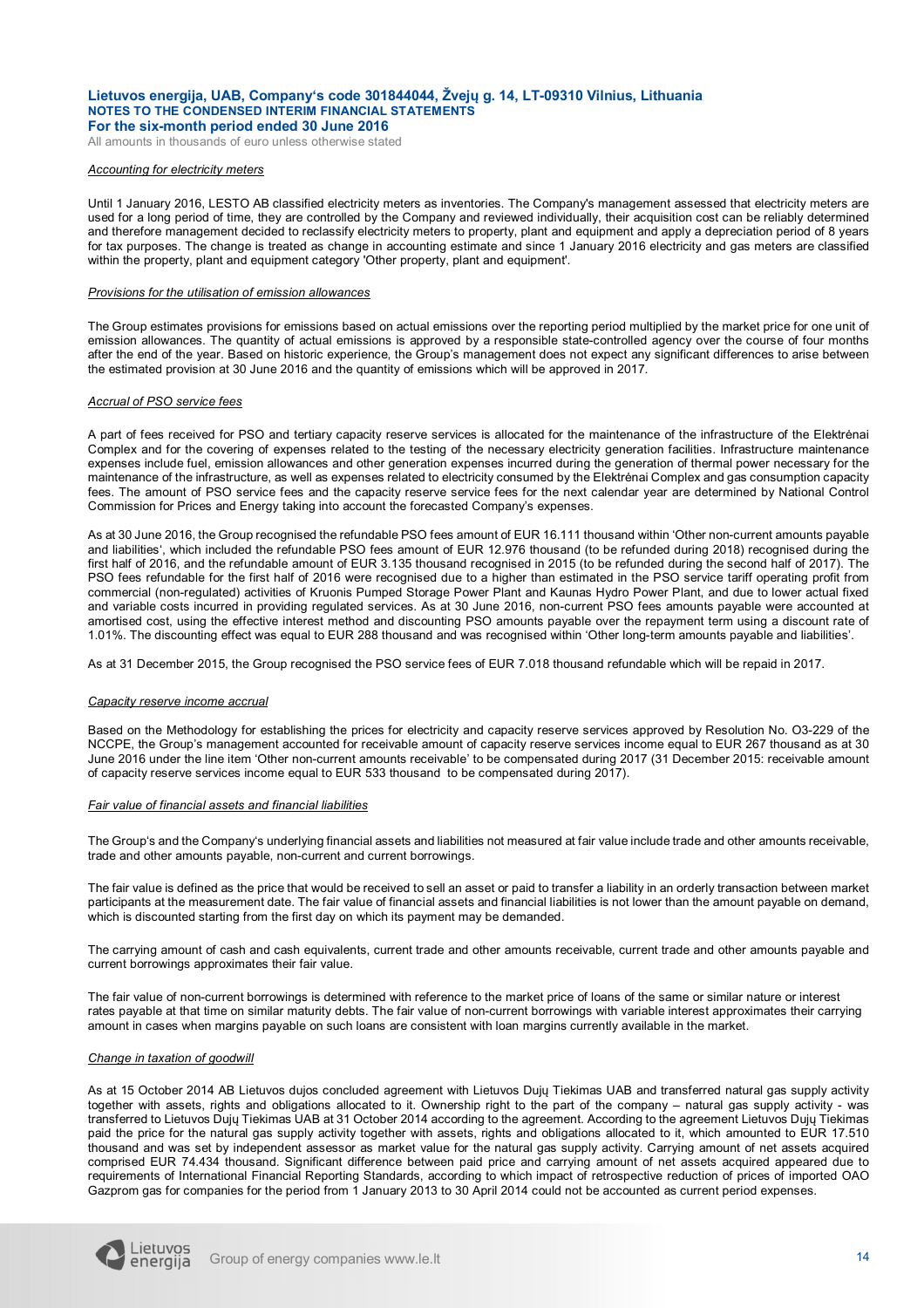All amounts in thousands of euro unless otherwise stated

Lietuvos Dujų Tiekimas UAB has assessed taxation risk and considered written communication between Lietuvos Dujų Tiekimas UAB and National Tax authority and recognized the difference between carrying amount of net assets acquired (EUR 17.510 thousand) and fair value of gas supply business set by independent assessors (EUR 74.434 thousand) as negative goodwill and calculated income tax.

Seeking to clarify taxation aspects for this transaction, Lietuvos Dujų Tiekimas UAB has approached National Tax Authority asking for binding decision, as taxation questions are closely related to the future natural gas sale agreements, though they are affected by the retrospective reduction of the imported gas prices obtained from Gazprom OAO.

As at 30 April 2015 Lietuvos Dujų Tiekimas UAB has obtained binding decision of National Tax Authority, according to it the difference between net assets acquired and market value of natural gas supply business set by independent assessors should not be accounted as a negative goodwill and should not be taxed with income tax. As the income tax impact in amount of EUR 8.539 thousand recognized in 2014 was accounted for in the income statement by the Group, adjusting entry required after National Tax authority decision in 2015 was also accounted in the income statement.

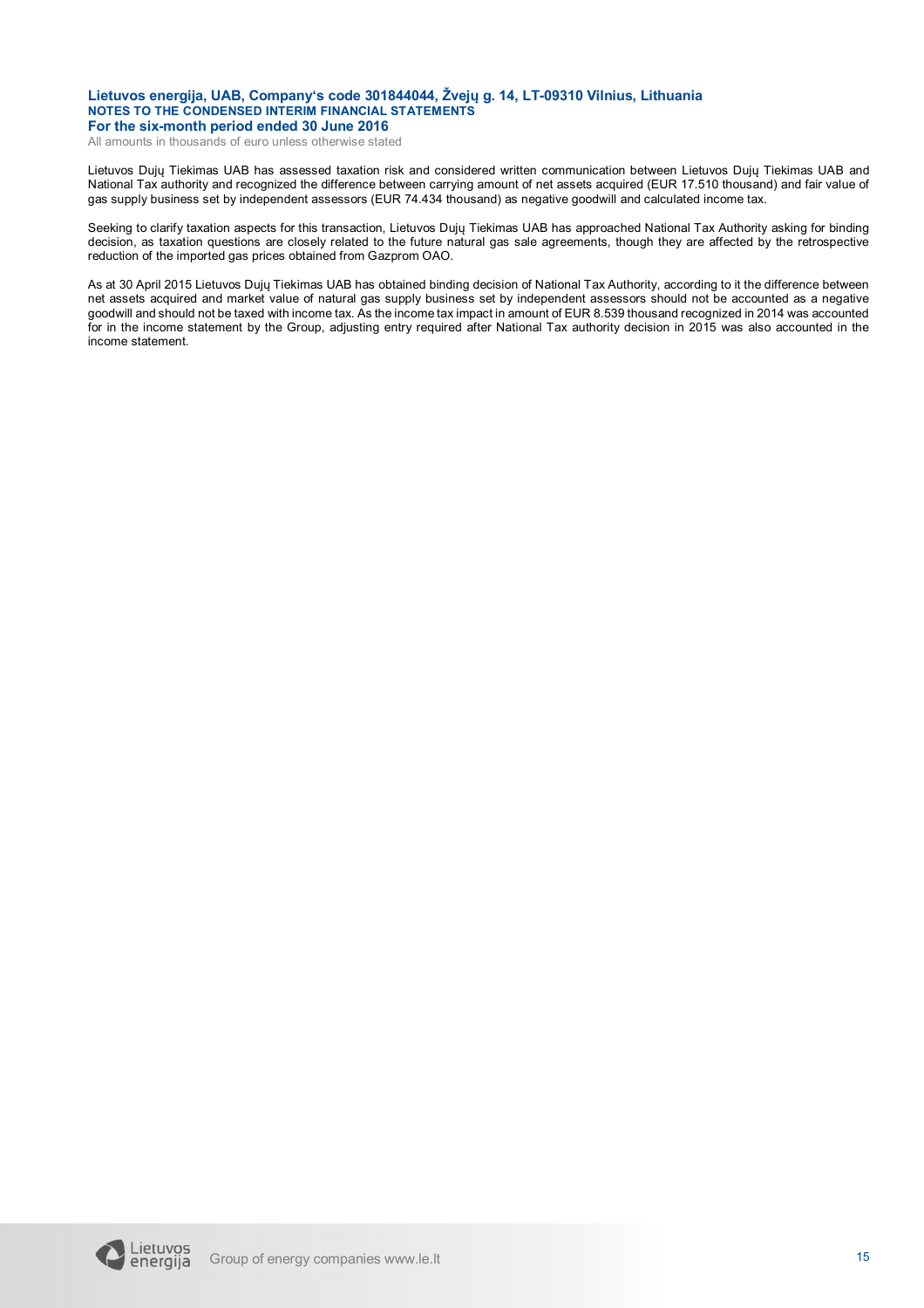All amounts in thousands of euro unless otherwise stated

### 4. Intangible assets

| <b>Group</b>                                       | <b>Patents and</b><br>licenses | <b>Emission</b><br><b>Computer</b><br>software<br>allowances |         | <b>Other</b><br>intangible<br>assets | <b>Goodwill</b> | <b>Total</b> |
|----------------------------------------------------|--------------------------------|--------------------------------------------------------------|---------|--------------------------------------|-----------------|--------------|
|                                                    |                                |                                                              |         |                                      |                 |              |
| Net book value as at 1 January 2015                | 1.356                          | 3.201                                                        | 10.531  | 246                                  |                 | 15.334       |
| Acquisitions                                       |                                | 192                                                          |         | 455                                  |                 | 647          |
| Reclassified from/to PP&E                          |                                | 11                                                           |         |                                      |                 | 12           |
| Write-offs/Emission allowances utilised            |                                |                                                              | (2.992) |                                      |                 | (2.992)      |
| Revaluation of emission allowances                 |                                |                                                              | 412     |                                      |                 | 412          |
| Return of emission allowances lent                 |                                |                                                              | 4.615   |                                      |                 | 4.615        |
| Grant received (emission allowances)               |                                |                                                              | 2.139   |                                      |                 | 2.139        |
| Amortisation                                       | (297)                          | (808)                                                        |         | (17)                                 |                 | (1.122)      |
| Net book value as at 30 June 2015                  | 1.060                          | 2.596                                                        | 14.705  | 684                                  |                 | 19.045       |
|                                                    |                                |                                                              |         |                                      |                 |              |
| Net book value as at 1 January 2016                | 852                            | 3.268                                                        | 16.438  | 981                                  |                 | 21.539       |
| Acquisitions                                       | 12                             | 564                                                          |         | 519                                  |                 | 1.095        |
| Increase due to acquisition of subsidiary (Note 6) |                                |                                                              |         |                                      | 11.256          | 11.256       |
| Reclassified from/to PP&E                          | 954                            | (41)                                                         |         | (903)                                |                 | 10           |
| Write-offs/Emission allowances utilised            |                                | (1)                                                          | (2.999) |                                      |                 | (3.000)      |
| Revaluation of emission allowances                 |                                | ٠                                                            | (7.120) |                                      |                 | (7.120)      |
| Grant received (emission allowances)               |                                |                                                              | 1.733   |                                      |                 | 1.733        |
| Amortisation                                       | (278)                          | (1.206)                                                      |         | (24)                                 |                 | (1.508)      |
| Net book value as at 30 June 2016                  | 1.540                          | 2.584                                                        | 8.052   | 573                                  | 11.256          | 24.005       |

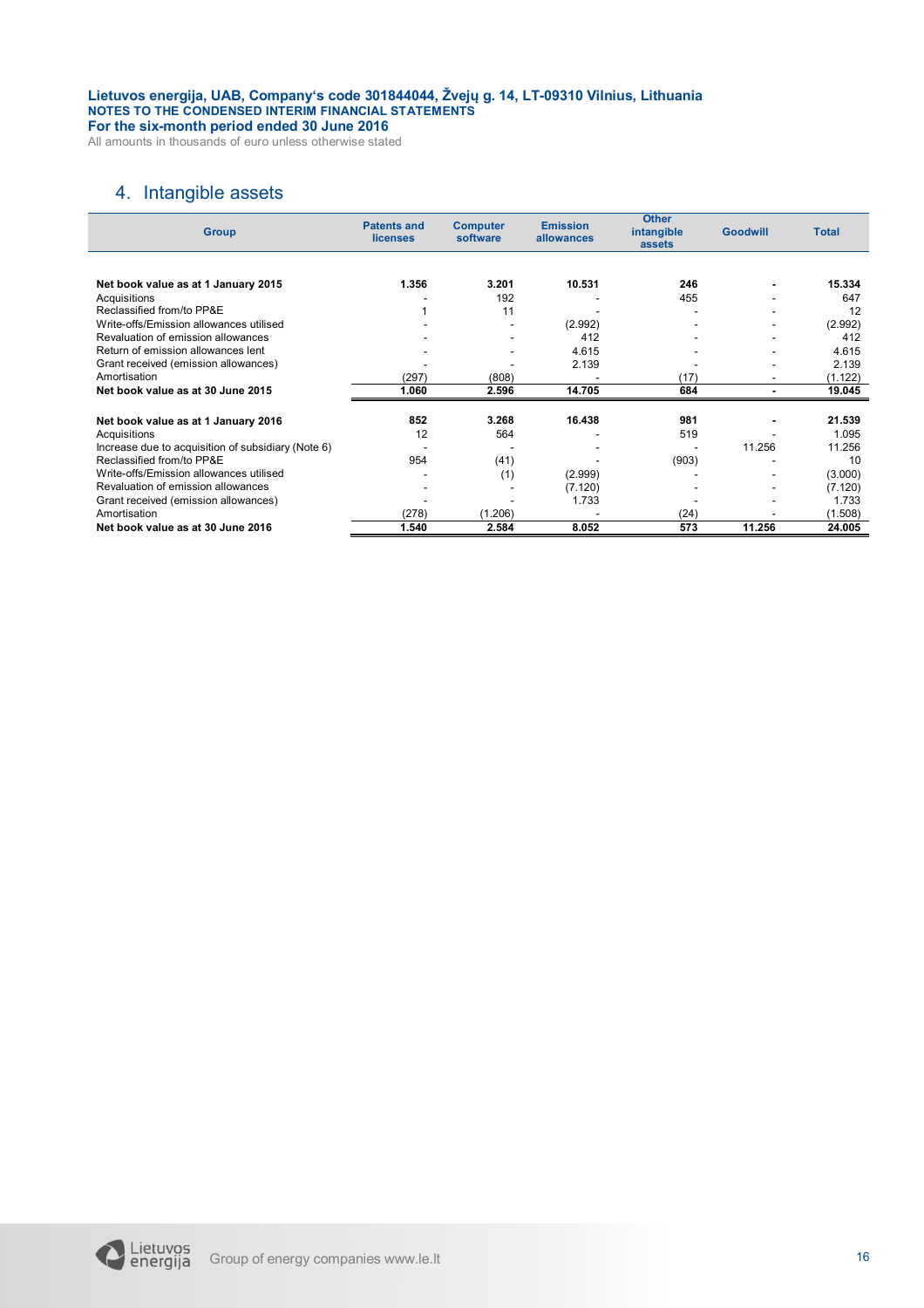All amounts in thousands of euro unless otherwise stated

### 5. Property, plant and equipment

| <b>Group</b>                                                                  | Land                     | <b>Buildings</b>         | <b>Struc-</b><br>tures and<br>machi-<br>nery | Gas<br>distribu-<br>tion<br>pipelines<br>and related<br>equipment | <b>Gas</b><br>technolo-<br>gical<br>equipment<br>and<br><b>structures</b> | <b>Assets of</b><br><b>Hydro</b><br><b>Power</b><br>Plant,<br><b>Pumped</b><br><b>Storage</b><br><b>Power Plan</b><br>and<br><b>Lithuanian</b><br><b>Power</b><br><b>Plant</b> | <b>Wind</b><br>power<br>plants and<br>its equip-<br>ment | <b>Structures</b><br>and<br>machinery<br>of Thermal<br><b>Power Plant</b> | <b>Motor</b><br>vehicles | IT and<br>telecom-<br>munication<br>equipment | <b>Other</b><br>PP&E     | Con-<br>struction<br>in.<br>progress | <b>Total</b> |
|-------------------------------------------------------------------------------|--------------------------|--------------------------|----------------------------------------------|-------------------------------------------------------------------|---------------------------------------------------------------------------|--------------------------------------------------------------------------------------------------------------------------------------------------------------------------------|----------------------------------------------------------|---------------------------------------------------------------------------|--------------------------|-----------------------------------------------|--------------------------|--------------------------------------|--------------|
| Net book value as at 1 January 2015                                           | 2.011                    | 66.948                   | 653.911                                      | 104.811                                                           | 4.611                                                                     | 133.013                                                                                                                                                                        |                                                          | 568.497                                                                   | 17.788                   | 13.413                                        | 11.885                   | 44.201                               | 1.621.089    |
| Acquisitions                                                                  |                          | 131                      | 255                                          | 14                                                                | $\overline{\phantom{a}}$                                                  |                                                                                                                                                                                |                                                          | 765                                                                       | 3.015                    | 240                                           | 304                      | 47.383                               | 52.107       |
| <b>Disposals</b>                                                              | ۰.                       | (456)                    | (12)                                         | $\overline{\phantom{a}}$                                          |                                                                           |                                                                                                                                                                                |                                                          | $\overline{a}$                                                            | (237)                    | (14)                                          |                          |                                      | (719)        |
| Write-offs                                                                    |                          | (8)                      | (1.033)                                      | (1)                                                               |                                                                           |                                                                                                                                                                                |                                                          |                                                                           |                          | (2)                                           | (6)                      |                                      | (1.050)      |
| Impairment/reversal of impairment                                             |                          | $\overline{\phantom{a}}$ |                                              | $\overline{\phantom{a}}$                                          |                                                                           |                                                                                                                                                                                |                                                          | 125                                                                       |                          |                                               |                          |                                      | 125          |
| Revaluation                                                                   | ۰.                       | $\sim$                   | $\overline{\phantom{a}}$                     | $\overline{a}$                                                    |                                                                           |                                                                                                                                                                                | $\overline{a}$                                           |                                                                           | (64)                     | $\overline{a}$                                | ٠                        |                                      | (64)         |
| Reclassification between categories<br>Reclassification to assets, intangible |                          | 712                      | 40.865                                       | 2.378                                                             | 61                                                                        | 25                                                                                                                                                                             |                                                          | 29.801                                                                    | 11                       | 18                                            | 1.565                    | (75.436)                             |              |
| assets                                                                        |                          |                          |                                              |                                                                   | $\overline{\phantom{a}}$                                                  |                                                                                                                                                                                |                                                          |                                                                           | $\overline{\phantom{a}}$ | (1)                                           |                          | (11)                                 | (12)         |
| Reclassification to investment property                                       | $\overline{\phantom{a}}$ | (5.462)                  | (230)                                        | $\overline{\phantom{a}}$                                          | (3)                                                                       |                                                                                                                                                                                |                                                          |                                                                           | $\overline{\phantom{a}}$ |                                               |                          | $\overline{\phantom{a}}$             | (5.695)      |
| Reclassification to assets held for sale                                      | $\blacksquare$           |                          |                                              |                                                                   |                                                                           | $\overline{\phantom{a}}$                                                                                                                                                       |                                                          |                                                                           | (994)                    |                                               |                          |                                      | (994)        |
| Reclassification (to) from inventories                                        | $\overline{\phantom{a}}$ |                          |                                              |                                                                   | $\overline{\phantom{a}}$                                                  | 37                                                                                                                                                                             |                                                          | 161                                                                       | 69                       | (1)                                           | $\overline{a}$           | 147                                  | 413          |
| Depreciation                                                                  |                          | (1.748)                  | (16.019)                                     | (1.583)                                                           | (222)                                                                     | (3.975)                                                                                                                                                                        | $\overline{a}$                                           | (12.643)                                                                  | (2.413)                  | (1.305)                                       | (1.942)                  |                                      | (41.850)     |
| Net book value as at 30 June 2015                                             | 2.011                    | 60.117                   | 677.737                                      | 105.619                                                           | 4.447                                                                     | 129.100                                                                                                                                                                        | $\sim$                                                   | 586.706                                                                   | 17.175                   | 12.348                                        | 11.806                   | 16.284                               | 1.623.350    |
| Net book value as at 1 January 2016                                           | 2.011                    | 55.979                   | 729.571                                      | 110.610                                                           | 4.670                                                                     | 125.827                                                                                                                                                                        |                                                          | 542.277                                                                   | 17.879                   | 17.893                                        | 6.056                    | 18.344                               | 1.631.117    |
| Acquisitions                                                                  | ٠                        | 50                       | 715                                          | -1                                                                |                                                                           | 3                                                                                                                                                                              |                                                          | 72                                                                        | 9.961                    | 2.590                                         | 446                      | 52.962                               | 66.800       |
| Increase due to acquisition of subsidiary                                     |                          |                          |                                              |                                                                   |                                                                           |                                                                                                                                                                                |                                                          |                                                                           |                          |                                               |                          |                                      |              |
| (Note 6)                                                                      | 366                      | 602                      | $\overline{\phantom{a}}$                     |                                                                   |                                                                           |                                                                                                                                                                                | 62.027                                                   | $\blacksquare$                                                            |                          | 2                                             | $\overline{2}$           |                                      | 62.999       |
| Share capital settlement by assets                                            |                          |                          |                                              | $\overline{\phantom{a}}$                                          |                                                                           |                                                                                                                                                                                |                                                          |                                                                           |                          |                                               | $\overline{a}$           | 3.994                                | 3.994        |
| Disposals                                                                     | $\overline{\phantom{a}}$ | (111)                    | (41)                                         | $\overline{\phantom{a}}$                                          |                                                                           |                                                                                                                                                                                |                                                          | (2)                                                                       | (88)                     | (7)                                           | (2)                      | (10)                                 | (261)        |
| Write-offs                                                                    | $\overline{\phantom{a}}$ | (1)                      | (1.218)                                      | (6)                                                               |                                                                           |                                                                                                                                                                                |                                                          | (1)                                                                       |                          | (2)                                           | $\overline{\phantom{a}}$ | (2)                                  | (1.230)      |
| Impairment/reversal of impairment                                             |                          | $\overline{\phantom{a}}$ |                                              |                                                                   |                                                                           |                                                                                                                                                                                | $\overline{\phantom{a}}$                                 | 22                                                                        |                          |                                               |                          |                                      | 22           |
| Reclassification between categories                                           | $\overline{\phantom{a}}$ | 232                      | 40.990                                       | 3.807                                                             | 64                                                                        | 828                                                                                                                                                                            | 284                                                      | 832                                                                       |                          | 129                                           | 918                      | (48.084)                             |              |
| Reclassification to assets, intangible                                        |                          |                          |                                              |                                                                   |                                                                           |                                                                                                                                                                                |                                                          |                                                                           |                          |                                               |                          |                                      |              |
| assets                                                                        |                          | $\overline{\phantom{a}}$ | $\overline{\phantom{a}}$                     |                                                                   |                                                                           | $\overline{\phantom{a}}$                                                                                                                                                       |                                                          |                                                                           |                          | (10)                                          |                          |                                      | (10)         |
| Reclassification to investment property                                       | $\overline{\phantom{a}}$ | 2.552                    | (170)                                        |                                                                   |                                                                           | $\overline{\phantom{a}}$                                                                                                                                                       |                                                          | $\overline{a}$                                                            | $\overline{\phantom{a}}$ |                                               |                          | (446)                                | 1.936        |
| Reclassification to assets held for sale                                      |                          |                          |                                              |                                                                   |                                                                           | (5)                                                                                                                                                                            |                                                          | (36)                                                                      | (841)                    |                                               |                          | (2)                                  | (884)        |
| Reclassification (to) from inventories                                        |                          |                          |                                              |                                                                   |                                                                           | 64                                                                                                                                                                             |                                                          | 21                                                                        |                          |                                               |                          | 775                                  | 860          |
| Reclassification to finance lease                                             |                          | ٠                        |                                              |                                                                   |                                                                           |                                                                                                                                                                                |                                                          |                                                                           | (4.582)                  |                                               |                          |                                      | (4.582)      |
| Depreciation                                                                  |                          | (1.357)                  | (16.735)                                     | (1.812)                                                           | (280)                                                                     | (3.985)                                                                                                                                                                        | (1.636)                                                  | (11.656)                                                                  | (2.381)                  | (2.107)                                       | (836)                    |                                      | (42.785)     |
| Net book value as at 30 June 2016                                             | 2.377                    | 57.946                   | 753.112                                      | 112.600                                                           | 4.454                                                                     | 122.732                                                                                                                                                                        | 60.675                                                   | 531.529                                                                   | 19.948                   | 18.488                                        | 6.584                    | 27.531                               | 1.717.976    |

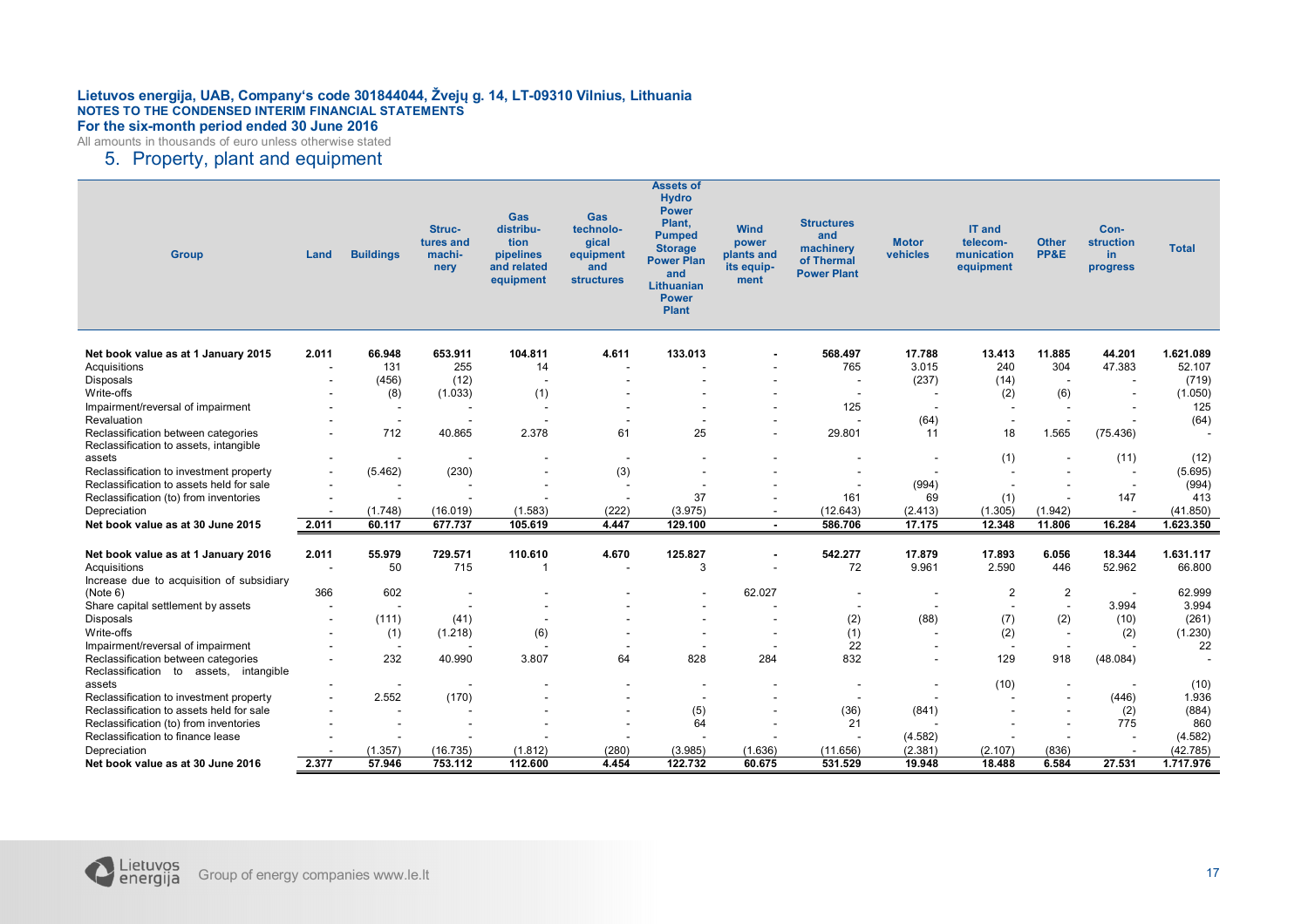All amounts in thousands of euro unless otherwise stated

| Company                                                                                  | Other tangible assets | <b>Construction in</b><br>progress | <b>Total</b>      |
|------------------------------------------------------------------------------------------|-----------------------|------------------------------------|-------------------|
| Net book value as at 1 January 2015<br>Depreciation<br>Net book value as at 30 June 2015 | (2)                   |                                    |                   |
| Net book value as at 1 January 2016<br>Depreciation<br>Net book value as at 30 June 2016 | (2)                   | 280<br>280                         | 286<br>(2)<br>284 |

In 2016 and 2015, the Group's property, plant and equipment (excluding structures and machinery of Hydro Power Plant, Pumped Storage Power Plant and Thermal Power Plant (Combined Cycle Unit, Reserve Power Plant), Wind power plants and its equipment, gas distribution pipelines, gas technological equipment and IT and telecommunications equipment) were stated at revalued amount.

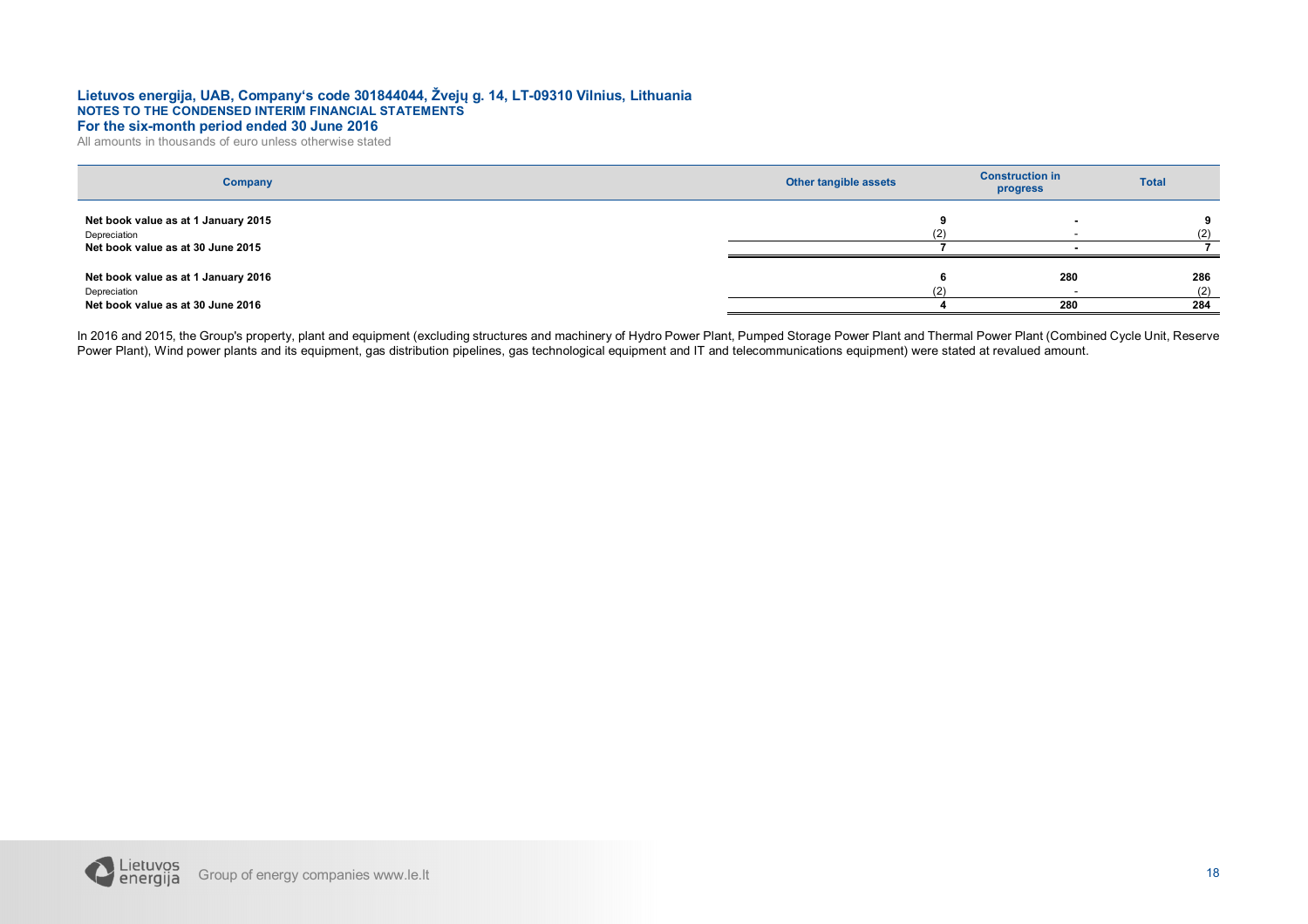All amounts in thousands of euro unless otherwise stated

### 6. Investments in subsidiaries and other investments

### *Reorganisation of subsidiaries*

On 1 January 2016, LESTO AB and Lietuvos Dujos AB were reorganised by way of merger pursuant to paragraph 4 of Article 2.97 of the Civil Code of the Republic of Lithuania. After the reorganisation a new company started to operate named Energijos Skirstymo Operatorius AB (hereinafter referred to as "ESO"), legal entity code 304151376, registered office address: Aguonų g. 24, Vilnius. With effect from 11 January 2016, shares of Energijos Skirstymo Operatorius AB have been listed on the main list of NASDAQ OMX Vilnius stock exchange. After the reorganisation ESO took over from LESTO AB and Lietuvos Dujos AB all their non-current and current assets, as well as non-current and current financial and other obligations, amounts receivable and payable under the agreements signed by LESTO AB and Lietuvos Dujos AB, including any other otherwise arising obligations.

After the merger of LESTO AB and Lietuvos Dujos AB the Group's effective ownership interest in Energijos Skirstymo Operatorius AB is equal to 94.98%.

On 1 January 2016, ELEKTROS TINKLO PASLAUGOS UAB and Kauno Energetikos Remontas UAB were reorganised by way of merger pursuant to paragraph 4 of Article 2.97 of the Civil Code of the Republic of Lithuania. After the reorganisation ELEKTROS TINKLO PASLAUGOS UAB and Kauno Energetikos Remontas UAB ceased their activities as legal entities and a new company started to operate named Energetikos Paslaugų ir Rangos Organizacija UAB. The legal entity code of the new company is 304132956 and the address of its registered office is Motorų g. 2, Vilnius.

#### *Acquisition of subsidiaries*

On 18 January 2016, the Company acquired 209,662 ordinary registered shares of EURAKRAS UAB representing 75% of the share capital of EURAKRAS UAB and granting 75% of voting rights at the General Meeting of Shareholders. The acquisition cost of shares amounted to EUR 17.058 thousand. EURAKRAS UAB, a Lithuanian company acquired, operates the park consisting of 8 wind turbines with the capacity of 24 MW located in the villages of Geišiai and Rotuliai II in Jurbarkas region.

On 20 January 2016, the Company acquired 100% of ordinary registered shares of Estonian company HOB OU and 43,28% of ordinary registered shares of Estonian company Tuuleenergia Osauhing for EUR 11.350 thousand (including redeemed current borrowings of EUR 4.691 thousand). HOB OU has an ownership interest of 56,72% in Tuuleenergia Osauhing and therefore the Company owns 100% of shares of Tuuleenergia Osauhing as a result of this transaction. Tuuleenergia Osauhing operates the park consisting of 6 wind turbines with the capacity of 18,3 MW in the locations of Mali and Tamba in Estonia.

On business combination, assets and liabilities of EURAKRAS UAB, HOB OU and Tuuleenergia Osauhing were identified with the following fair values at the date of acquisition:

|                                                  | <b>HOB OU and</b>   |                              |              |  |
|--------------------------------------------------|---------------------|------------------------------|--------------|--|
|                                                  | <b>EURAKRAS UAB</b> | <b>Tuuleenergia Osauhing</b> | <b>Total</b> |  |
|                                                  |                     |                              |              |  |
| Property, plant and equipment                    | 32.363              | 30.636                       | 62.999       |  |
| Other non-current amounts receivable             | 75                  | 605                          | 680          |  |
| Inventories and prepayments                      | 13                  |                              | 13           |  |
| Amounts receivable within one year               | 320                 | 499                          | 819          |  |
| Cash and cash equivalents                        | 580                 | 154                          | 734          |  |
| Non-current liabilities                          | (24.001)            | (18.586)                     | (42.587)     |  |
| <b>Current liabilities</b>                       | (1.219)             | (6.945)                      | (8.164)      |  |
| Net assets                                       | 8.131               | 6.363                        | 14.494       |  |
| Non-controlling interest                         | 2.033               |                              | 2.033        |  |
| Goodwill arising on business combination         | 10.960              | 296                          | 11.256       |  |
| Purchase consideration paid                      | 17.058              | 6.659                        | 23.717       |  |
| Net cash outflow on acquisition of subsidiaries: |                     |                              |              |  |
| Consideration paid in cash                       | (17.058)            | (6.659)                      | (23.717)     |  |
| Repurchased loans                                |                     | (4.691)                      | (4.691)      |  |
| Cash and cash equivalents balances acquired      | 580                 | 154                          | 734          |  |
| Net cash outflow                                 | (16.478)            | (11.196)                     | (27.674)     |  |

The Group has 12 months after the date of business combination to review and determine the fair values of the assets and liabilities.

### *Establishment of subsidiaries*

On 9 February 2016, the Company established a new company Energijos Sprendimų Centras UAB. The authorised share capital of the newly established company amounts to EUR 10 thousand and is divided into 10.000 ordinary registered shares with the nominal value of EUR 1 each. The price of share issue is equal to EUR 150 thousand. The principal activities of Energijos Sprendimų Centras UAB include the provision of energy efficiency improvement services and development of renewable energy resources. The Articles of Association of Energijos Sprendimų Centras UAB were registered with the Register of Legal entities on 17 February 2016.

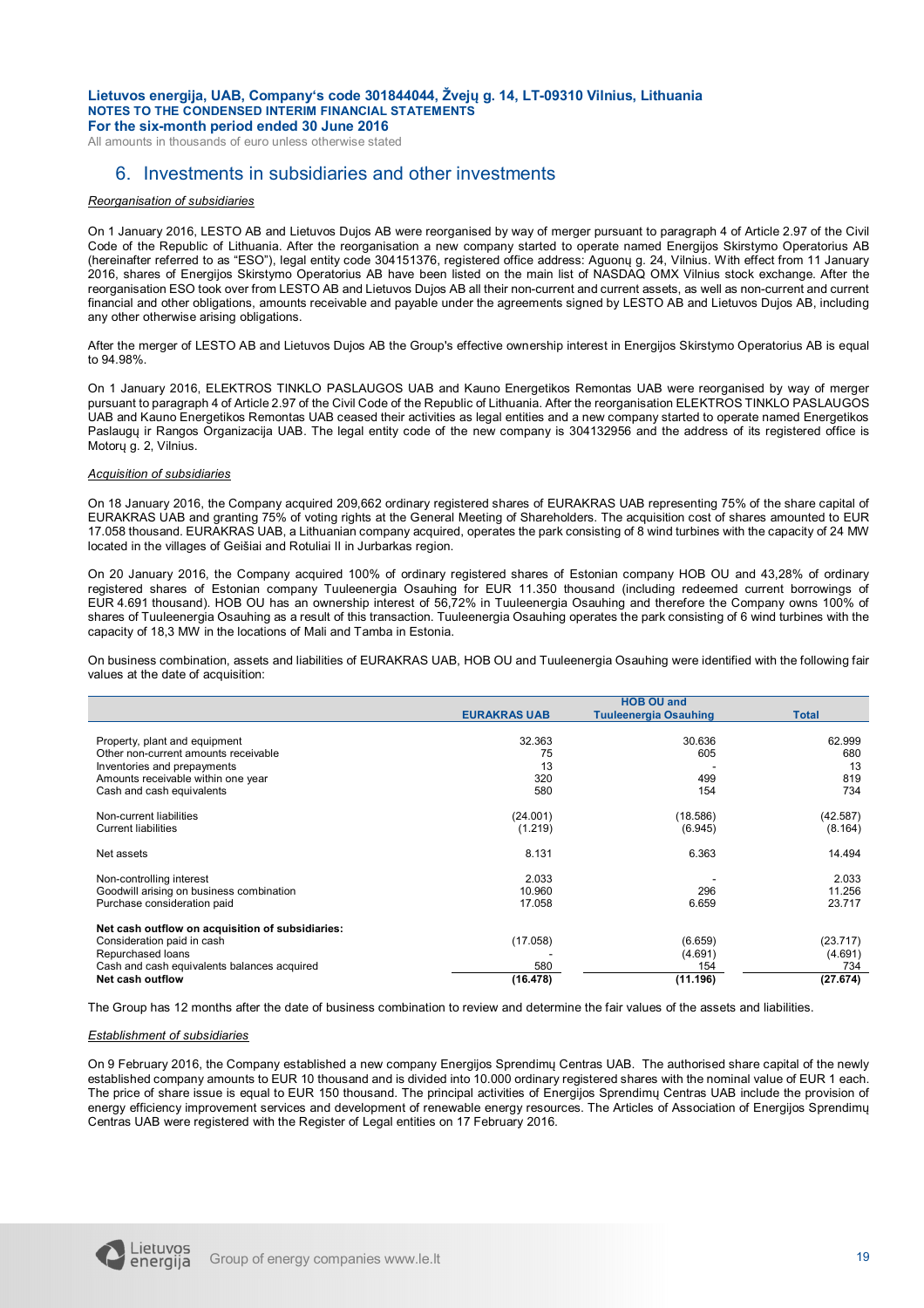All amounts in thousands of euro unless otherwise stated

### *Increase and payment of share capital*

By decision of the sole shareholder on 19th May 2016, the share capital of Lietuvos Dujų Tiekimas UAB was increased to EUR 8.370 thousand, by issuing new ordinary registered shares with the nominal value of EUR 0,29 each. On 13 June 2016, the amendments to the Articles of Association of Lietuvos Dujų Tiekimas UAB were registered with the Register of Legal Entities.

On 29 April 2016, the Company paid up an outstanding part of the share capital of Energijos Tiekimas UAB of EUR 7.240 thousand. As at 31 December 2015, the unpaid part of the share capital amounted to EUR 7.240 thousand. On 23 December 2015, the share capital of Energijos Tiekimas UAB was increased by issuing 16.240.000 ordinary registered intangible shares with the nominal value of EUR 1 each.

#### *Change in ownership interest*

On 15 March 2016, the Company's subsidiary Kauno Kogeneracinė Jėgainė UAB issued 10.756.300 ordinary registered shares with the nominal value of EUR 1 each. The issue price of all new shares is equal to EUR 10.756.300. The Company acquired 5.484.292 new shares with the nominal value of EUR 1 each by paying for these shares through a monetary contribution amounting to EUR 5.484 thousand. After this transaction the Company holds 51% of shares of Kauno Kogeneracinė Jėgainė UAB. The remaining ownership interest, i.e. 49%, in Kauno Kogeneracinė Jėgainė UAB is held by FORTUM HEAT LIETUVA UAB.

#### *Buyout of shares to ensure compliance with the ruling of the Supreme Court of Lithuania*

Under the Finance Minister's Order dated 12 January 2016, the Company is obliged to implement Resolution No 1126 of 26 October 2015 of the Government of the Republic of Lithuania On Buyout of Shares ("the Resolution"), and under the terms described therein buyout (acquire ownership of) the shares of the former public limited liability company LIETUVOS ELEKTRINĖ from minority shareholders, which were obtained under the title of ownership in return for the shares of Lietuvos Energija AB (currently known as Lietuvos Energijos Gamyba AB) following the reorganisation of public limited liability company LIETUVOS ENERGIJA and public limited liability company LIETUVOS ELEKTRINĖ, and which were not disposed to any third parties.

On 9 February 2016, the date for commencement of buyout of shares was published. The shares to be bought out from the minority shareholders of public limited liability company LIETUVOS ELEKTRINĖ are exchanged to the shares of Lietuvos Energijos Gamyba, AB using the ratio set forth in the Resolution, i.e. 1 share of public limited liability company LIETUVOS ELEKTRINĖ in return for 1.37 shares of Lietuvos Energijos Gamyba, AB. The price of 1 ordinary registered share of Lietuvos Energijos Gamyba, AB to be bought out was equal to EUR 1,2959.

As at 30 June 2016, the Company had additionally acquired the ownership right to 3.898.511 shares of Lietuvos Energijos Gamyba, AB and therefore the Company's ownership interest in Lietuvos Energijos Gamyba, AB increased to 96,75%.

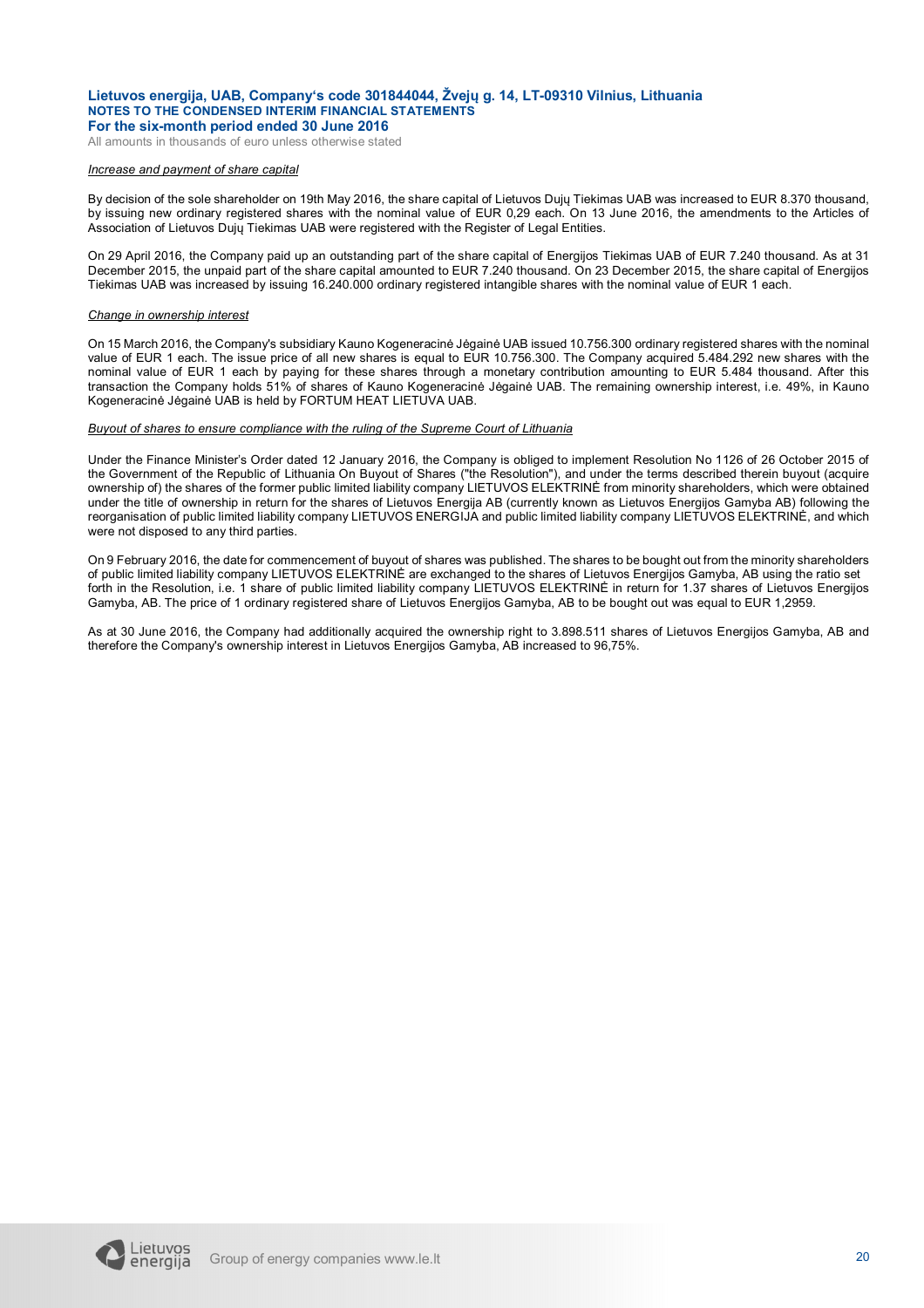All amounts in thousands of euro unless otherwise stated

### As at 30 June 2016 the Company's investments in subsidiaries comprised:

| <b>Company name</b>                                 | <b>Acquisition cost</b> | <b>Impairment</b>        | <b>Contributions</b><br>against loss | <b>Carrying amount</b> | Ownership<br>interest (%) | <b>Effective Group</b><br>ownership<br>interest (%) |
|-----------------------------------------------------|-------------------------|--------------------------|--------------------------------------|------------------------|---------------------------|-----------------------------------------------------|
| Subsidiaries:                                       |                         |                          |                                      |                        |                           |                                                     |
| Energijos Skirstymo Operatorius AB (1)              | 710.921                 | (37.305)                 |                                      | 673.616                | 94,98                     | 94,98                                               |
| Lietuvos Energijos Gamyba AB                        | 299.935                 |                          |                                      | 299.935                | 96,75                     | 96,75                                               |
| NT Valdos UAB                                       | 89.377                  | $\overline{\phantom{a}}$ |                                      | 89.377                 | 100,00                    | 100,00                                              |
| Energijos Tiekimas UAB                              | 23.906                  | ۰                        |                                      | 23.906                 | 100,00                    | 100,00                                              |
| <b>EURAKRAS UAB</b>                                 | 17.058                  |                          |                                      | 17.058                 | 75,00                     | 75,00                                               |
| Energetikos Paslaugų ir Rangos Organizacija UAB (2) | 9.137                   |                          |                                      | 9.137                  | 100,00                    | 100,00                                              |
| Lietuvos Dujų Tiekimas UAB                          | 8.369                   |                          |                                      | 8.369                  | 100,00                    | 100,00                                              |
| <b>LITGAS UAB</b>                                   | 8.689                   | (1.092)                  |                                      | 7.597                  | 66,67                     | 66,67                                               |
| Tuuleenergia Osauhing and HOB OU                    | 6.659                   |                          |                                      | 6.659                  | 100,00                    | 100,00                                              |
| Kauno Kogeneracinė Jėgainė UAB                      | 5.487                   |                          |                                      | 5.487                  | 51,00                     | 51,00                                               |
| Duomenų Logistikos Centras UAB                      | 7.268                   | (2.563)                  |                                      | 4.705                  | 79,64                     | 79,64                                               |
| Technologijų ir Inovacijų Centras UAB               | 3.218                   |                          |                                      | 3.218                  | 50,00                     | 97,80                                               |
| Vilniaus Kogeneracinė Jėgainė UAB                   | 1.004                   |                          |                                      | 1.003                  | 100,00                    | 100,00                                              |
| Elektroninių Mokėjimų Agentūra UAB                  | 495                     |                          |                                      | 496                    | 100,00                    | 100,00                                              |
| Public Institution Energetiky Mokymo Centras        | 309                     | $\overline{\phantom{a}}$ |                                      | 309                    | 100,00                    | 100,00                                              |
| Verslo Aptarnavimo Centras UAB                      | 295                     |                          |                                      | 295                    | 51,00                     | 97,00                                               |
| VAE SPB UAB                                         | 1.014                   | (1.168)                  | 445                                  | 291                    | 100,00                    | 100,00                                              |
| Energijos Sprendimų Centras UAB                     | 150                     |                          |                                      | 150                    | 100,00                    | 100,00                                              |
| Lietuvos energijos paramos fondas                   |                         |                          |                                      |                        | 100,00                    | 100,00                                              |
|                                                     | 1.193.294               | (42.128)                 | 445                                  | 1.151.611              |                           |                                                     |

(1) until 1 January 2016 LESTO AB and Lietuvos Dujos AB

(2) until 1 January 2016 ELEKTROS TINKLO PASLAUGOS UAB and Kauno Energetikos Remontas UAB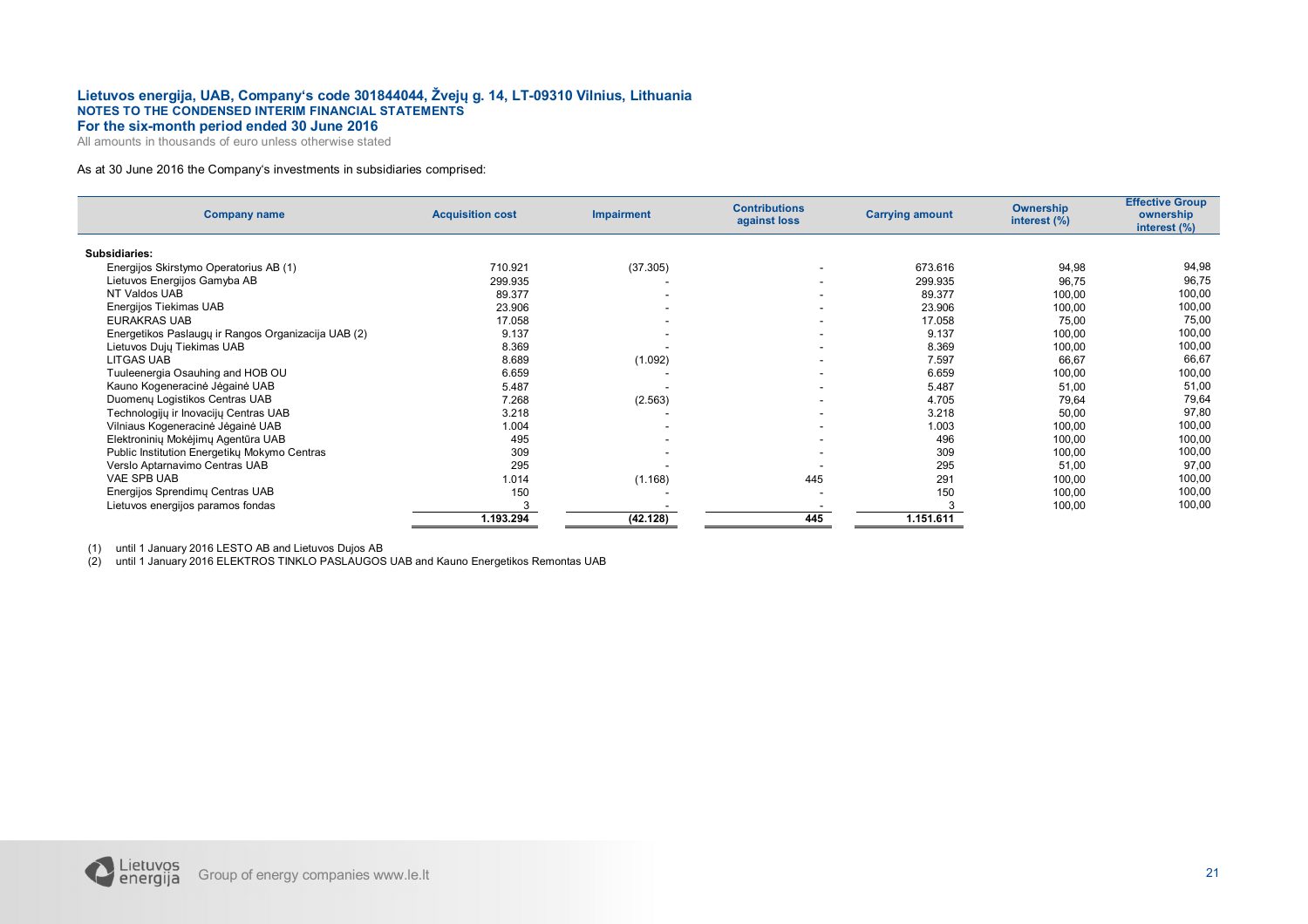All amounts in thousands of euro unless otherwise stated

### As at 31 December 2015 the Company's investments in subsidiaries and other investments comprised:

| <b>Group company</b>                  | <b>Acquisition cost</b> | <b>Impairment</b>        | <b>Contribution</b><br>against loss | <b>Carrying amount</b> | Ownership<br>interest (%) | <b>Effective Group</b><br>ownership<br>interest (%) |
|---------------------------------------|-------------------------|--------------------------|-------------------------------------|------------------------|---------------------------|-----------------------------------------------------|
| Subsidiaries:                         |                         |                          |                                     |                        |                           |                                                     |
| <b>LESTO AB</b>                       | 538.874                 | (16.869)                 | $\overline{\phantom{a}}$            | 522.005                | 94,39                     | 94,39                                               |
| Lietuvos Energijos Gamyba AB          | 294.832                 |                          | ۰.                                  | 294.832                | 96,13                     | 96,13                                               |
| Lietuvos Dujos AB                     | 172.047                 | (20.436)                 | ۰.                                  | 151.611                | 96,64                     | 96,64                                               |
| NT Valdos UAB                         | 89.373                  |                          | $\overline{\phantom{a}}$            | 89.373                 | 100,00                    | 100,00                                              |
| Energijos Tiekimas UAB                | 16.666                  |                          | -                                   | 16.666                 | 100,00                    | 100,00                                              |
| LITGAS UAB                            | 8.689                   | (1.092)                  | $\overline{\phantom{a}}$            | 7.597                  | 66,67                     | 66,67                                               |
| ELEKTROS TINKLO PASLAUGOS UAB         | 4.795                   |                          | $\overline{\phantom{a}}$            | 4.795                  | 100,00                    | 100,00                                              |
| Kauno Energetikos Remontas UAB        | 4.342                   |                          | $\overline{\phantom{a}}$            | 4.342                  | 100,00                    | 100,00                                              |
| Duomenų Logistikos Centras UAB        | 7.268                   | (2.563)                  | ۰.                                  | 4.705                  | 79,64                     | 79,64                                               |
| Technologijų ir Inovacijų Centras UAB | 3.218                   |                          | $\overline{\phantom{a}}$            | 3.218                  | 50,00                     | 97,80                                               |
| VAE SPB UAB                           | 1.018                   | (1.168)                  | 314                                 | 164                    | 100,00                    | 100,00                                              |
| Lietuvos Dujų Tiekimas UAB            | 869                     |                          | $\overline{\phantom{a}}$            | 869                    | 100,00                    | 100,00                                              |
| Elektroninių Mokėjimų Agentūra UAB    | 495                     | $\overline{\phantom{a}}$ | $\overline{\phantom{a}}$            | 495                    | 100,00                    | 100,00                                              |
| Energetikų Mokymo Centras VšĮ         | 309                     | $\sim$                   | $\overline{\phantom{a}}$            | 309                    | 100,00                    | 100,00                                              |
| Verslo Aptarnavimo Centras UAB        | 295                     | $\overline{\phantom{a}}$ | $\overline{\phantom{a}}$            | 295                    | 51,00                     | 97,00                                               |
| Lietuvos Energijos Paramos Fondas     | 3                       | $\overline{\phantom{a}}$ | $\overline{\phantom{a}}$            |                        | 100,00                    | 100,00                                              |
| Vilniaus Kogeneracinė Jėgainė UAB     | 1.004                   |                          | -                                   | 1.004                  | 100,00                    | 100,00                                              |
| Kauno Kogeneracinė Jėgainė UAB        |                         |                          |                                     |                        | 100,00                    | 100,00                                              |
|                                       | 1.144.100               | (42.128)                 | 314                                 | 1.102.286              |                           |                                                     |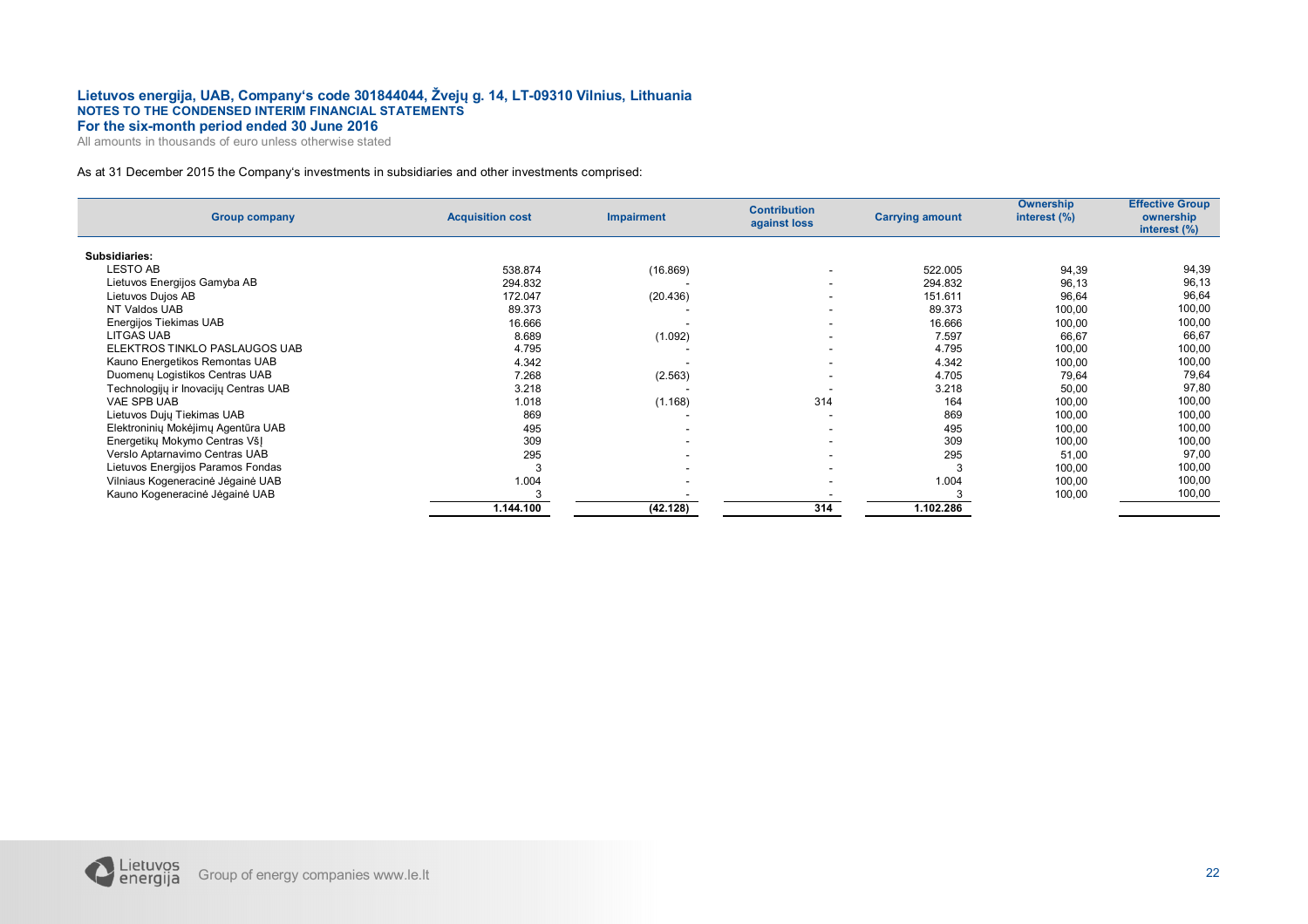All amounts in thousands of euro unless otherwise stated

## 7. Amounts receivable after one year

|                                             | <b>Group</b> |            | Company                  |            |
|---------------------------------------------|--------------|------------|--------------------------|------------|
|                                             | 2016-06-30   | 2015-12-31 | 2016-06-30               | 2015-12-31 |
|                                             |              |            |                          |            |
| Amount receivable on disposal of Litgrid AB | 209.975      | 209.975    | 209.975                  | 209.975    |
| Loan granted to EPSO-G                      | -            | 29.000     | $\overline{\phantom{a}}$ | 29,000     |
| Finance lease                               | 5.616        | 1.938      | $\overline{\phantom{a}}$ |            |
| Other                                       | 3.300        | 3.140      |                          |            |
| Total:                                      | 218.891      | 244.053    | 209.975                  | 238.975    |
| Less: impairment                            | (727)        | (900)      |                          |            |
| <b>Carrying amount</b>                      | 218.164      | 243.153    | 209.975                  | 238.975    |

As at 30 June 2016, the fair value of the Company's amounts receivable for the sale of Litgrid AB approximated its carrying amount and amounted to EUR 212.879 thousand (31 December 2015: EUR 247.350 thousand). Fair value was estimated on the basis of discounted cash flows using a discount rate of 1,15% (1,4% on 31 December 2015). Their fair value is attributed to Level 3 in the fair value hierarchy.

In the first half of 2016, EPSO-G UAB repaid a loan of EUR 29.000 thousand prior to its maturity.

### 8. Loans and short-term investments

Short term investments comprise as follows:

|                                     | <b>Group</b>             |                          | <b>Company</b> |                          |
|-------------------------------------|--------------------------|--------------------------|----------------|--------------------------|
|                                     | 2016-06-30               | 2015-12-31               | 2016-06-30     | 2015-12-31               |
|                                     |                          |                          |                |                          |
| Available-for-sale financial assets | 4.500                    | 4.534                    | 4.500          | 4.534                    |
| Loans granted to related parties    | $\overline{\phantom{a}}$ | $\overline{\phantom{a}}$ | 5.041          | $\overline{\phantom{a}}$ |
| Accrued interest                    | 52                       | 27                       | 52             | 27                       |
| <b>Carrying amount</b>              | 4.552                    | 4.561                    | 9.593          | 4.561                    |

In 2016, the Company granted loans to its subsidiaries Verslo Aptarnavimo Centras UAB, HOB OU and Tuuleenergia Osauhing.

As at 30 June 2016 and 31 December 2015, the Company's available-for-sale financial assets consisted of EUR-denominated Lithuanian Government bonds, the redemption date of which is in 2016. As at 30 June 2016, the weighted average annual interest rate on bonds was 1,68% (31 December 2015: 1,67%).

As at 30 June 2016 and 31 December 2015, Lithuanian Government bonds were stated at fair value. The fair value of debt securities is attributed to Level 1 in the fair value hierarchy and it was determined with reference to the highest bid price (including accrued interest) offered for the respective debt securities by one of three commercial banks in Lithuania, available as at 30 June 2016 and 31 December 2015.

### 9. Inventories and prepayments

As at 30 June 2016 and 31 December 2015 Group's and Company's inventories comprised as follows

|                                            | <b>Group</b> |            | <b>Company</b>           |            |
|--------------------------------------------|--------------|------------|--------------------------|------------|
|                                            | 2016-06-30   | 2015-12-31 | 2016-06-30               | 2015-12-31 |
|                                            |              |            |                          |            |
| Natural gas                                | 8.279        | 29.471     |                          |            |
| Consumables, raw materials and spare parts | 8.079        | 5.979      |                          |            |
| <b>Electricity meters</b>                  |              | 775        |                          |            |
| Heavy fuel oil                             | 5.519        | 5.519      |                          |            |
| Other                                      | 742          | 1.110      |                          |            |
| <b>Total</b>                               | 22.619       | 42.854     | $\blacksquare$           |            |
| Less: write-down to net realisable value   | (2.897)      | (2.880)    |                          |            |
| <b>Carrying amount</b>                     | 19.722       | 39.974     | $\overline{\phantom{a}}$ | -          |

As described in Note 3, starting 2016 the Group accounts for electricity meters in Property, plant and equipment, therefore electricity meters being in inventories as of 31 December 2015 were reclassified to Property, plant and equipment.

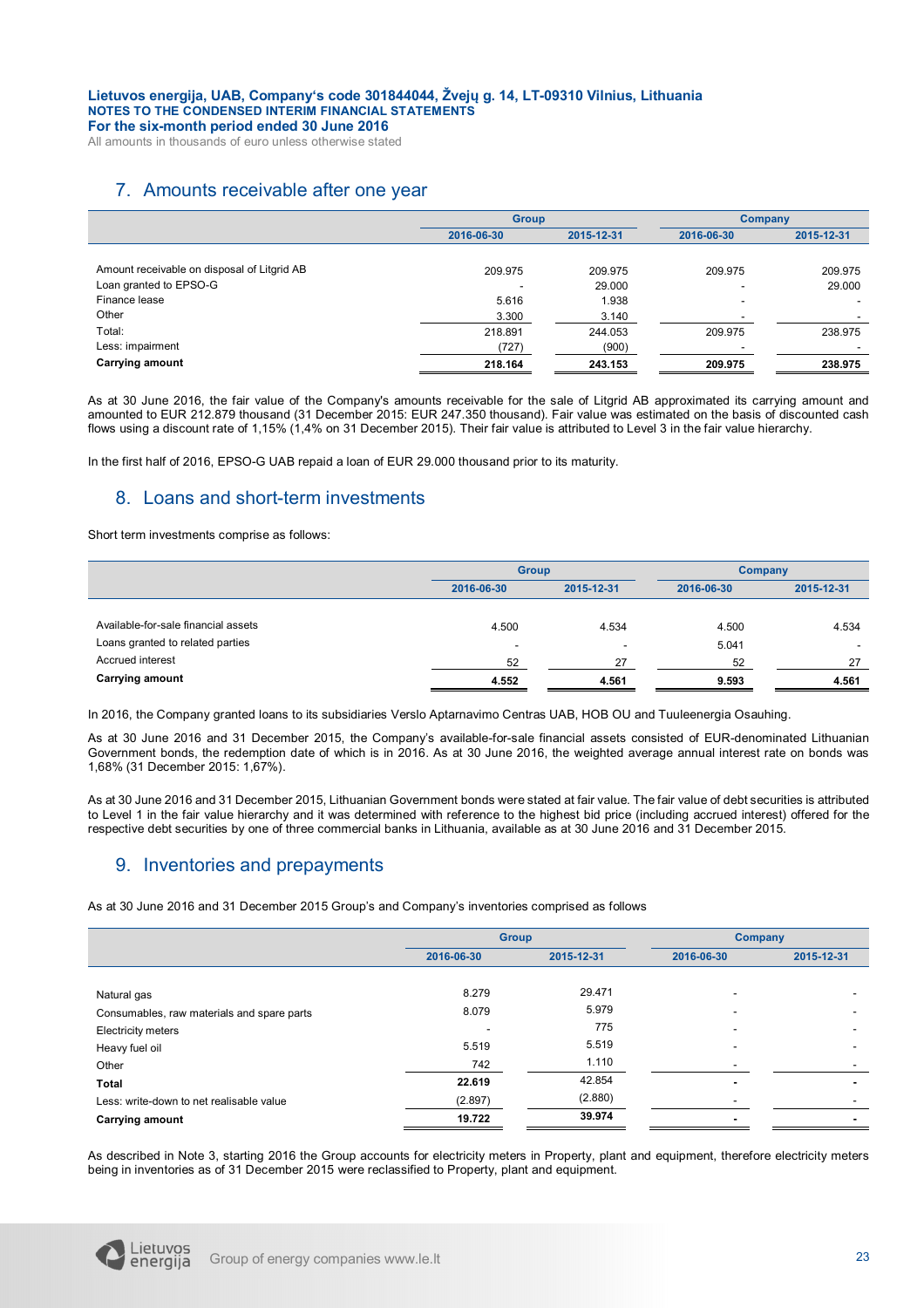All amounts in thousands of euro unless otherwise stated

Decrease of natural gas is related to the seasonality and optimization of natural gas cargo deliveries (smaller cargos are received more frequently).

As at 30 June 2016 and 31 December 2015 Group's and Company's prepayments comprised of the following:

|                                    |            | <b>Group</b> |            | Company    |
|------------------------------------|------------|--------------|------------|------------|
|                                    | 2016-06-30 | 2015-12-31   | 2016-06-30 | 2015-12-31 |
|                                    |            |              |            |            |
| Prepayments for natural gas        | 9.985      | 28,200       |            |            |
| Deposits in exchange               | 5.134      | 8.669        |            |            |
| Deferred expenses                  | 3.791      | 1.154        |            |            |
| Prepayments for non-current assets | 195        | 721          | 99         |            |
| Prepayments for services           | 706        | 249          |            |            |
| Other prepayments                  | 795        | 1.177        |            | 6          |
| <b>Carrying amount</b>             | 20.606     | 40.170       | 106        | 6          |

Prepayments for natural gas has decreased because of Lietuvos Dujų Tiekimas UAB advance payment made to Gazprom PAO as of 31 December 2015 was used for gas purchase through the 6 months of 2016.

### 10.Cash and cash equivalents

|                        | <b>Group</b> |            | Company    |            |
|------------------------|--------------|------------|------------|------------|
|                        | 2016-06-30   | 2015-12-31 | 2016-06-30 | 2015-12-31 |
|                        |              |            |            |            |
| Cash in bank           | 171.845      | 164.341    | 672        | 13.179     |
| <b>Carrying amount</b> | 171.845      | 164.341    | 672        | 13.179     |

For the purpose of cash flow statement, cash and cash equivalents, and bank overdrafts were as follows:

|                                                 | <b>Group</b> |                          | Company                  |            |
|-------------------------------------------------|--------------|--------------------------|--------------------------|------------|
|                                                 | 2016-06-30   | 2015-12-31               | 2016-06-30               | 2015-12-31 |
|                                                 |              |                          |                          |            |
| Cash and cash equivalents                       | 171.845      | 164.341                  | 672                      | 13.179     |
| Bank overdrafts (Note 12)                       | (26.007)     | (41.531)                 | $\overline{\phantom{a}}$ |            |
| Loans from related parties (Cash pool, Note 12) | -            | $\overline{\phantom{a}}$ | (36.698)                 |            |
| <b>Carrying amount</b>                          | 145.838      | 122.810                  | (36.026)                 | 13.179     |

### 11.Share capital

As at 30 June 2016 and 31 December 2015, the Company's share capital amounted to EUR 1.212.156.294. As at 30 June 2016 and 31 December 2015, the share capital was divided into 4.179.849.289 ordinary registered shares with a nominal value of EUR 0,29 each.

As at 30 June 2016 and 31 December 2015, all shares were fully paid.

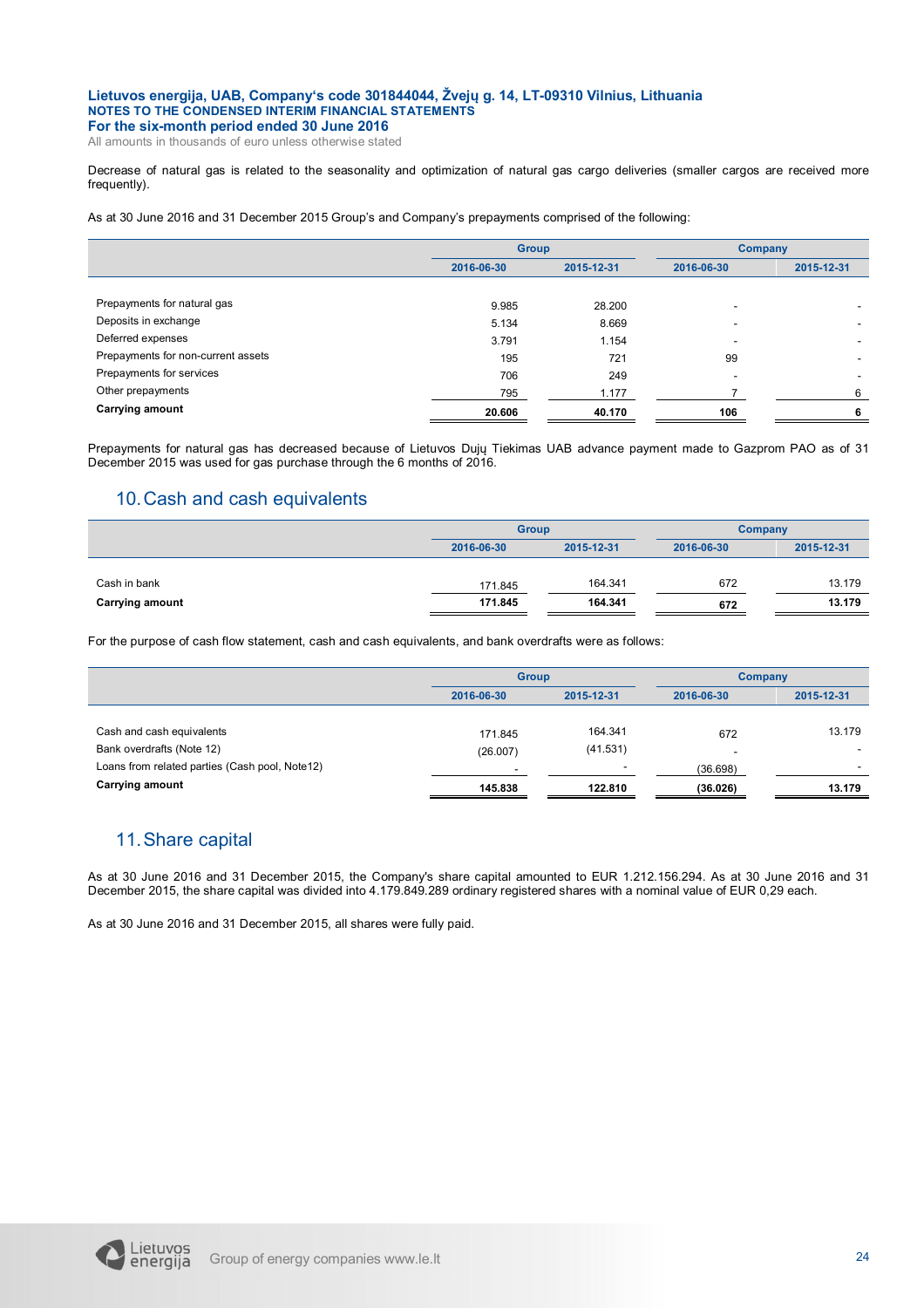All amounts in thousands of euro unless otherwise stated

### 12.Borrowings

|                                                 | <b>Group</b> |            | <b>Company</b> |                |
|-------------------------------------------------|--------------|------------|----------------|----------------|
|                                                 | 2016-06-30   | 2015-12-31 | 2016-06-30     | 2015-12-31     |
|                                                 |              |            |                |                |
| Non-current                                     |              |            |                |                |
| Bank borrowings                                 | 334.342      | 277.805    | 24.506         |                |
| <b>Current</b>                                  |              |            |                |                |
| Current portion of long-term loans              | 97.898       | 99.023     | 1.065          |                |
| Short-term loans                                | 758          | 1.490      |                |                |
| Loans from related parties (cash pool, Note 10) |              |            | 36.698         |                |
| Letters of credit                               | -            | 206        | ۰.             |                |
| Bank overdraft (Note 10)                        | 26.007       | 41.531     |                |                |
| Accrued interest                                | 3            | 5          |                |                |
| <b>Total borrowings</b>                         | 459.008      | 420.060    | 62.269         | $\blacksquare$ |

Non-current borrowings analyzed by maturity:

|                       | <b>Group</b> |            | Company    |                          |
|-----------------------|--------------|------------|------------|--------------------------|
|                       | 2016-06-30   | 2015-12-31 | 2016-06-30 | 2015-12-31               |
|                       |              |            |            |                          |
| Between 1 and 2 years | 98.523       | 57.138     | 2.130      | $\overline{\phantom{a}}$ |
| Between 2 and 5 years | 144.037      | 161.052    | 6.390      |                          |
| After 5 years         | 91.782       | 59.615     | 15.986     | -                        |
| Total                 | 334.342      | 277.805    | 24.506     | $\overline{\phantom{0}}$ |

As at 30 June 2016 and 31 December 2015, the fair value of borrowings approximated their carrying amount, except for Lietuvos Energijos Gamyba AB borrowings with the carrying amount of EUR 137.069 thous. and EUR 145.674 thous. The fair value of these borrowings as at 30 June 2016 was approximately equal to EUR 128.562 thousand (31 December 2015: EUR 137.590 thousand). The fair value was estimated using a discount rate of 2,41% (31 December 2015: 2,46%).

The borrowing received from SEB Bankas AB is designated for the financing of the development of the Company's operations – the acquisition of wind power parks. The borrowing bears a variable interest rate with repricing interval of 3 months.

Borrowings from related parties have been received under the cash pool agreement. Under this agreement the holders of the cash pool accounts can borrow funds for the period not longer than one year and the interest rate set is equal to the lowest interest rate offered by a commercial bank.

Group has pledged some of its property, plant and equipment, inventories and cash to ensure repayment of loans.

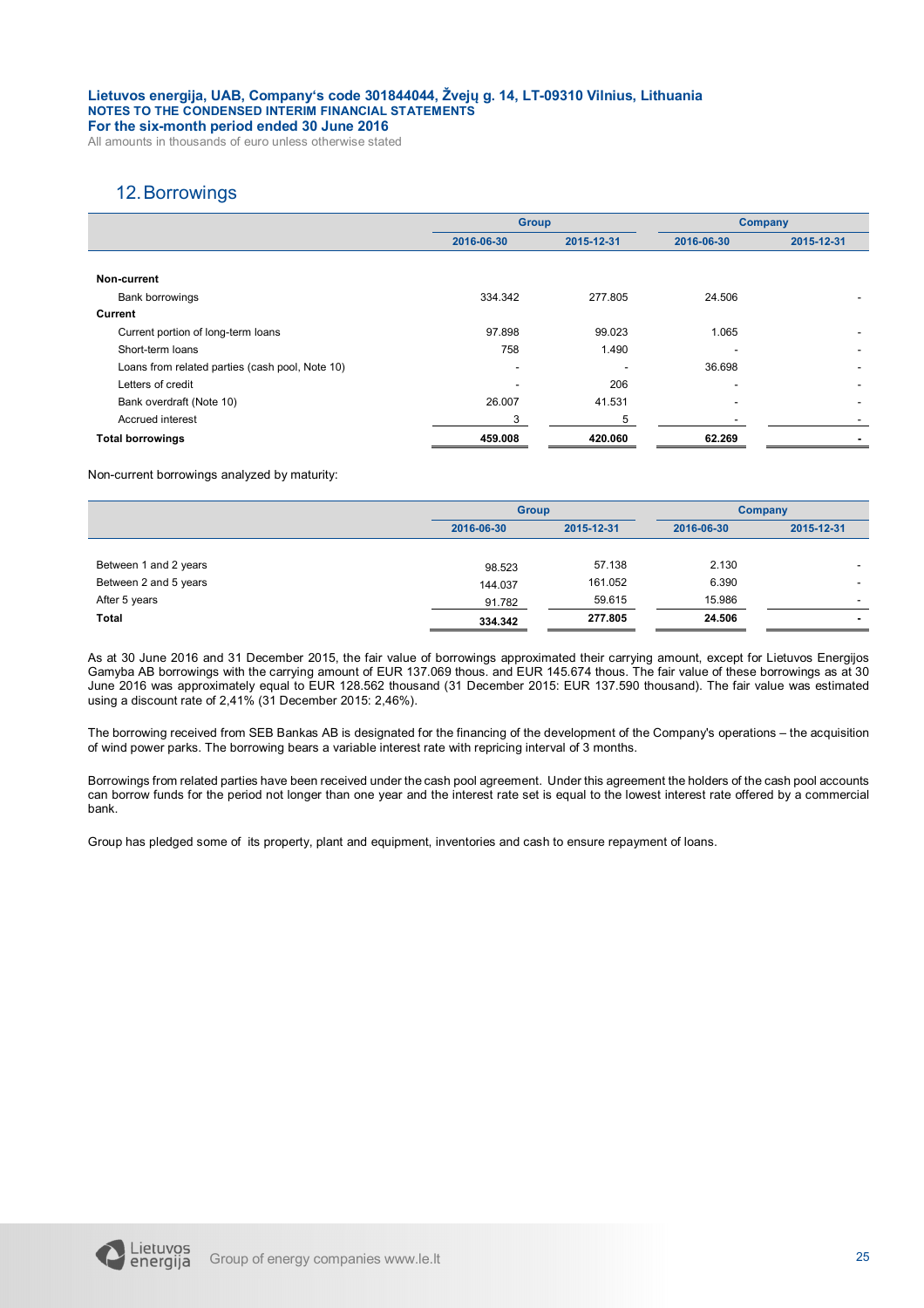All amounts in thousands of euro unless otherwise stated

### 13.Provisions

|                                               |                                                    |                                                    | <b>Group</b>                                         |                            | <b>Company</b> |
|-----------------------------------------------|----------------------------------------------------|----------------------------------------------------|------------------------------------------------------|----------------------------|----------------|
|                                               |                                                    | 2016-06-30                                         | 2015-12-31                                           | 2016-06-30                 | 2015-12-31     |
|                                               |                                                    |                                                    |                                                      |                            |                |
| Non-current                                   |                                                    | 3.218                                              | 5.084                                                |                            |                |
| Current                                       |                                                    | 8.537                                              | 23.333                                               |                            |                |
| <b>Carrying amount</b>                        |                                                    | 11.755                                             | 28.417                                               |                            |                |
|                                               |                                                    |                                                    |                                                      |                            |                |
| <b>Group</b>                                  | <b>Provisions for</b><br>litigations and<br>claims | <b>Emission</b><br>allowance<br><b>liabilities</b> | <b>Provisions for</b><br>employee<br><b>benefits</b> | <b>Other</b><br>provisions | <b>Total</b>   |
| 1 January 2015                                | 83                                                 | 2.839                                              | 3.398                                                | 8.107                      | 14.427         |
| Increase during the period                    |                                                    | 1.493                                              | 281                                                  | 10.738                     | 12.512         |
| Utilised during the period                    |                                                    | (2.992)                                            | (672)                                                | (613)                      | (4.277)        |
| Increase/decrease on change of<br>assumptions |                                                    | 110                                                |                                                      |                            | 110            |
| 30 June 2015                                  | 83                                                 | 1.450                                              | 3.007                                                | 18.232                     | 22.772         |
|                                               |                                                    |                                                    |                                                      |                            |                |
| 1 January 2016                                | 54                                                 | 3.735                                              | 3.189                                                | 21.439                     | 28.417         |
| Increase (decrease) during the period         | ٠                                                  | (414)                                              | 366                                                  |                            | (48)           |
| Utilised during the period                    |                                                    | (2.999)                                            | (32)                                                 | (13.583)                   | (16.614)       |
| 30 June 2016                                  | 54                                                 | 322                                                | 3.523                                                | 7.856                      | 11.755         |

Other provisions include provisions for onerous gas supply contracts, i.e. the contracts under which the gas sale price will be lower compared to gas acquisition cost. At the end of 2015, these provisions amounted to EUR 21,4 million. Upon acquisition of natural gas supply operations, the Group company Lietuvos Dujų Tiekimas UAB assumed an obligation to transfer the discount, which was received retrospectively on natural gas import price during January 2013–April 2014, to the end users in future periods. As at 30 June 2015 the Group adjusted the amount of provision in respect of onerous part of contracts for household and non-household users in amount of EUR 13.583 thous., by taking into account the prerequisites for the execution of the contracts at the financial reporting date.

### 14.Other expenses

|                                                   |            | <b>Group</b> |                          | Company    |
|---------------------------------------------------|------------|--------------|--------------------------|------------|
|                                                   | 2016-06-30 | 2015-06-30   | 2015-06-3                | 2015-06-30 |
|                                                   |            |              |                          |            |
| Revaluation and provisions of emission allowances | 7.835      | 281          |                          |            |
| Taxes                                             | 3.162      | 3.241        | 16                       | 21         |
| <b>Customer service</b>                           | 1.827      | 1.400        |                          |            |
| Telecommunication and IT services                 | 1.623      | 1.915        | 91                       | 101        |
| Motor vehicles                                    | 1.350      | 1.701        | 58                       | 53         |
| Write-offs of property, plant and equipment       | 1.231      | 1.043        | ٠                        |            |
| Utility services                                  | 1.207      | 852          | 34                       | 23         |
| Rent                                              | 1.142      | 1.205        | 89                       | 74         |
| Expenses of low-value inventory items             | 540        | 508          |                          |            |
| Consulting services                               | 391        | 661          | 170                      | 314        |
| Impairment of receivables                         | 371        | 1.123        | $\overline{\phantom{a}}$ |            |
| Public relations and marketing                    | 302        | 452          | 25                       | 62         |
| Personnel development                             | 250        | 250          | 28                       | 35         |
| <b>Business trips</b>                             | 216        | 266          | 22                       | 19         |
| Impairment of inventories (reversal)              | 17         | (602)        | $\overline{\phantom{a}}$ |            |
| Impairment of investments in subsidiaries         |            |              |                          | 1.667      |
| Other expenses                                    | 2.716      | 3.604        | 195                      | 183        |
|                                                   | 24.180     | 17.900       | 728                      | 2.552      |

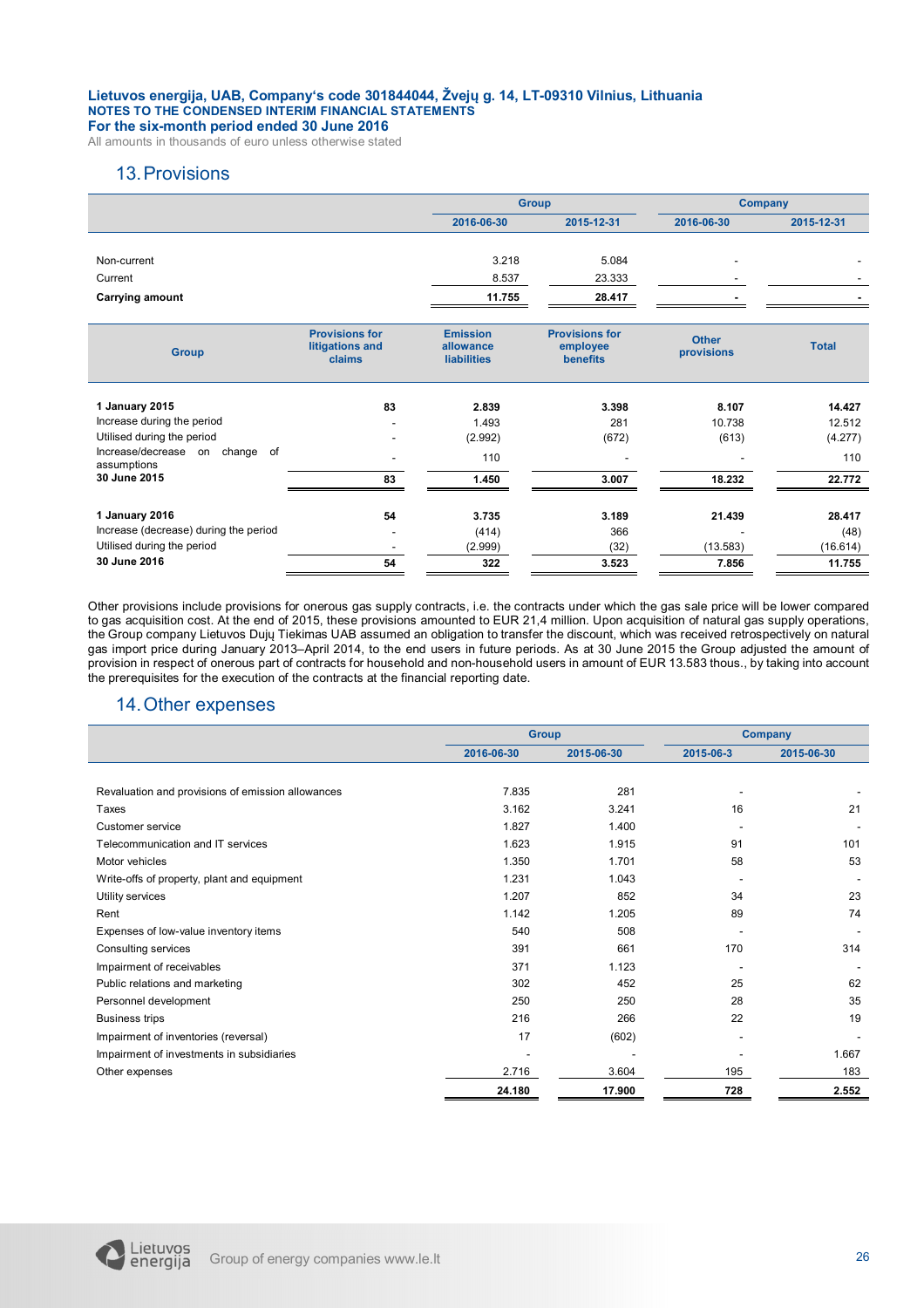All amounts in thousands of euro unless otherwise stated

### 15.Finance income

|                                  | <b>Group</b>             |                          | <b>Company</b> |           |
|----------------------------------|--------------------------|--------------------------|----------------|-----------|
|                                  | 2015-06-3<br>2016-06-30  |                          | 2016-06-30     | 2015-06-3 |
|                                  |                          |                          |                |           |
| Interest income                  | 1.833                    | 2.451                    | 2.532          | 3.293     |
| Dividends received               | $\overline{\phantom{a}}$ | $\overline{\phantom{a}}$ | 31.207         | 60.738    |
| Foreign exchange positive effect |                          | 345                      | ٠              | ۰.        |
| Other finance income             | 312                      | 347                      | -              |           |
|                                  | 2.152                    | 3.143                    | 33.739         | 64.031    |

### 16.Finance costs

|                                       |            | <b>Group</b> |                          | <b>Company</b> |
|---------------------------------------|------------|--------------|--------------------------|----------------|
|                                       | 2016-06-30 | 2015-06-3    | 2016-06-30               | 2015-06-3      |
|                                       |            |              |                          |                |
| Interest expense                      | 2.917      | 2.449        | 328                      | 142            |
| Revaluation of derivatives costs      | 659        |              |                          |                |
| Foreign exchange negative effect      | 3          | 580          | $\overline{\phantom{a}}$ |                |
| Result of conversion of share capital |            | 1.588        |                          | 1.588          |
| Other finance costs                   | 477        |              | 324                      |                |
|                                       | 4.056      | 4.618        | 652                      | 1.730          |

### 17.Income tax

Income tax expenses comprise current income tax and deferred income tax.

Income tax at a rate of 15% is applied to profit for 2016 (the same as in 2015) in accordance with the Lithuanian regulatory legislation on taxation

### 18.Dividends

Based on the Lithuanian Finance Ministry's Order issued on 26 April 2016, the Company's set of consolidated financial statements for 2015 was approved, and dividends for the state-owned shares of the Company were declared in the amount of EUR 56.240 thousand.

On 29 March 2016, the General Meeting of Shareholders of Energijos Skirstymo Operatorius AB approved the payment of dividends in the amount of EUR 30.596 thousand from profit for appropriation. Dividends allocated to the Company amounted to EUR 29.061 thousand.

On 30 March 2016, the General Meeting of Shareholders of NT Valdos UAB approved the payment of dividends in the amount of EUR 1.250 thousand from profit for appropriation. Dividends allocated to the Company amounted to EUR 1.250 thousand.

Based on the Lithuanian Finance Ministry's Order issued on 29 April 2015, the Company's set of consolidated financial statements for 2014 was approved, and dividends for the state-owned shares of the Company were declared in the amount of EUR 28.093 thousand or 0,007 euro ct per share.

On 27 April 2015, the General Meeting of Shareholders of LESTO AB approved the payment of dividends in the amount of EUR 12.079 thousand from profit for appropriation. Dividends received by the Company amounted to EUR 11.401 thousand.

On 27 April 2015, the General Meeting of Shareholders of Lietuvos Energijos Gamyba AB approved the payment of dividends in the amount of EUR 21.720 thousand from profit for appropriation. Dividends received by the Company amounted to EUR 20.880 thousand.

On 27 April 2015, the General Meeting of Shareholders of Lietuvos Dujos AB approved the payment of dividends in the amount of EUR 27.993 thousand from profit for appropriation. Dividends received by the Company amounted to EUR 27.054 thousand.

On 8 April 2015, the General Meeting of Shareholders of Duomenų Logistikos Centras UAB approved the payment of dividends in the amount of EUR 311 thousand from profit for appropriation. Dividends received by the Company amounted to EUR 248 thousand.

On 27 April 2015, the General Meeting of Shareholders of Energijos Tiekimas UAB approved the payment of dividends in the amount of EUR 1.155 thousand from profit for appropriation. Dividends received by the Company amounted to EUR 1.155 thousand.

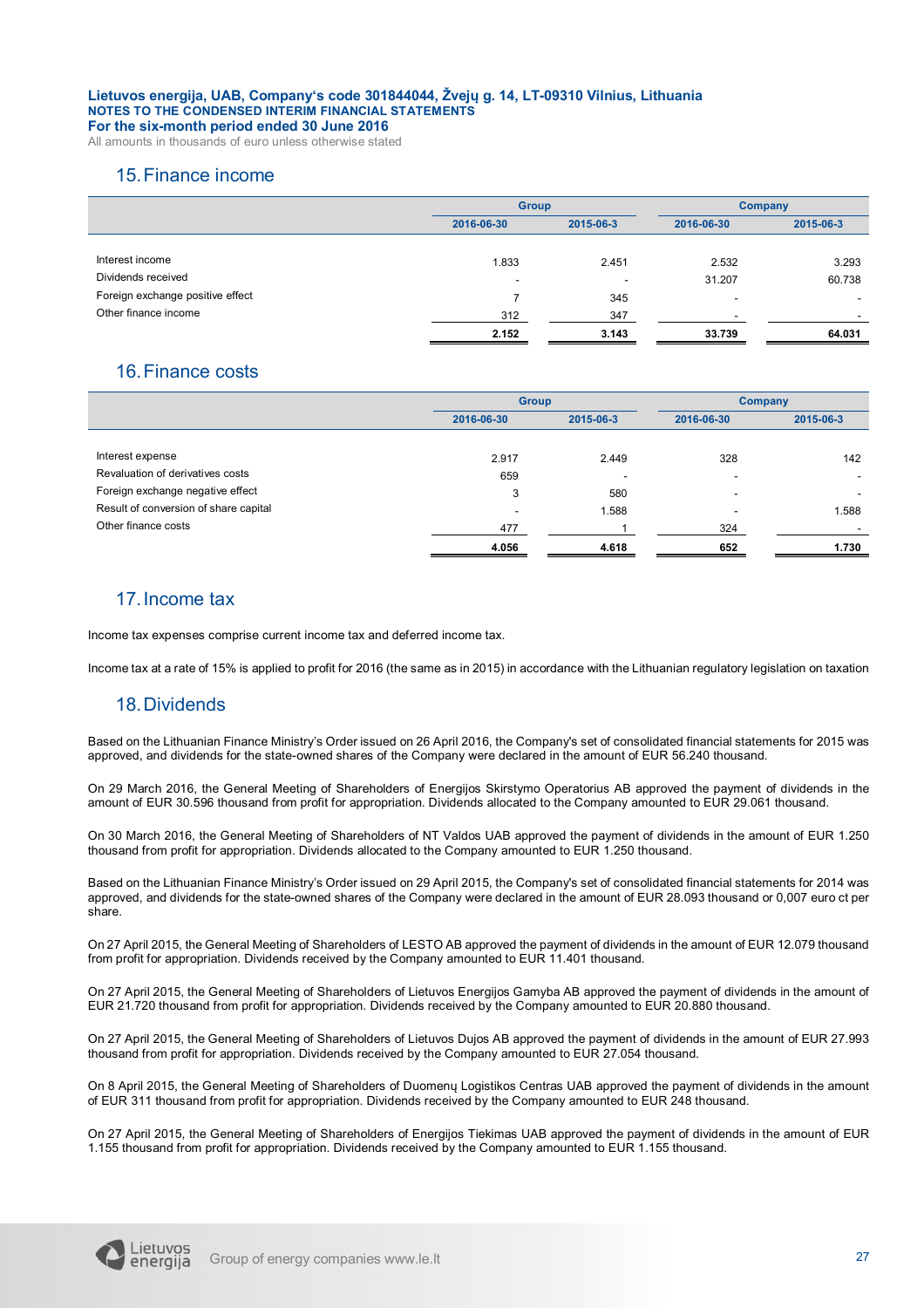All amounts in thousands of euro unless otherwise stated

### 19.Transactions with related parties

As at 30 June 2016 and 31 December 2015 the parent company was the Republic of Lithuania represented by Ministry of Finance. For the purpose of disclosure of related parties, the Republic of Lithuania does not include central and local government authorities. The disclosures comprise transactions and their balances with the parent company, subsidiaries (Company's transactions), associates and all entities controlled by or under significant influence of the state (transactions with these entities are disclosed only if they are material), and management.

The Group's transactions with related parties for the 6 month period ended 30 June 2016 and balances outstanding as of 30 June 2016 comprised of the following:

| <b>Related party</b>                                                                                                 | <b>Amounts payable</b><br>30 June 2016 | <b>Amounts</b><br>receivable<br>30 June 2016 | <b>Finance</b><br><i>income</i><br><b>Jan - Jun 2016</b>                 | <b>Sales</b><br>Jan - Jun 2016          | <b>Finance cost</b><br>Jan - Jun 2016 | <b>Purchases</b><br><b>Jan - Jun 2016</b> |
|----------------------------------------------------------------------------------------------------------------------|----------------------------------------|----------------------------------------------|--------------------------------------------------------------------------|-----------------------------------------|---------------------------------------|-------------------------------------------|
| EPSO-G UAB<br>Litgrid AB<br><b>BALTPOOL UAB</b><br><b>TETAS UAB</b><br>Amber Grid AB<br>Associates and other related | 9.702<br>13.109<br>1.634<br>3.008      | 212.011<br>6.854<br>11.796<br>307<br>3.144   | 1.534<br>$\overline{\phantom{0}}$<br>-<br>31<br>$\overline{\phantom{0}}$ | 15<br>28.884<br>30.988<br>803<br>22.865 | ۰.<br>-<br>-<br>۰.<br>۰.              | 54.024<br>46.240<br>5.330<br>17.592       |
| parties of the Group<br><b>Total</b>                                                                                 | 27.453                                 | 818<br>234.930                               | 4<br>1.569                                                               | 1.353<br>84.908                         | ۰.                                    | 782<br>123.968                            |

The Group's transactions with related parties for the 6 month period ended 30 June 2015 and balances outstanding as of 31 December 2015 comprised of the following:

| <b>Related party</b>                                                                 | <b>Amounts payable</b><br>30 June 2015 | <b>Amounts</b><br>receivable<br>30 June 2015 | <b>Finance</b><br>income<br><b>Jan - Jun 2015</b> | <b>Sales</b><br>Jan - Jun 2015 | <b>Finance cost</b><br>Jan - Jun 2015 | <b>Purchases</b><br><b>Jan - Jun 2015</b> |
|--------------------------------------------------------------------------------------|----------------------------------------|----------------------------------------------|---------------------------------------------------|--------------------------------|---------------------------------------|-------------------------------------------|
| EPSO-G UAB<br>Litgrid AB<br><b>BALTPOOL UAB</b><br><b>TETAS UAB</b><br>Amber Grid AB | 6.997<br>15.253<br>4.042<br>77         | 239.959<br>2.370<br>10.700<br>183<br>34      | 2.191<br>$\overline{\phantom{a}}$<br>36           | 12.021<br>39.804<br>907<br>224 | -<br>-<br>-<br>-<br>-                 | 30.233<br>43.694<br>7.426<br>4.464        |
| Associates and other related<br>parties of the Group<br><b>Total</b>                 | 232<br>26.601                          | 138<br>253.384                               | 4<br>2.231                                        | 103<br>53.059                  | -<br>۰                                | 711<br>86.528                             |

The Company's transactions with related parties for the 6 month period ended 30 June 2016 and balances outstanding as of 30 June 2016 comprised of the following:

| <b>Related party</b>                               | <b>Amounts payable</b> | Amounts receivable Finance income |                       | <b>Sales</b>          | <b>Finance cost</b>   | <b>Purchases</b>      |
|----------------------------------------------------|------------------------|-----------------------------------|-----------------------|-----------------------|-----------------------|-----------------------|
|                                                    | 30 June 2016           | 30 June 2016                      | <b>Jan - Jun 2016</b> | <b>Jan - Jun 2016</b> | <b>Jan - Jun 2016</b> | <b>Jan - Jun 2016</b> |
|                                                    |                        |                                   |                       |                       |                       |                       |
| <b>Subsidiaries</b>                                |                        |                                   |                       |                       |                       |                       |
| Energijos Skirstymo Operatorius AB                 | 29.974                 | 61                                | 29.061                | 283                   | 221                   |                       |
| Lietuvos Energijos Gamyba AB                       | 35.627                 | 15                                |                       | 82                    | 177                   |                       |
| Lietuvos Dujų Tiekimas UAB                         | 12.152                 | 8                                 |                       | 53                    | 3                     |                       |
| NT Valdos UAB                                      | 34                     | 1.276                             | 1.250                 | 60                    |                       | 168                   |
| Energetikos Paslaugų ir Rangos<br>Organizacija UAB |                        | 2.934                             | 15                    | 44                    |                       |                       |
| Verslo Aptarnavimo Centras UAB                     | 24                     | 368                               |                       | 18                    |                       | 91                    |
| Energijos Tiekimas UAB                             |                        | 14                                |                       | 17                    |                       |                       |
| <b>LITGAS UAB</b>                                  |                        | 5                                 | 1.612                 | 4                     |                       |                       |
| Technologijų ir Inovacijų Centras                  |                        |                                   |                       |                       |                       |                       |
| <b>UAB</b>                                         | 18                     | 9                                 | 100                   |                       |                       | 89                    |
| VAE SPB UAB                                        |                        |                                   |                       |                       |                       |                       |
| Public entity Energetiky mokymy                    |                        | 6                                 |                       | 6                     |                       |                       |
| centras                                            |                        |                                   |                       |                       |                       |                       |
| Tuuleenergia Osauhing and HOB                      |                        | 4.788                             | 97                    |                       |                       |                       |
| <b>OU</b>                                          |                        |                                   |                       |                       |                       |                       |
| Duomenų Logistikos Centras UAB                     | 212                    |                                   |                       | 11                    |                       |                       |
| <b>EURAKRAS UAB</b>                                |                        | 10                                | 30                    |                       |                       |                       |
| Vilniaus Kogeneracinė Jėgainė UAB                  |                        | 39                                |                       | 36                    |                       |                       |
| Other related parties                              |                        |                                   |                       |                       |                       |                       |
| <b>EPSO-G UAB</b>                                  |                        | 212.007                           | 1.534                 |                       |                       |                       |
| Total                                              | 78.041                 | 221.544                           | 33.699                | 621                   | 404                   | 348                   |

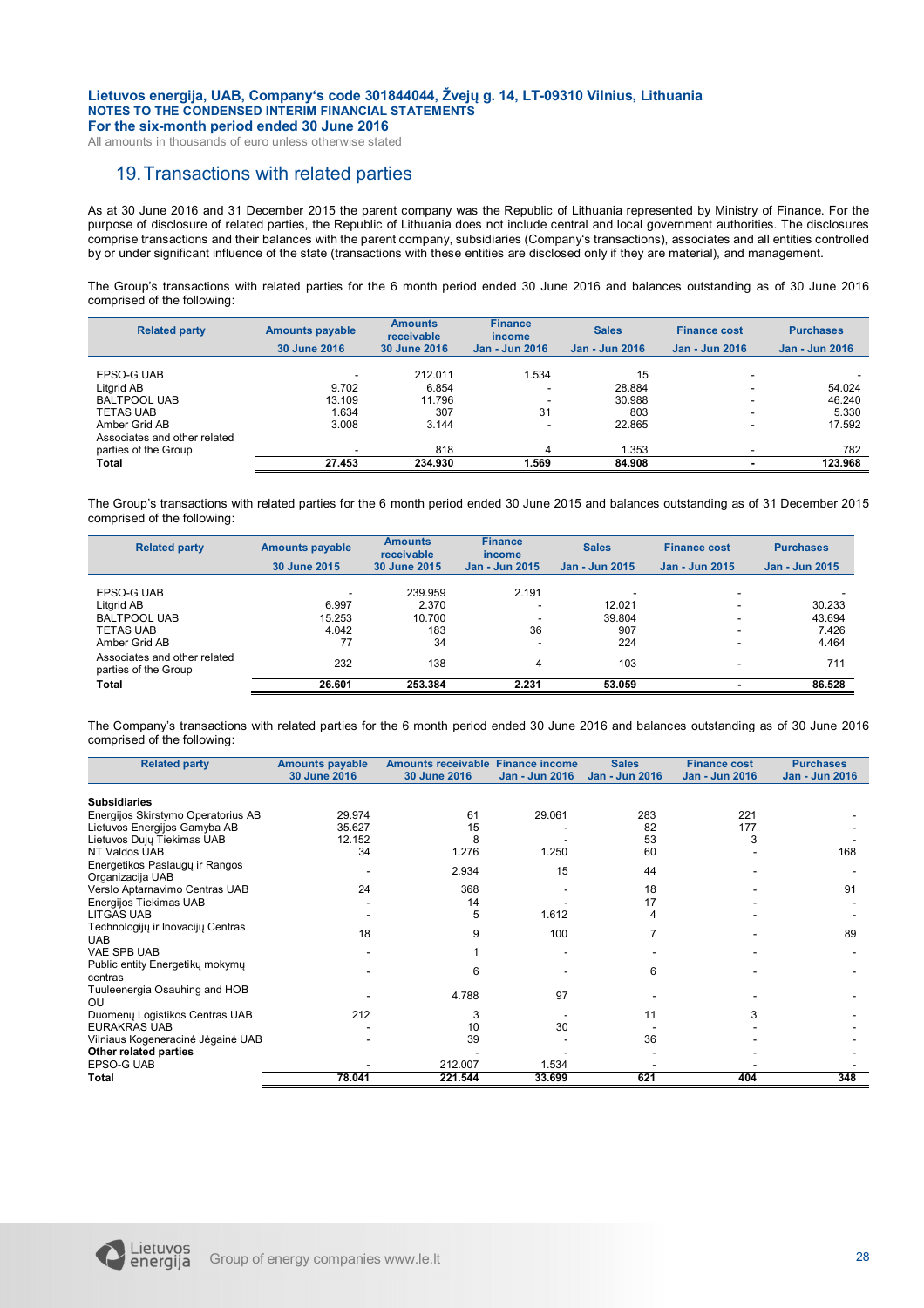All amounts in thousands of euro unless otherwise stated

The Company's transactions with related parties for the 6 month period ended 30 June 2015 and balances outstanding as of 31 December 2015 comprised of the following:

| <b>Related party</b>               | <b>Amounts payable</b> | Amounts receivable Finance income |                | <b>Sales</b>   | <b>Finance cost</b>   | <b>Purchases</b> |
|------------------------------------|------------------------|-----------------------------------|----------------|----------------|-----------------------|------------------|
|                                    | 30 June 2016           | 30 June 2016                      | Jan - Jun 2016 | Jan - Jun 2016 | <b>Jan - Jun 2016</b> | Jan - Jun 2016   |
|                                    |                        |                                   |                |                |                       |                  |
| <b>Subsidiaries</b>                |                        |                                   |                |                |                       |                  |
| Energijos Skirstymo Operatorius AB |                        |                                   |                |                |                       |                  |
| (until 1 January 2016 LESTO AB     |                        |                                   |                |                |                       |                  |
| and Lietuvos dujos AB)             | 34.682                 | 263                               | 38.455         | 433            | 75                    | 58.905           |
| Lietuvos Energijos Gamyba AB       | 28.253                 |                                   | 20.879         | 181            | 67                    | 48.957           |
| Lietuvos Dujų Tiekimas UAB         |                        | 47                                |                | 73             |                       |                  |
| NT Valdos UAB                      | 35                     | 39                                |                | 39             |                       | 132              |
| Energetikos Paslaugų ir Rangos     |                        |                                   |                |                |                       |                  |
| Organizacija UAB (until 1 January  |                        |                                   |                |                |                       |                  |
| 2016 Kauno energetikos remontas    |                        |                                   |                |                |                       |                  |
| UAB and ELEKTROS TINKLO            |                        |                                   |                |                |                       |                  |
| PASLAUGOS UAB)                     |                        | 3.041                             |                | 63             |                       |                  |
| Verslo Aptarnavimo Centras UAB     |                        | 3                                 |                | 36             |                       | 109              |
| Energijos Tiekimas UAB             |                        | 20                                | 1.155          | 28             |                       |                  |
| <b>LITGAS UAB</b>                  |                        | 170                               | 1.040          | 28             |                       |                  |
| Technologijų ir Inovacijų Centras  |                        |                                   |                |                |                       |                  |
| <b>UAB</b>                         | 8                      | 26                                |                | 18             |                       | 99               |
| <b>VAE SPB UAB</b>                 |                        | 4                                 |                | 13             |                       |                  |
| Public entity Energetiky mokymy    |                        |                                   |                |                |                       |                  |
| centras                            |                        | 13                                |                | 12             |                       | 3                |
| Duomenų Logistikos Centras UAB     | 321                    |                                   | 248            | 11             |                       | 527              |
| Other related parties              |                        |                                   |                |                |                       |                  |
| <b>EPSO-G UAB</b>                  |                        | 239.957                           | 2.191          |                |                       |                  |
| Litgrid AB                         | 188                    |                                   |                |                |                       | 252              |
| <b>Total</b>                       | 63.487                 | 243.583                           | 63.968         | 935            | 143                   | 108.984          |
|                                    |                        |                                   |                |                |                       |                  |

Management compensation:

|                                                             | <b>Group</b>            |       | Company    |           |  |
|-------------------------------------------------------------|-------------------------|-------|------------|-----------|--|
|                                                             | 2015-06-3<br>2016-06-30 |       | 2016-06-30 | 2015-06-3 |  |
|                                                             |                         |       |            |           |  |
| Salaries and other short-term benefits                      | 1.723                   | 2.005 | 330        | 332       |  |
| Whereof: Termination benefits and benefits to Board Members | 170                     | 255   | 37         | 56        |  |
| Number of management staff                                  | 68                      | 73    | 10         | 10        |  |

Management in the table above includes heads of administration and their deputies.

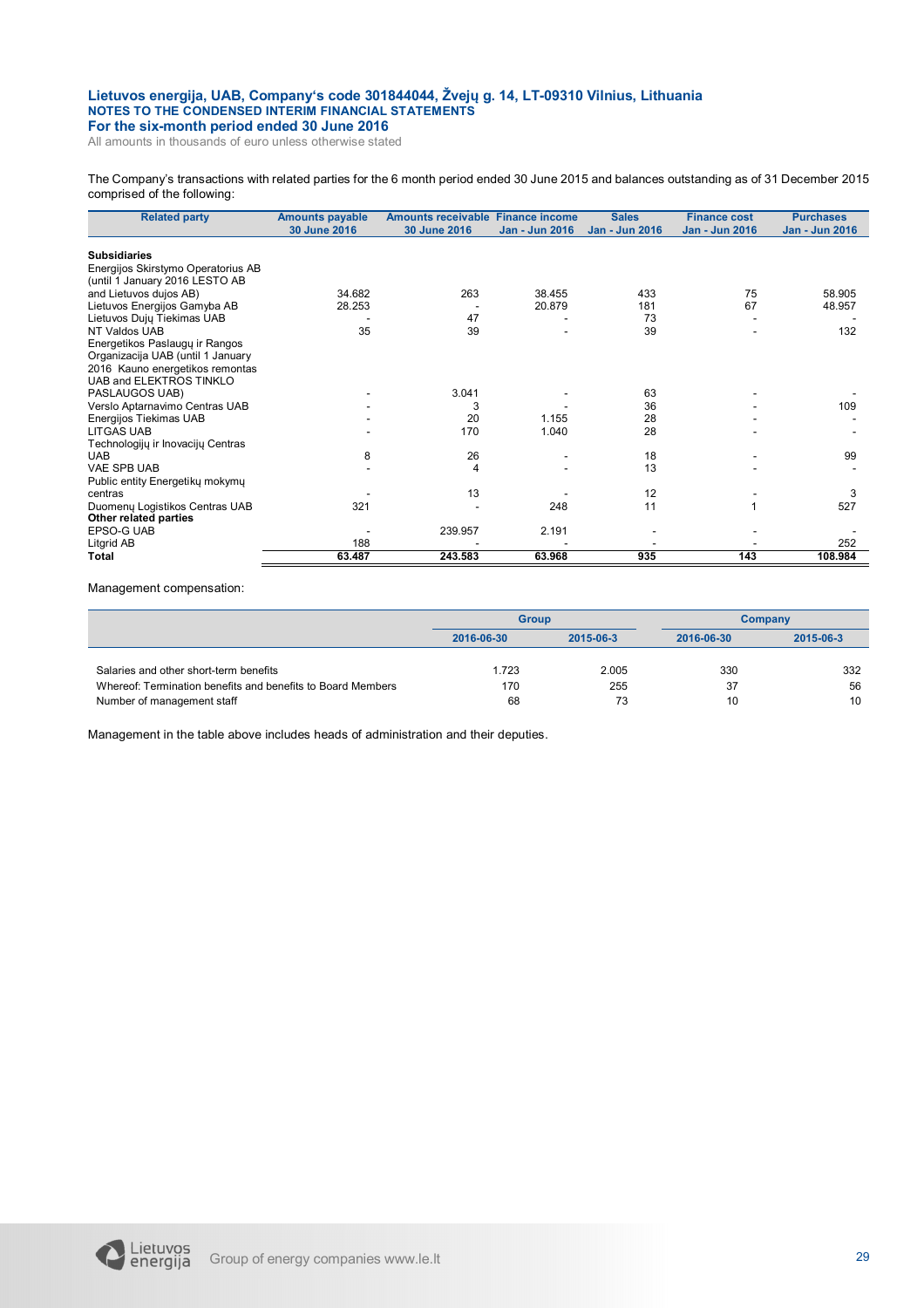All amounts in thousands of euro unless otherwise stated

### 20.Restatement of comparative information

As described in Note 3, at 30 April 2015 UAB Lietuvos Dujų Tiekimas has obtained binding decision of National Tax Authority, according to it the difference between net assets acquired and market value of natural gas supply business set by independent assessors should not be accounted as a negative goodwill and should not be taxed with income tax. As in 2014 the Group has recognized income tax effect on business combination in amount of EUR 8.539 thousand as income tax expense in the profit or loss of statement of comprehensive income, it had to be reversed not through the equity, but through the profit or loss in the statement of comprehensive income after binding decision of National Tax Authority was received. Due to this reason comparative condensed financial information for the I – II Q and for II Q of 2015 is restated:

|                                                                      | <b>Before</b><br>restatement | <b>Before</b><br>restatement | <b>Adjustment</b><br>of income<br>tax related to<br><b>business</b><br>combination | <b>Adjustment</b><br>of income<br>tax related to<br><b>business</b><br>combination | <b>Restated</b> | <b>Restated</b> |
|----------------------------------------------------------------------|------------------------------|------------------------------|------------------------------------------------------------------------------------|------------------------------------------------------------------------------------|-----------------|-----------------|
|                                                                      | 2015                         | 2015                         | 2015                                                                               | 2015                                                                               | 2015            | 2015            |
|                                                                      | $I - II Q$                   | II Q                         | $I - II Q$                                                                         | II Q                                                                               | $I - II Q$      | II Q            |
| <b>Total revenue</b>                                                 | 548.304                      | 226.540                      |                                                                                    | ٠                                                                                  | 548.304         | 226.540         |
| <b>Total operating expenses</b>                                      | (507.221)                    | (224.628)                    |                                                                                    |                                                                                    | (507.221)       | (224.628)       |
| <b>Operating profit</b>                                              | 41.083                       | 1.912                        |                                                                                    |                                                                                    | 41.083          | 1.912           |
| Finance income (cost)                                                | (1.475)                      | 93                           | ٠                                                                                  | $\blacksquare$                                                                     | (1.475)         | 93              |
| Profit before income tax<br>Income tax (income) expense of reporting | 39.608                       | 2.005                        |                                                                                    | ٠                                                                                  | 39.608          | 2.005           |
| period                                                               | (6.124)                      | (1.311)                      | 8.539                                                                              | 8.539                                                                              | 2.415           | 7.228           |
| Deferred income tax (income) expense                                 | (3.189)                      | (1.374)                      |                                                                                    |                                                                                    | (3.189)         | (1.374)         |
| Net profit (loss)                                                    | 30.295                       | (680)                        | 8.539                                                                              | 8.539                                                                              | 38.834          | 7.859           |
| Attributable to:                                                     |                              |                              |                                                                                    |                                                                                    |                 |                 |
| Owners of the parent                                                 | 27.458                       | (1.792)                      | 8.539                                                                              | 8.539                                                                              | 35.997          | 6.747           |
| Non-controlling interests                                            | 2.837                        | 1.112                        |                                                                                    |                                                                                    | 2.837           | 1.112           |
| Other comprehensive income (loss)                                    | (54)                         | $\blacksquare$               | $\blacksquare$                                                                     | ٠                                                                                  | (54)            |                 |
| Total comprehensive income (loss) for the<br>period                  | 30.241                       | (680)                        | 8.539                                                                              | 8.539                                                                              | 38.780          | 7.859           |
| Attributable to:                                                     |                              |                              |                                                                                    |                                                                                    |                 |                 |
| Owners of the parent                                                 | 27.404                       | (1.792)                      | 8.539                                                                              | 8.539                                                                              | 35.943          | 6.747           |
| Non-controlling interests                                            | 2.837                        | 1.112                        |                                                                                    |                                                                                    | 2.837           | 1.112           |

At 30 June 2016 the Company has recalculated its revenue for the I quarter of 2016 due to management fee credit invoices. Comparative information is provided below disclosing change in the Company's I quarter result compared to publicly announced I quarter result:

|                                                                                         | 2016          | $\overline{a}$    |                      |  |
|-----------------------------------------------------------------------------------------|---------------|-------------------|----------------------|--|
|                                                                                         | (as reported) | <b>Adjustment</b> | Q <br>(recalculated) |  |
| Revenue                                                                                 |               |                   |                      |  |
| Sales revenue<br>Other income                                                           | 821           | (496)             | 325                  |  |
| <b>Total revenue</b>                                                                    | 821           | (496)             | 325                  |  |
| <b>Total operating expenses</b>                                                         | (1.089)       |                   | (1.089)              |  |
| <b>Operating profit (loss)</b>                                                          | (268)         | (496)             | (764)                |  |
| Finance income (cost)                                                                   | 31.504        |                   | 31.504               |  |
| Profit (loss) before income tax                                                         | 31.236        | (496)             | 30.740               |  |
| Income tax (income) expense of reporting period<br>Deferred income tax (income) expense | (166)         | 74                | (92)                 |  |
| Net profit (loss)                                                                       | 31.079        | (422)             | 30.657               |  |
| Attributable to:                                                                        |               |                   |                      |  |
| Owners of the parent<br>Non-controlling interests                                       | 31.079        | (422)             | 30.657               |  |
| Other comprehensive income (loss)                                                       | (14)          |                   | (14)                 |  |
| Total comprehensive income (loss) for the period                                        | 31.065        | (422)             | 30.643               |  |
| Attributable to:                                                                        |               |                   |                      |  |
| Owners of the parent<br>Non-controlling interests                                       | 31.065        | (422)             | 30.643               |  |

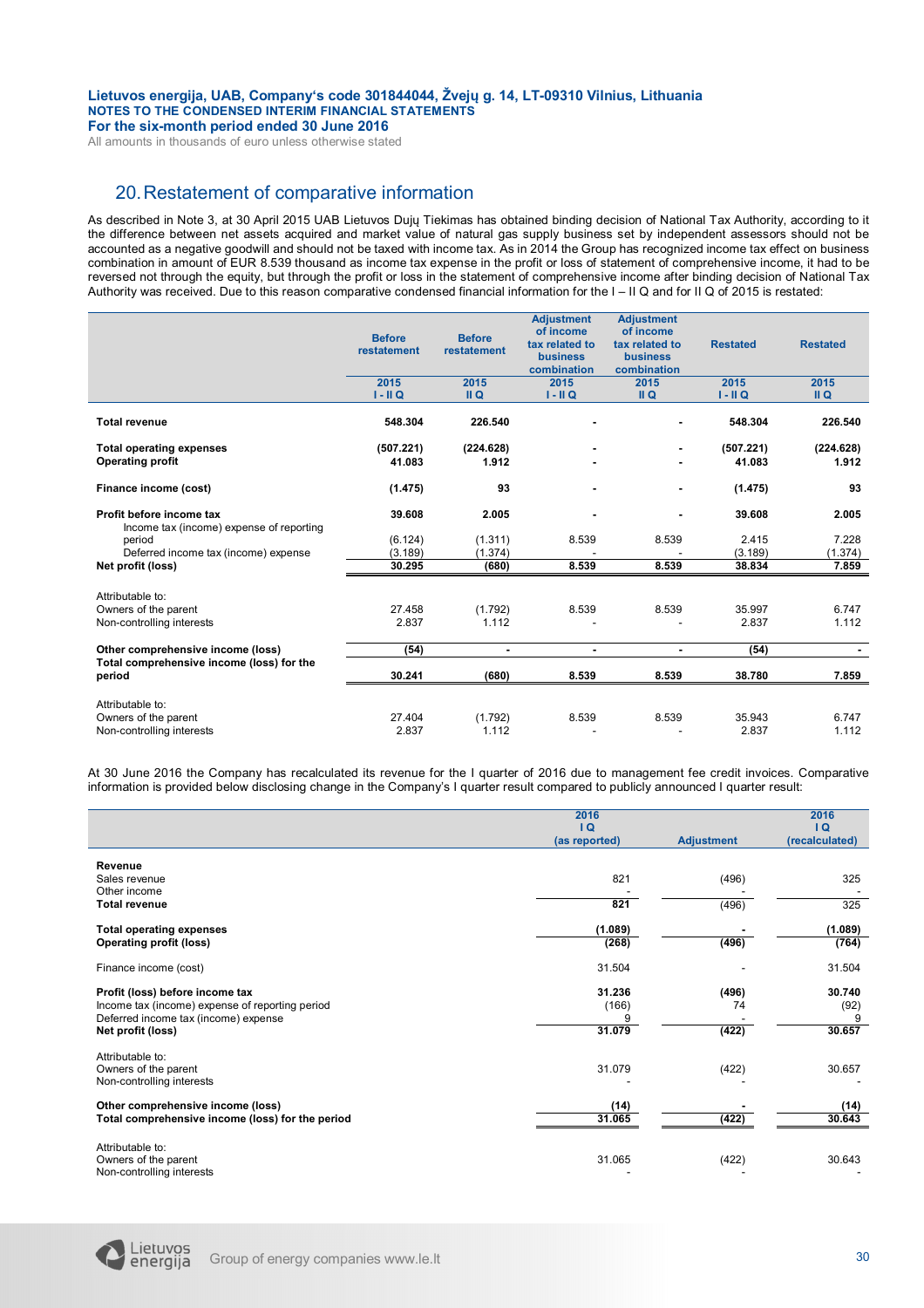All amounts in thousands of euro unless otherwise stated

### 21.Commitments and contingencies

### *Buyout of electricity equipment*

In 2016, the Company executed a simplified procedure of the buyout of electricity objects (electricity networks) installed for common use using the funds of homestead owners in line with the deadlines stipulated in Resolution No 1257 of 31 August 2010 of the Lithuanian Government On the establishment of deadlines for the buyout from cooperatives the electricity transmission and distribution lines, transformer substations, electric facilities and other equipment designated for the transmission and distribution of electricity and installed in the territory of homestead owners using the funds of such homestead owners, i.e. by 1 July 2011 (had to be bought our until 1 July 2011).

During the first half of 2016, 1 electricity network of common use for the value of EUR 0,001 thousand (2015: 4 electricity networks for the value of EUR 26 thousand) was bought out. During the period from the start date of the buyout procedure until 30 June 2016, 945 electricity networks of common use of homestead cooperatives for the value of EUR 3.459 thousand were bought out. As at 30 June 2016, 9 applications with requests to buyout equipment on concessionary terms remained unsettled with the value of EUR 29 thousand.

#### *Capital expenditure commitments*

As at 30 June 2016, Energijos Skirstymo Operatorius AB capital expenditure commitments assumed under the signed contracts as at the date of the financial statements but not accounted for in the financial statements amounted to EUR 14.879 thousand (31 December 2015: EUR 11.694 thousand).

#### *Litigations*

As described in Note 6, at 1 January 2016 LESTO AB and Lietuvos Dujos AB were reorganized by the way of merger pursuant to paragraph 4 of Article 2.97 of the Civil Code of the Republic of Lithuania. After the reorganisation a new company started to operate named Energijos Skirstymo Operatorius AB (hereinafter – ESO). In all litigations presented below starting 1 January 2016 LESTO AB and Lietuvos Dujos AB are referred as new legal entity Energijos Skirstymo Operatorius AB.

On 14 July 2014, the Prosecution Service of the Republic of Lithuania filed an indictment to Vilnius City District Court whereby Lietuvos Dujos AB and its former employees were charged with allegedly causing damage in establishing the supply activity tariffs for domestic users. The investigation of the case at Vilnius City District Court was started on 13 August 2014. The Prosecutor General requested the court to impose a fine on Lietuvos Dujos AB amounting to 25.000 times the minimum monthly wage or EUR 950 thousand. Lietuvos Dujos AB objected to the charges and requirements of the Prosecution Service. On 27 February 2015, Vilnius City District Court passed an acquittal whereby it acquitted Lietuvos Dujos AB as it was not established that the acts attributed were made. On 18 March 2015, the Prosecutor General appealed against the acquittal. The case is currently under investigation by the court of appeals; the date of the court's hearing has not been set yet.

On 18 March 2015, Amilina AB filed a claim to respondent Lietuvos Dujų Tiekimas UAB regarding the amendment to the pricing rules (formulas for the calculation of the price of natural gas established in the agreements) established in the agreements on the natural gas supply dated 19 December 2012 and 6 December 2013 and the awarding of the overpayment for natural gas acquired. The initial claim amount was equal to EUR 1,266 million and consisted of the following two elements: the natural gas price overpayment amounting to EUR 1,254 million and interest amounting to EUR 13 thousand. On 27 July 2015, Amilina AB filed a revised claim by indicating Lietuvos Dujos AB as a second respondent being jointly and severally liable. On 11 April 2016, Amilina AB filed an application on the revision of the object of the claim by reducing the amount of the claim down to EUR 1,049 million (the overpayment for natural gas amounting to EUR 1,038 million and interest amounting to EUR 11 thousand). In the opinion of the ESO, the claim is not substantiated, because neither the legal acts nor the agreements on the natural gas supply obliged Lietuvos Dujos AB and Lietuvos Dujų Tiekimas UAB to pay to Amilina AB any amounts due to the change in import prices of natural gas or recalculate the natural gas price in case such changes occur; Lietuvos Dujos AB has properly fulfilled its contractual obligations under the agreements. The case is under investigation by the court of the first instance. The court's hearing is scheduled on 28 September 2016.

On 23 January 2015, Vilniaus Energija UAB filed a claim to respondent Lietuvos Dujų Tiekimas UAB regarding the amendment to the pricing rules (formulas for the calculation of the price of natural gas established in the agreements) established in the agreements on the natural gas supply dated 28 December 2012 and 30 December 2013 and the awarding of the overpayment for natural gas acquired. The initial claim amounted to EUR 19,132 million. On 14 July 2015, Vilniaus Energija UAB filed a revised claim by indicating Lietuvos Dujos AB as a second respondent being jointly and severally liable. On 3 December 2015, Vilniaus Energija UAB filed an application on the revision of the object of the claim by reducing the amount of the claim down to EUR 15,235 million (the overpayment for natural gas amounting to EUR 15,200 million and interest amounting to EUR 35 thousand). On 21 January 2016, the court of the first instance passed the ruling whereby the claim of Vilniaus Energija UAB was rejected. On 19 February 2016, Vilniaus Energija UAB filed an appeal. The case is currently under investigation by the Court of Appeal of Lithuania; the date of the court's hearing has not been set yet.

On 25 March 2011, the Ministry of Energy of the Republic of Lithuania, which held 17.7% of the Lietuvos Dujos AB shares by the right of trust at that date, filed a claim to Vilnius Regional Court in relation to investigation of the legal entity's operations, wherein Lietuvos Dujos AB, the Board Members of Lietuvos Dujos AB delegated by Gazprom OAO, and the Managing Director were indicated as the respondents. In its claim, the Lithuanian Ministry of Energy demanded initiation of investigation of operations of Lietuvos Dujos AB and application of relevant requirements set forth in the claim in case the results of investigation showed that operations of Lietuvos Dujos AB and/or the aforementioned Board Members and/or the Managing Director were inappropriate. During the investigation of the requirement of the Lithuanian Ministry of Energy to commence the investigation of operations of the Company, on 3 September 2012 Vilnius Regional Court ruled in favor of the claimant to initiate investigation of operations of Lietuvos Dujos AB. The Company objected to the ruling of the court of the first instance and filed an appeal against it to the Court of Appeal of Lithuania. The Court of Appeal of Lithuania left the ruling of Vilnius Regional Court unchanged. On 29 April 2013, Lietuvos Dujos AB appealed by cassation to the Lithuanian Supreme Court with request to annul the decision passed by the Lithuanian Court of Appeal on 21 February 2013, and not to proceed with the case or reject it. On 20 November 2013, the Lithuanian Supreme Court suspended a judgement

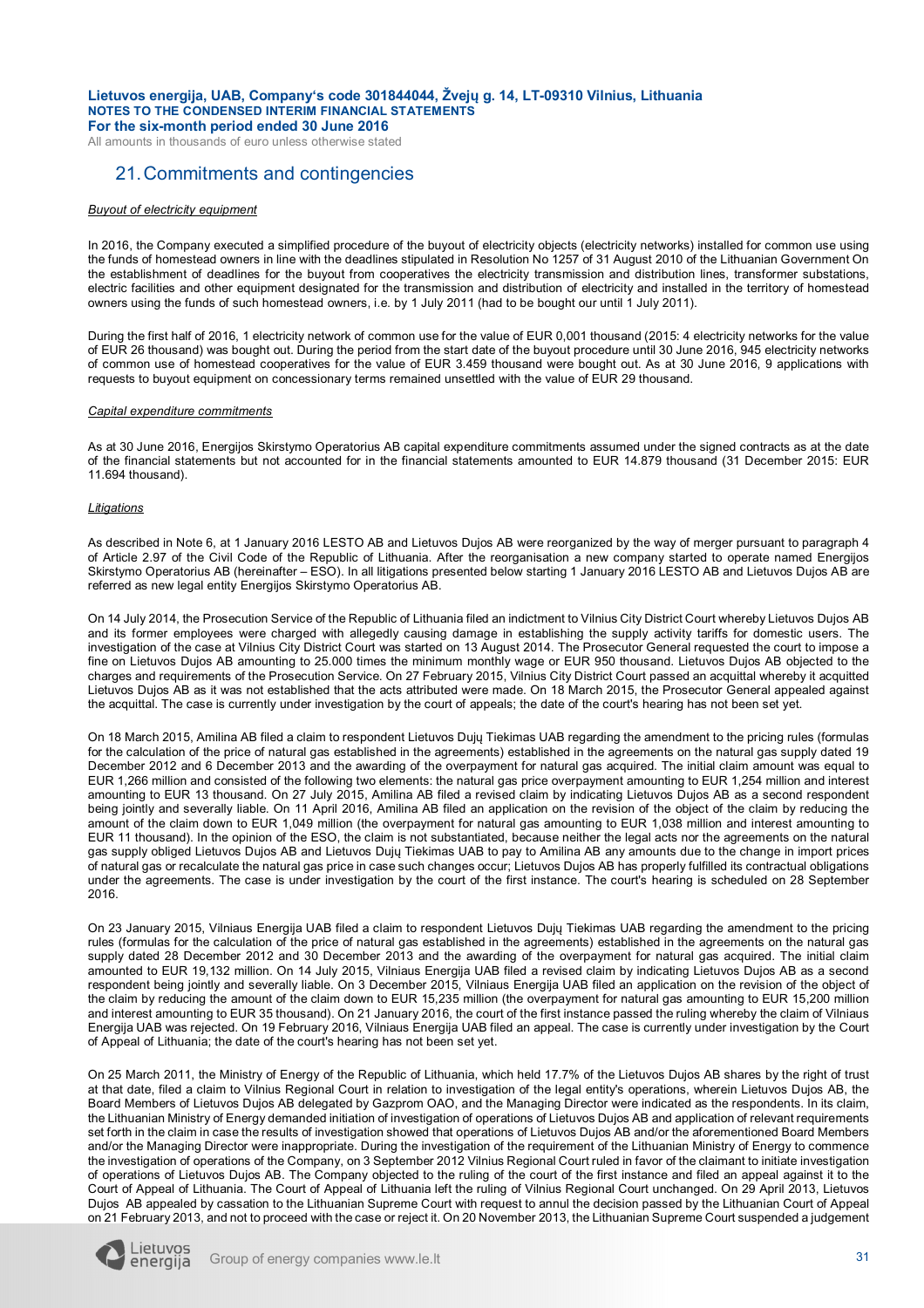All amounts in thousands of euro unless otherwise stated

until the final resolution of the civil case by the Lithuanian Supreme Court pertaining to recognition and enforcement of the decision passed by the Arbitration Institute of the Stockholm Chamber of Commerce (Kingdom of Sweden) (hereinafter "the Arbitration"). On 23 October 2015, the Lithuanian Supreme Court passed a ruling whereby it recognised and enforced the decision passed by the Arbitration Tribunal in the Republic of Lithuania and under the ruling of 28 October 2015 renewed the investigation of the case pertaining to the initiation of investigation of operations of the legal entity. On 7 December 2015, the Lithuanian Supreme Court received the request of the Lithuanian Ministry of Energy and Lietuvos Energija, UAB for the inclusion of Lietuvos Energija, UAB as a co-claimant and suspension of the investigation of the case until the passing of the ruling in the case investigated by the Arbitration Court of the Stockholm Chamber of Commerce, which is investigated on the basis of the claim of the Lithuanian Ministry of Energy against Gazprom OAO. On 20 January 2016, the Lithuanian Supreme Court passed a ruling whereby Lietuvos Energija UAB was included as co-claimant in the case and the request for the suspension of the case was rejected. The Lithuanian Ministry of Energy and Lietuvos Energija UAB filed a peace agreement to the court signed between the Lithuanian Ministry of Energy and Lietuvos Energija UAB, the claimants, and Energijos Skirstymo Operatorius AB, the respondent, and the application on the waiver of the claim. On 30 March 2016, the Lithuanian Supreme Court passed a ruling whereby is accepted the waiver of the claim filed by the Lithuanian Ministry of Energy and Lietuvos Energija UAB, approved the peace agreement submitted and discontinued the civil case.

Vilniaus Energija UAB (the claimant) filed a claim to Vilnius Regional Court, whereby it requested to award damages of EUR 9,284 million from the respondent LESTO AB. The claimant insisted that it incurred losses of EUR 9,284 million because for the purpose of ensuring compliance with the Lithuanian Government Resolution No 1051 of 20 November 2013 and the provisions of agreement on purchase/sale of electricity signed with the claimant, in 2014 LESTO AB purchased only that volume of supported electricity, which was produced under the technical minimum mode at the thermal power plants owned by the claimant. The claimant noted that the legal acts stipulated a requirement whereby LESTO AB was obliged to purchase the maximum volume, and LESTO AB failed to comply with such requirement. In its claim, the claimant requested as follows: to recognise the provisions of the agreement on the purchase/sale of electricity signed between the claimant and the respondent on 30 December 2013 as void *ab initio*; to oblige the respondent to purchase the maximum volume of supported electricity in 2014 from the claimant, which was established for the claimant's two thermal power plants by the Lithuanian Government Resolution No 1051 of 20 November 2013; and to award damages of EUR 9,284 million from the respondent. ESO does not agree with the claimant's position, because the description of PSO services and other effective legal acts do not stipulate that ESO is obliged to purchase the total volume of electricity produced. On 11 January 2016, Vilnius Regional Court passed the ruling whereby it suspended the investigation of the case until the Commission establishes the price for the thermal power supplied by Vilniaus Energija UAB for the year 2016.

On November 2014 and January 2015, LESTO AB filed the complaints to Vilnius Regional Administrative Court requesting to annul the respective resolutions of the National Control Commission for Prices and Energy (the Commission), to oblige the Commission to eliminate the violations, and when determining the price caps for electricity distribution services provided by LESTO AB through medium and low voltage networks for the upcoming period to include the following items in the level of revenue used for the price cap calculation:

- difference of EUR 7,78 million for 2015 which occurred as result of the improper WACC amount applied by the Commission;
- difference of EUR 4,64 million for 2015, which occurred as result of the Commission's improper application of requirements set forth in legal acts in respect of allowable return on investment for LESTO AB;
- expenses of EUR 16,46 million which were identified as unsubstantiated during the audit conducted by the Commission, yet which are treated as attributable to regulated activity expenses by LESTO AB.

In its other claim LESTO AB requested to obligate the Commission to eliminate violations made which resulted in:

- lower revenue of LESTO AB from public electricity supply services for 2015 by EUR 862,78 thousand;
- lower electricity acquisition costs of LESTO AB for 2015 by EUR 311,63 thousand;

ESO disagrees with the approach used by the Commission in interpreting and applying effective laws and other legal acts when passing its resolutions. Due to the mentioned reasons, in the ESO opinion, the price caps for 2015 were calculated by unjustifiably decreasing revenue by the amount of EUR 30,04 million. In case the court passes the ruling in favor of ESO, the above-mentioned amounts would be included in the tariff of the upcoming year resulting in higher revenue and profit of ESO.

In December 2015 and January 2016, Vilnius Regional Administrative Court investigated the cases on their merits and passed the rulings whereby the claims were rejected in their entirety. ESO filed appeals against the court's rulings.

In February 2015, LESTO AB filed the complaint to Vilnius Regional Administrative Court with request to annual the Commission's Resolution on the Establishment of Price Caps for Distribution Services of LESTO AB Via Medium and Low Voltage Networks for 2016-2020 and indicated that as a result of improper application of legislative requirements by the Commission which determine allowable return on investments and required regulated activity costs for LESTO AB, the amount of EUR 11,93 million was not included in the level of revenue used for the price cap calculations for 2016.

In the period from the day on which the complaint was filed to the court, the Commission made substantial changes in the regulatory environment which directly affects the Claimant's position in this case and the requirements presented in the complaint. As a result of this changed regulatory environment (including the resolution against which the appeal was filed) ESO is no longer facing such legal and financial consequences which are indicated in the ESO complaint. Therefore, on 20 February 2016, ESO submitted a request to Vilnius Regional Administrative Court for the withdrawal of the complaint.